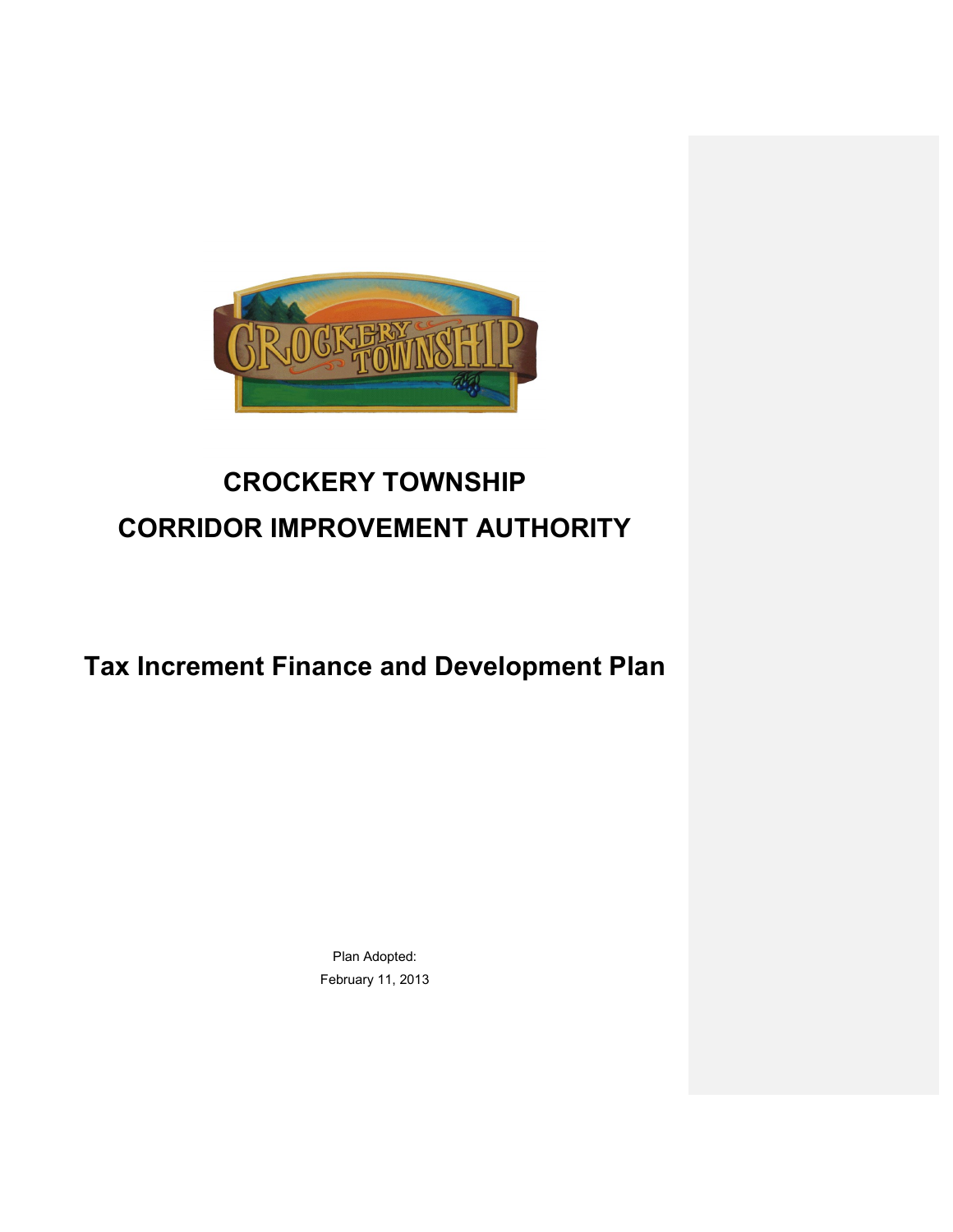#### CROCKERY TOWNSHIP

# CORRIDOR IMPROVEMENT AUTHORITY BOARD MEMBERS

Doug Meekhof, Chairman Mark Schroeder, Vice Chairman Allen D. LeMieu, Secretary/Treasurer Mike Murphy Russ Kniff Jordan Terpstra Roy Holmes Joel Garcia Leon Stille, ex-officio

CROCKERY TOWNSHIP BOARD Leon Stille, Supervisor Kathy Buchanan, Clerk Judy VanBemmelen, Treasurer Gordy Constantine, Trustee Rich Suchecki, Trustee

CROCKERY TOWNSHIP CORRIDOR IMPROVEMENT AUTHORITY 17431 112th Avenue Crockery Township, Ml 49448 (616) 837-6868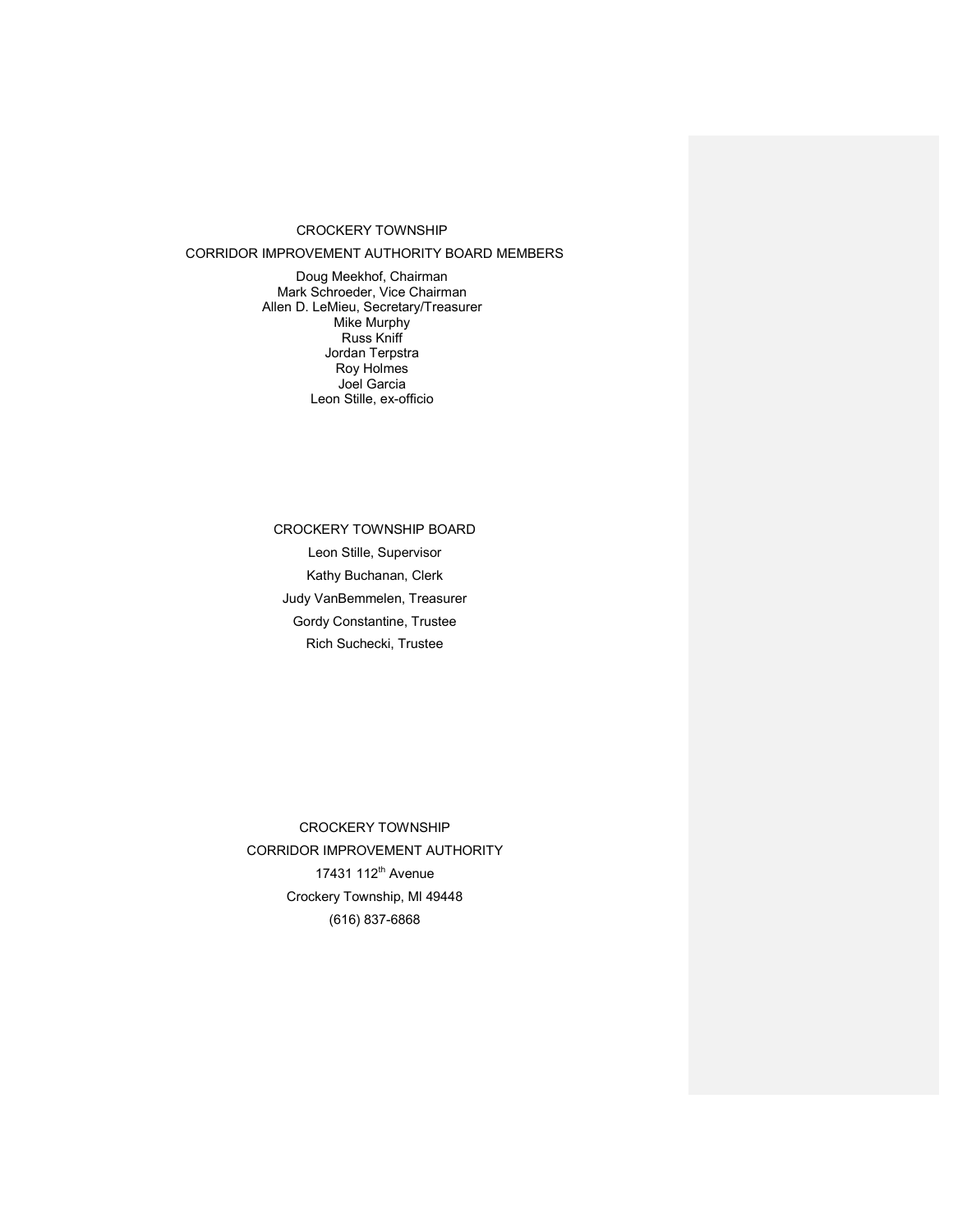# **TABLE OF CONTENTS**

| <b>SECTION 1 - DEVELOPMENT PLAN</b>                                                                    |  |
|--------------------------------------------------------------------------------------------------------|--|
|                                                                                                        |  |
|                                                                                                        |  |
| The Designation of Boundaries of the Development Area in Relation to Streets, Streams, or Otherwise  2 |  |
|                                                                                                        |  |
|                                                                                                        |  |
|                                                                                                        |  |
|                                                                                                        |  |
|                                                                                                        |  |
|                                                                                                        |  |
|                                                                                                        |  |
|                                                                                                        |  |
|                                                                                                        |  |
|                                                                                                        |  |
|                                                                                                        |  |
|                                                                                                        |  |
|                                                                                                        |  |
|                                                                                                        |  |
|                                                                                                        |  |
|                                                                                                        |  |
|                                                                                                        |  |
|                                                                                                        |  |
|                                                                                                        |  |
|                                                                                                        |  |
|                                                                                                        |  |
|                                                                                                        |  |
|                                                                                                        |  |
|                                                                                                        |  |
|                                                                                                        |  |
|                                                                                                        |  |
|                                                                                                        |  |
| Streetscape and Sidewalk Improvements (112 <sup>th</sup> Ave. to Cleveland St. to South St.) 21        |  |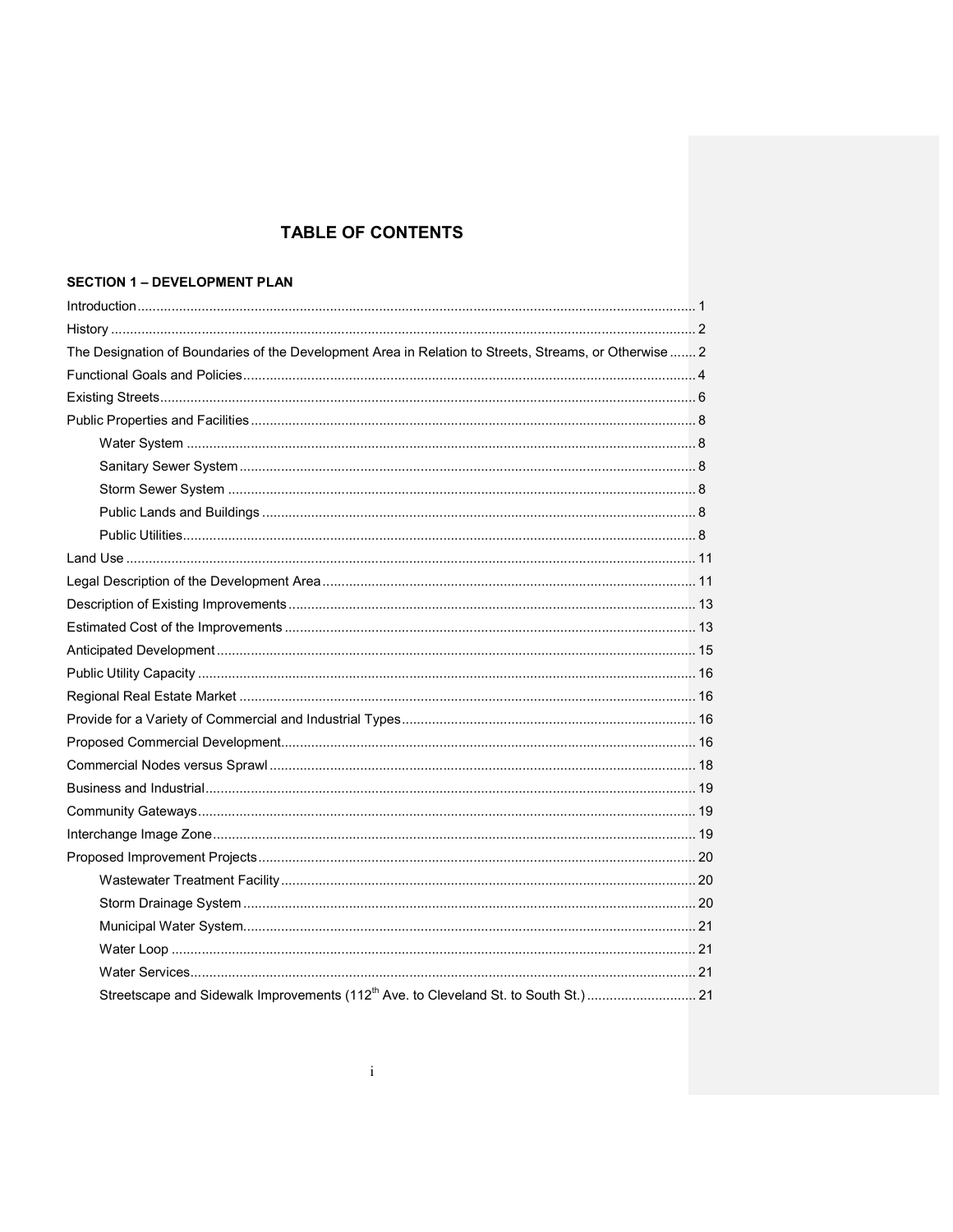# **SECTION 2- TAX INCREMENT FINANCING PLAN**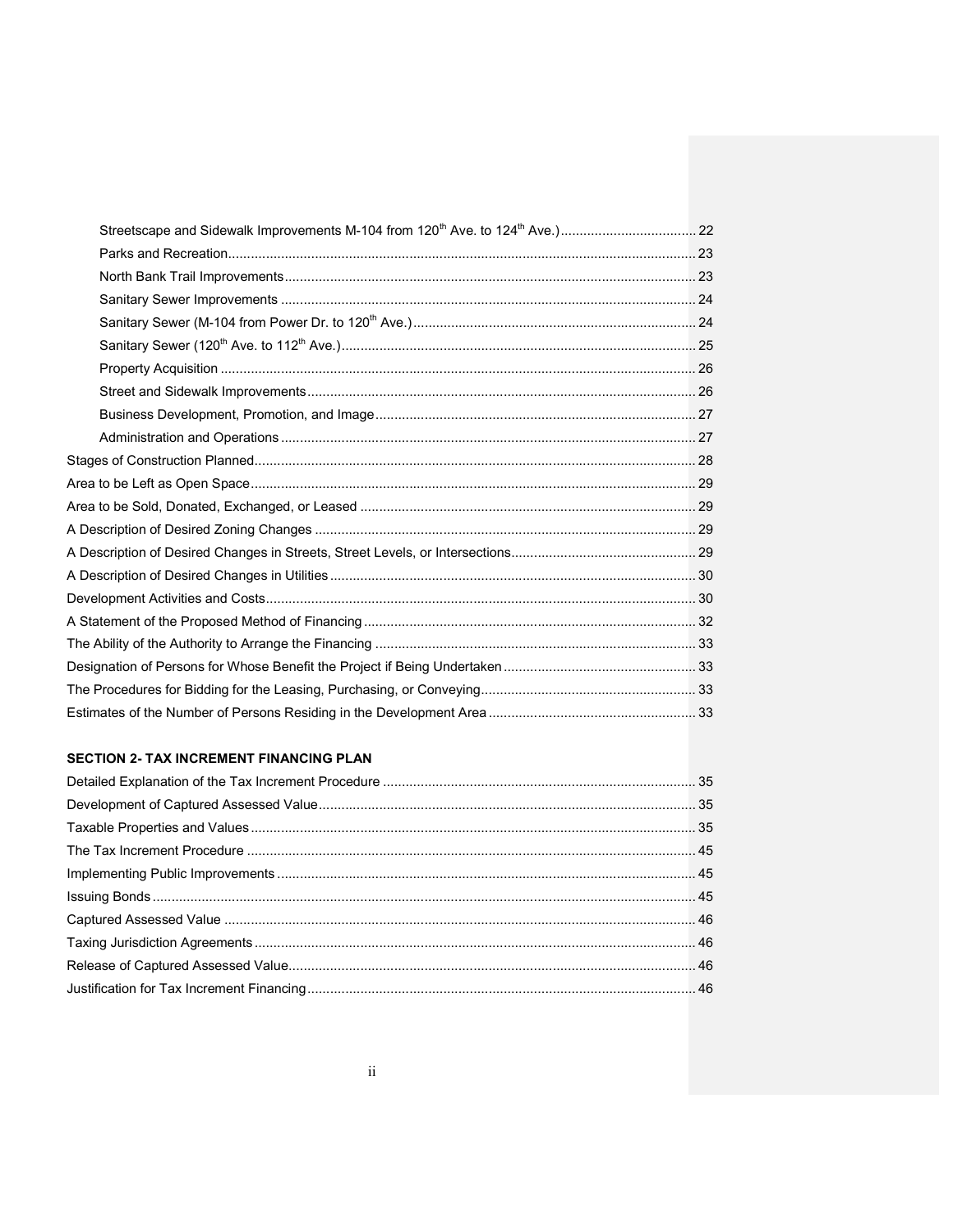| 5252 Statement as to Whether Plan Provides for the Use of Part or All of the Captured Assessed Value |  |
|------------------------------------------------------------------------------------------------------|--|
|                                                                                                      |  |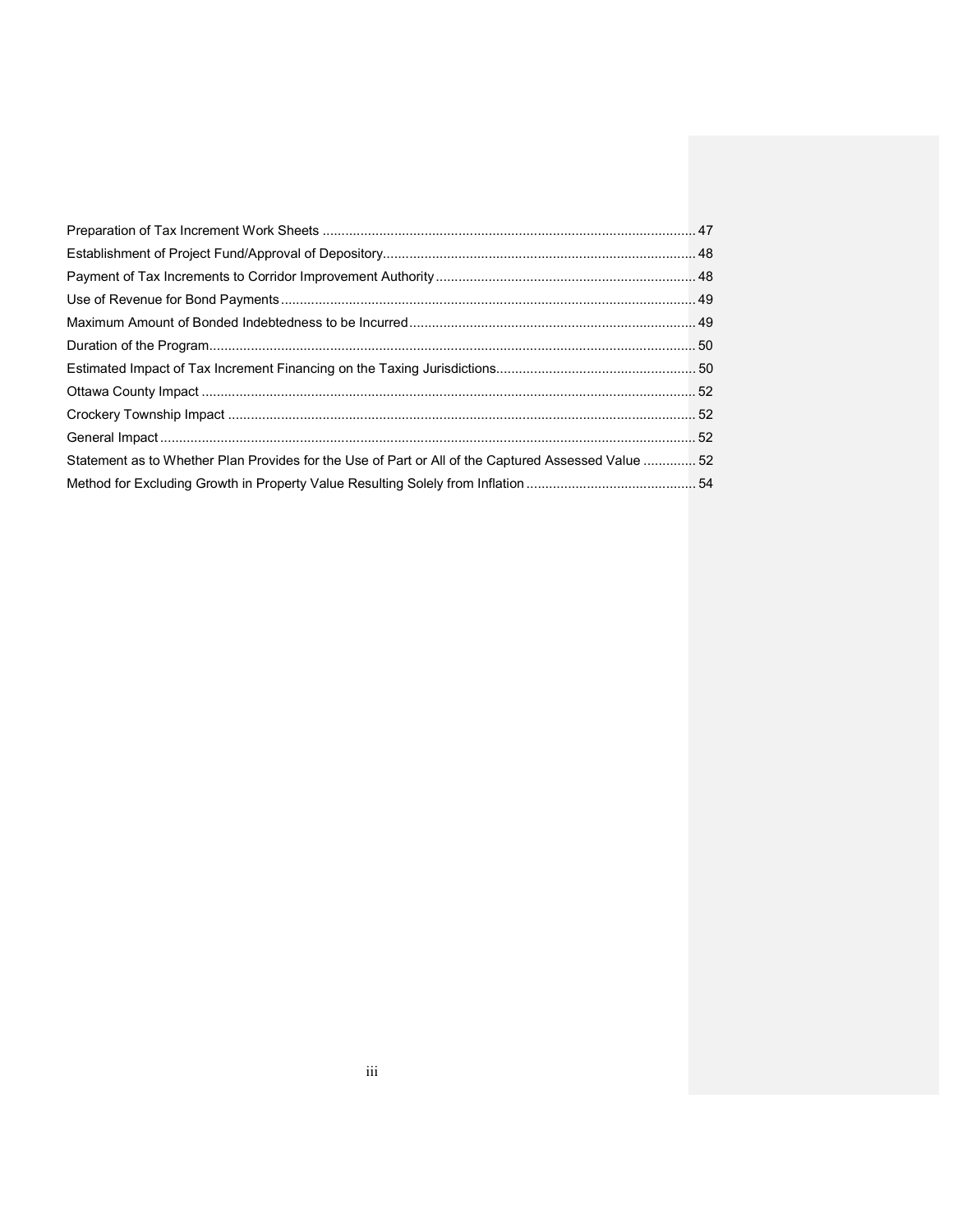| List of Tables |  |
|----------------|--|
|                |  |
|                |  |
|                |  |
|                |  |
|                |  |
|                |  |
|                |  |
|                |  |

# List of Figures

# List of Appendices

| Appendix 1 – Revenue Generation Schedule                                       |
|--------------------------------------------------------------------------------|
| Appendix 2 – Public Hearing Notice Dated January 4, 2013                       |
| Appendix 3 – Crockery Township Board Meeting Minutes Held on February 11, 2013 |
| Appendix 4 – Resolution 2013-2                                                 |
| Appendix 5 - Resolution 2013-3                                                 |
| Appendix 6 - CIA Bylaws                                                        |
| Appendix 7 – Act 280 of 2005                                                   |
| Appendix 8 – CIA Board Member Roster                                           |
| Appendix 9 – Tax Increment Worksheet                                           |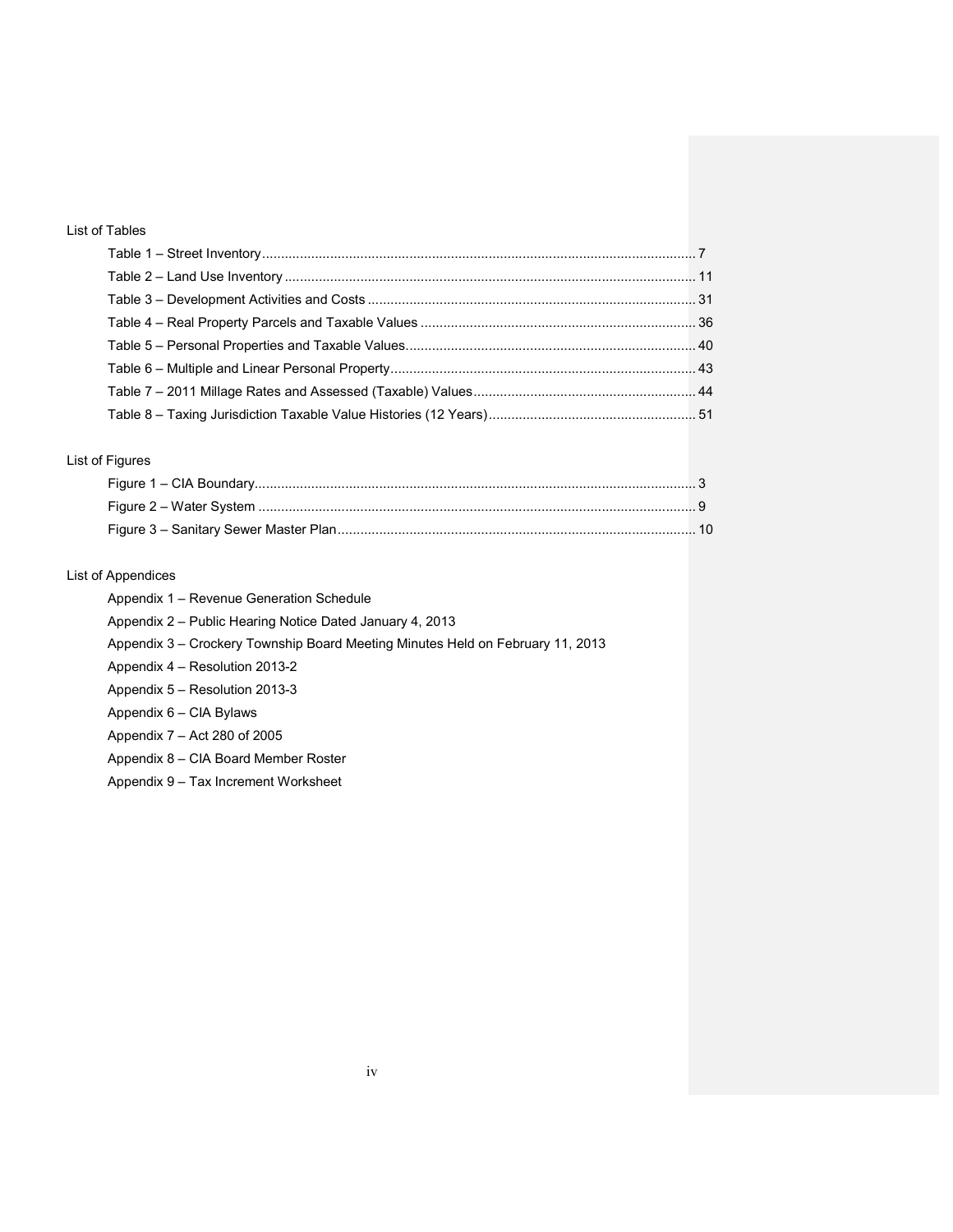# SECTION 1 DEVELOPMENT PLAN

#### Introduction

On February 14, 2011, Crockery Township approved a Resolution creating a Corridor Improvement Authority (CIA). The CIA was created according to Act 280 of Public Acts of 2005 of the State of Michigan, as amended (Act 280). Act 280 was established as a tool for communities to correct and prevent deterioration in business districts; to encourage historic preservation; to authorize the acquisition and disposal of interests in real and personal property; to authorize the creation and implementation of development plans in the districts; to promote the economic growth of the districts; to create a board; to prescribe its powers and duties; to authorize the levy and collection of taxes; to authorize the issuance of bonds and other evidences of indebtedness; and to authorize the use of Tax Increment Financing.

The CIA provides a mechanism for communities to plan, organize, and implement the revitalization of the Township's business corridor. Tax Increment Financing (TIF), the mechanism around which Act 280 is written, provides a way to finance the planning and development needed to stimulate change in the Township. The primary intention of the Crockery Township CIA is to encourage economic growth through proper planning and provision of necessary and desirable public improvements.

The following text refers to the entire district over which the Authority maintains jurisdiction as most recently established and certified by the Township according to Act 280, P.A. 2005, as amended. During the past twelve months, the CIA Board has directed its efforts toward the creation of this Plan. The intent of this Plan is to provide the framework and direction to induce investment and business growth. The primary focus of public improvements should take place along M-104, ultimately to develop business and jobs in the area. This should be accomplished through the expansion of infrastructure like sanitary sewer and water, especially on M-104 throughout the length of the district. Specific improvements could include improved beautification, walkways, sanitary sewer and public water, lighting and landscaping making the area enjoyable and encouraging economic development and business growth. Public water to the Golf Course could be improved to distribution main size and extended to  $112<sup>th</sup>$  Ave. The CIA should be an advocate for business, investigating of grants for financial assistance for Infrastructure projects like natural gas, cable and fiber optics, and internet service. Another potential project could be

Tax Increment Finance and Development Plan 1 Development Plan Development Plan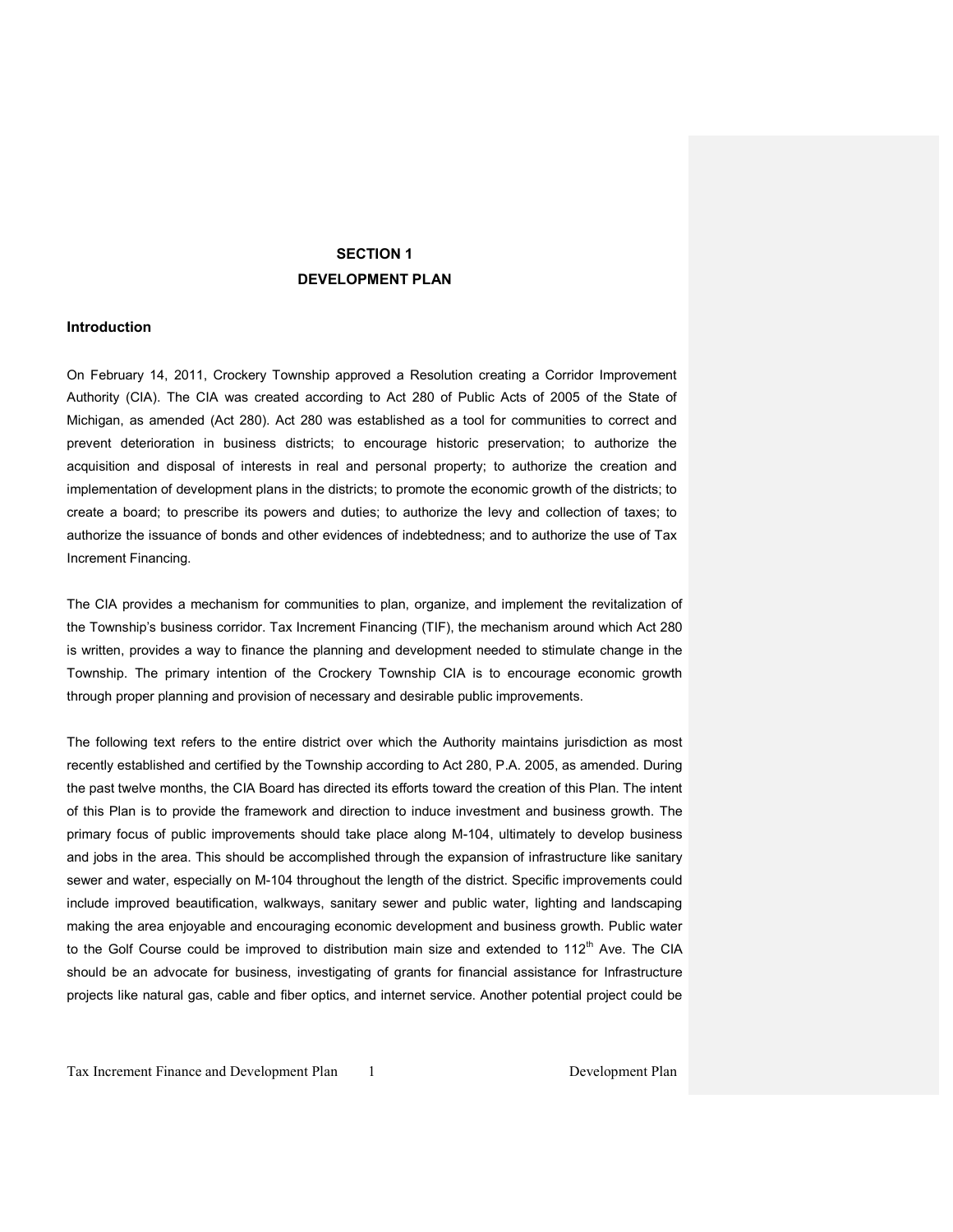the bike path extended to Nunica and sidewalks in the Nunica area.

Eventual implementation of the range of improvements proposed for the area involves a variety of components.

#### **History**

- On November 29, 2010, Crockery Township held a public hearing concerning the establishment of a CIA in Crockery Township.
- On February 14, 2011, the Township Board created the CIA and designated the area of operations of the CIA.
- On February 14, 2011, the Township Board approved the appointment of the CIA Board of Directors.
- \* The first meeting of the CIA was held April 27, 2011.
- The Township Board approved the Tax Increment Financing and Development Plan on February 11, 2013.

# The Designation of Boundaries of the Development Area in Relation to Highways, Streets, Streams, or Otherwise (see Figure 1)

The development area generally encompasses 875 acres centrally located within Crockery Township. The former railroad right-of-way and M-104 (Cleveland Street) form the primary spines of the district. The development area generally extends west to 130<sup>th</sup> Avenue to include properties north and south of M-104 (Cleveland Street). The northern boundary extends primarily to the former railroad right-of-way. The southern portion of the development area excludes some properties on the south side of M-104 (Cleveland Street) but includes most properties on either side of M-104 (Cleveland Street) to just east of 112<sup>th</sup> Avenue. The development area includes the wastewater treatment facility, adjacent industrial areas and most of the developed property within the unincorporated area of historic Nunica.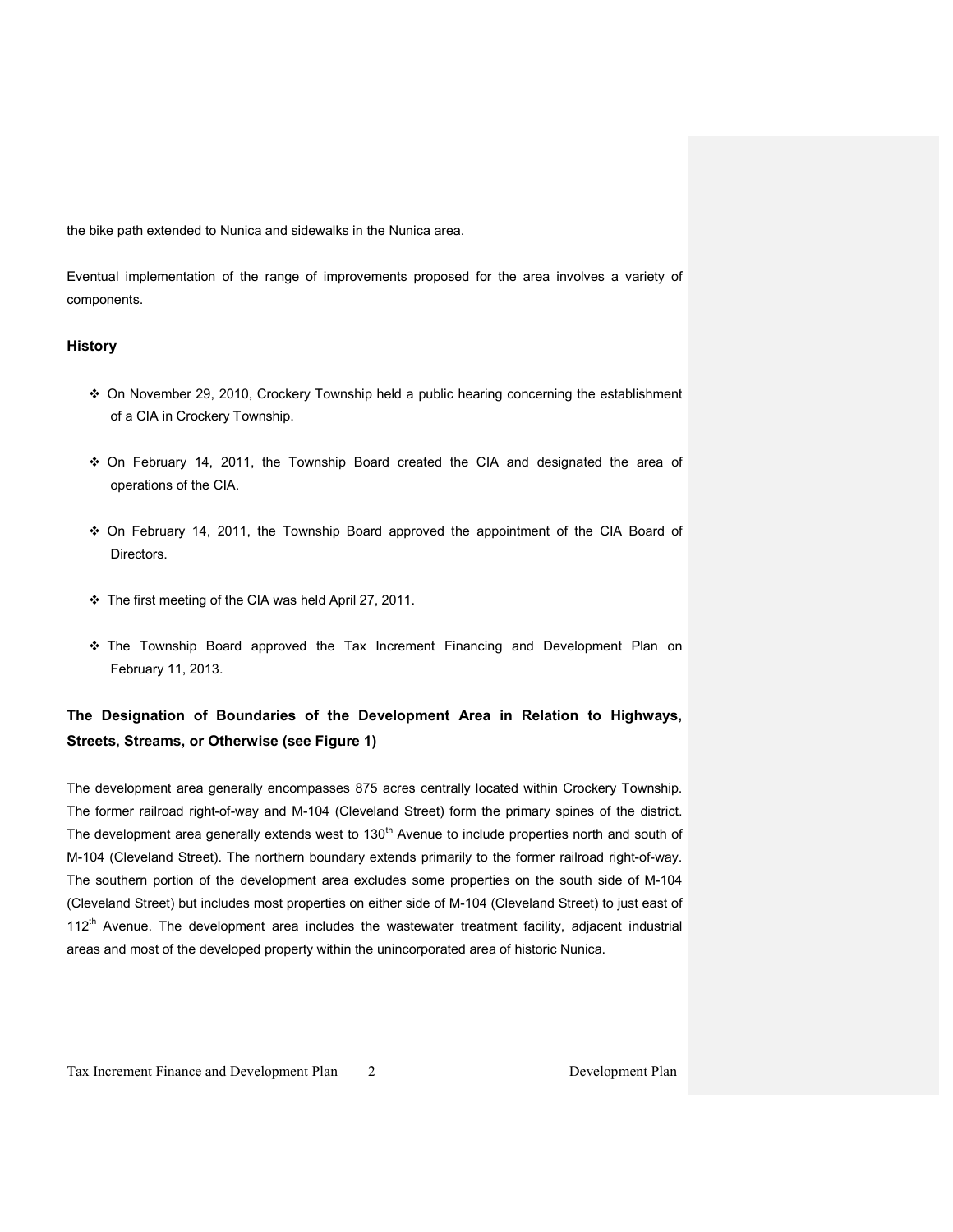Figure 1 – CIA Boundary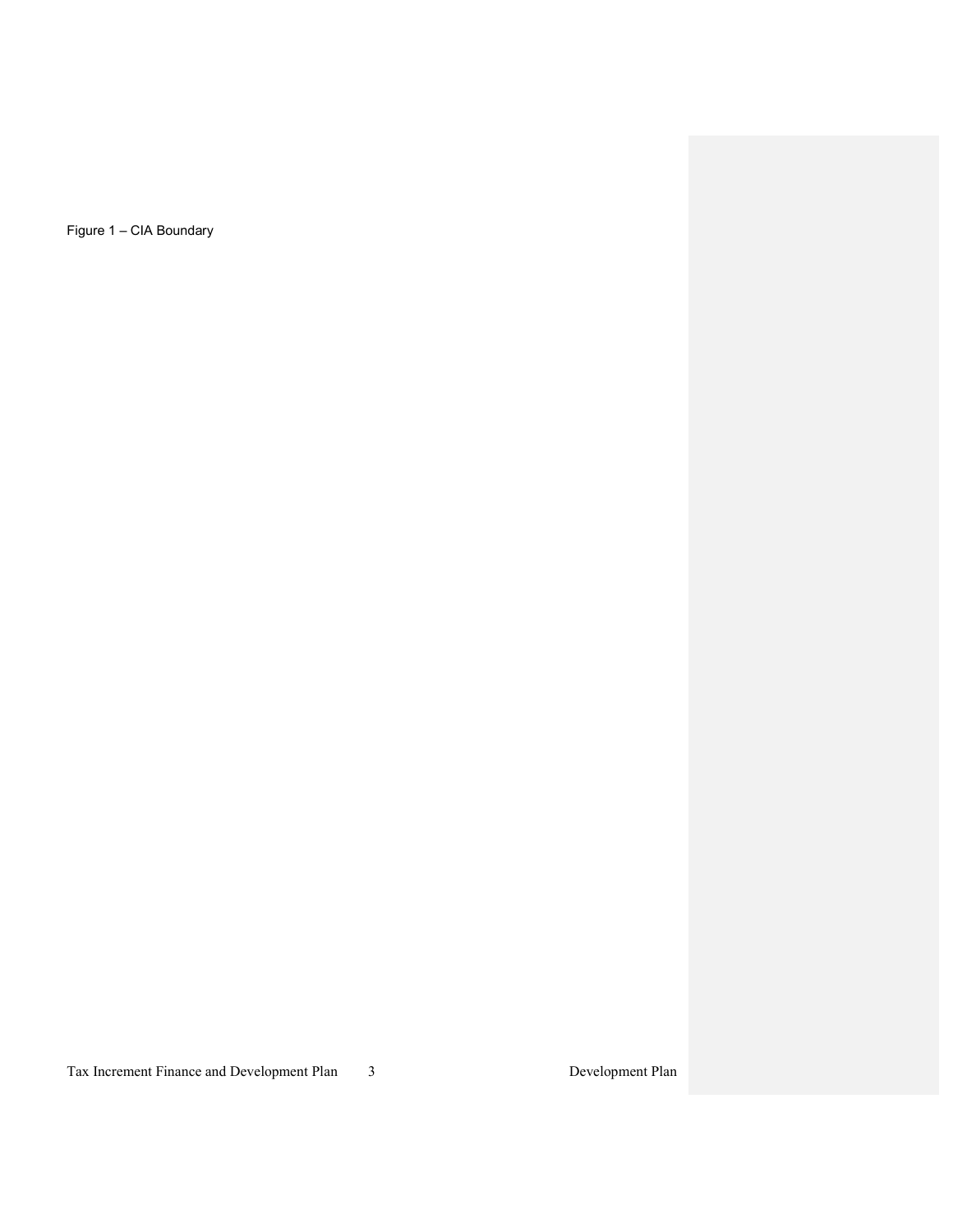### Functional Goals and Policies

The mission of the Crockery Township CIA is to pursue the revitalization of a traditional, vibrant, and attractive business district that creates economic opportunities, promotes a unique identity, and enhances the future quality of life for business owners, residents and visitors. The functional goals outlined below addresses specific areas of particular attention in order to carry out this mission in the development of the corridor. The policy recommendations represent methods of implementing the functional goals.

# Goal: Encourage an improved environment for development and redevelopment of commercial buildings and land

#### Policy Recommendations:

- Develop a cooperative relationship between property owners, businesses, service clubs, and private developers in the district.
- Acquire land within the district, and prepare sites for expansion of commercial facilities.
- Provide recommendations to the Planning Commission regarding incompatible land uses through proper land use controls.
- Coordinate public improvements with planned, private investment.
- Use public improvements in the district as a catalyst for private investment.
- Complete an inventory of business types and conduct a survey to determine attitudes regarding local business as well as to identify spending patterns and residents' needs and market preferences.
- Put MDOT owned property back into private ownership.
- Establish a web site and become involved in promotion and marketing.

Tax Increment Finance and Development Plan 4 Development Plan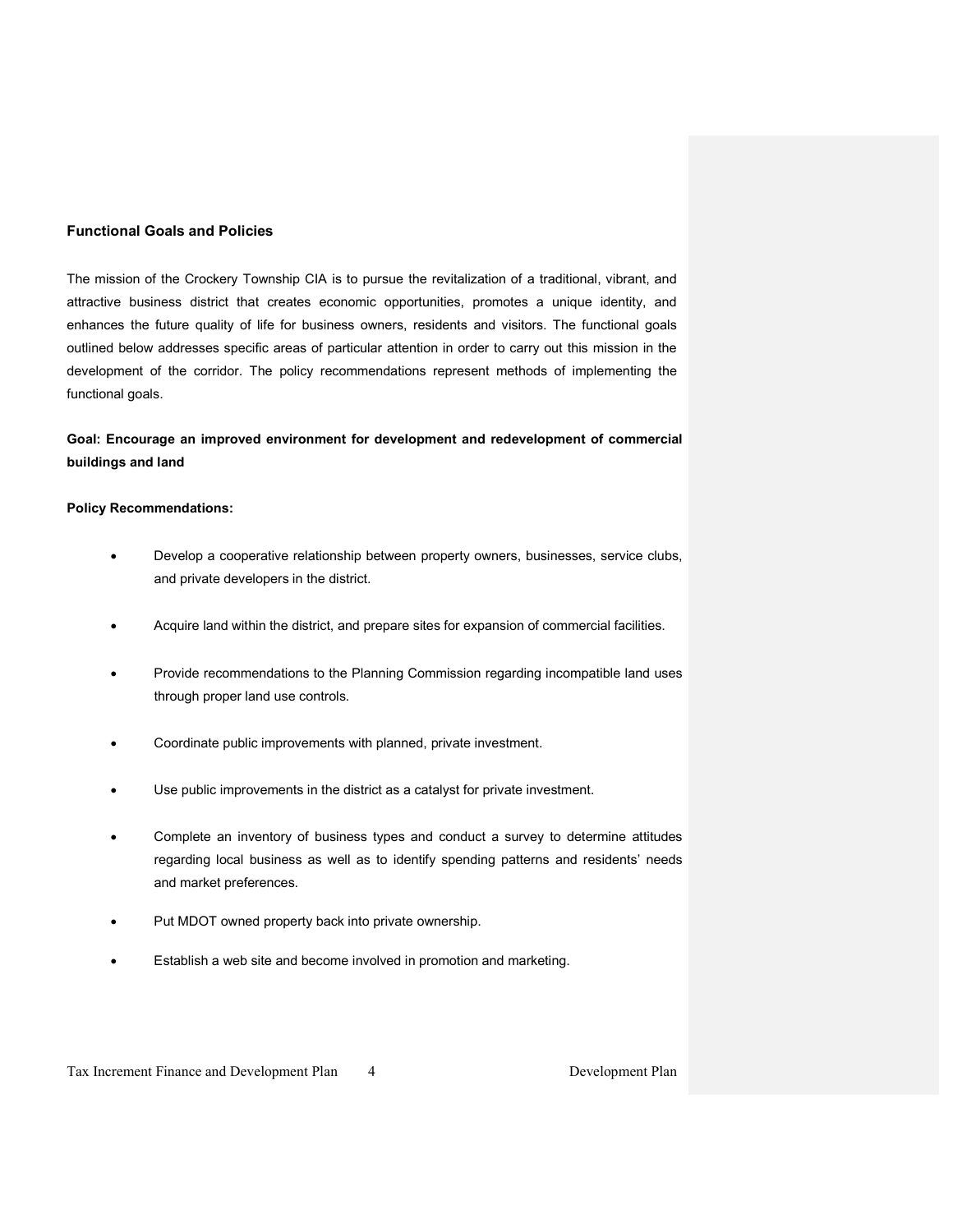#### Goal: Strive for an improved public infrastructure and utilities within the development district.

#### Policy Recommendations:

- Study the need for improving and upgrading the utility systems for the district, and improve as necessary.
- Provide street improvements where necessary within the district. Improve circulation patterns for automobile and pedestrian traffic.
- Expand and improve the existing sidewalks in the district where appropriate.
- Provide for eventually burying utility lines.

#### Goal: Improve the overall appearance of the area

#### Policy Recommendations:

- Provide amenities, such as street lighting, landscaping, signs, street and sidewalk improvements, and other amenities, to foster a more pleasing environment.
- **Identify public space needs and beautification standards.**
- Unify streetscape with cohesive design aspects. Provide recommendations to the Planning Commission regarding regulation of size, location, and appearance of business signs.

Goal: Encourage development of additional public spaces in the district, and improve the existing facilities

#### Policy Recommendations:

Encourage improvements to existing facilities.

Tax Increment Finance and Development Plan 5 5 Development Plan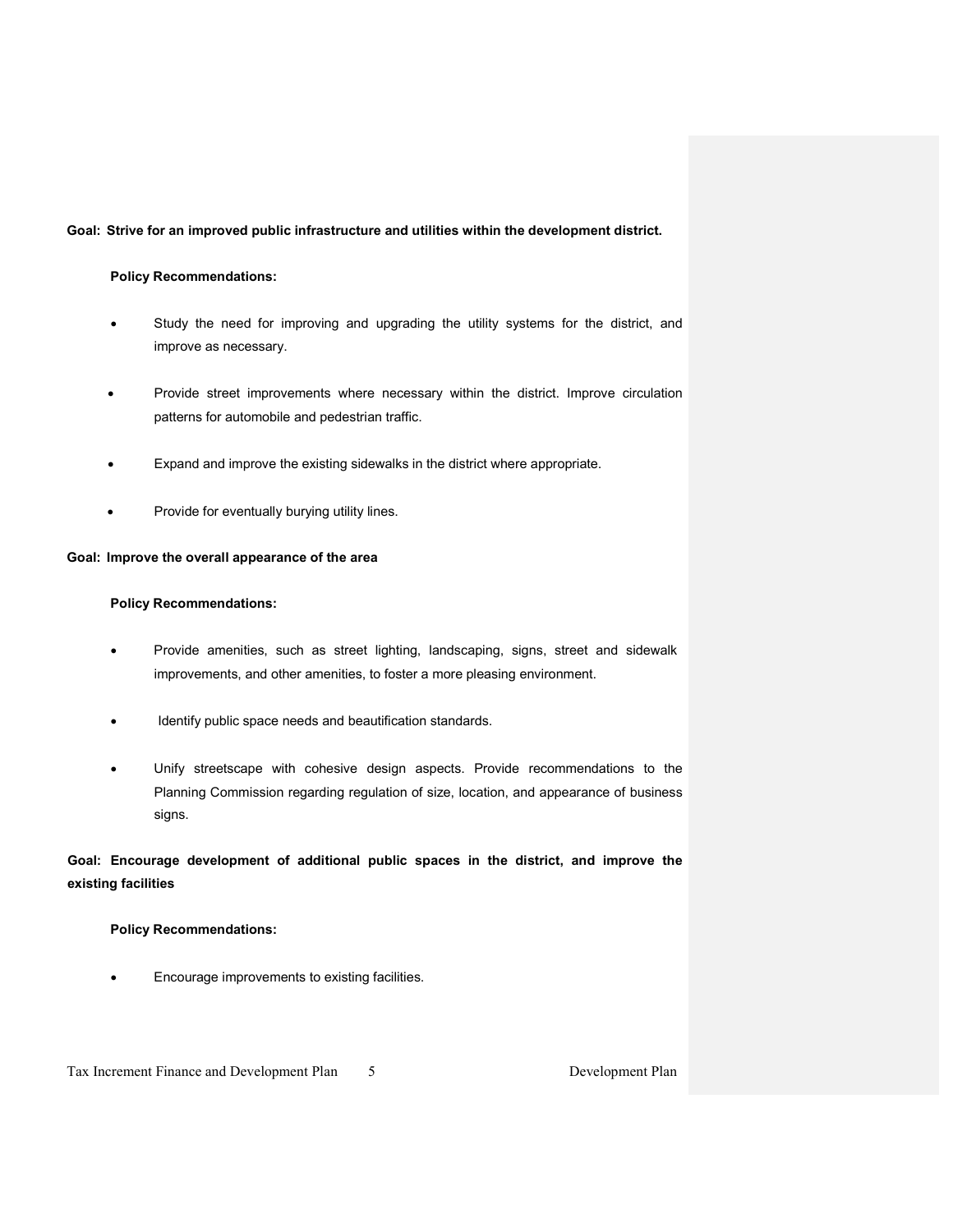- Provide additional amenities, such as public rest rooms, farmers market, and an outdoor entertainment facility for concerts, plays, etc.
- Provide sidewalk extensions to coordinate with existing facilities.
- Encourage street widening or bike routes to provide for pedestrian and bicycle traffic.
- Make better utilization of existing features adjacent to the North Bank Trail for the development of public spaces.
- Encourage MDOT to sell excess land to private developers or the CIA.

# Existing Streets

The following public streets are within the development area:

# East and West Avenues

- Dickinson Street: west of I-96
- Murphy Street: entire length
- Michigan Avenue: entire length
- Cleveland Street: I-96 to 1,900 feet east of 112<sup>th</sup> Avenue
- M-104: I-96 to 130<sup>th</sup> Avenue
- Fitzgerald Street: 122th Avenue east 2,000 feet

# North and South Streets

- Java Boulevard: entire length (private)
- Power Drive: entire length (private)
- 124<sup>th</sup> Avenue: M-104 to 1,300 feet south
- Woodlane Street: entire length (private)
- 120<sup>th</sup> Avenue: M-104 south 950 feet and M-104 north 1,600 feet

Tax Increment Finance and Development Plan 6 Development Plan Development Plan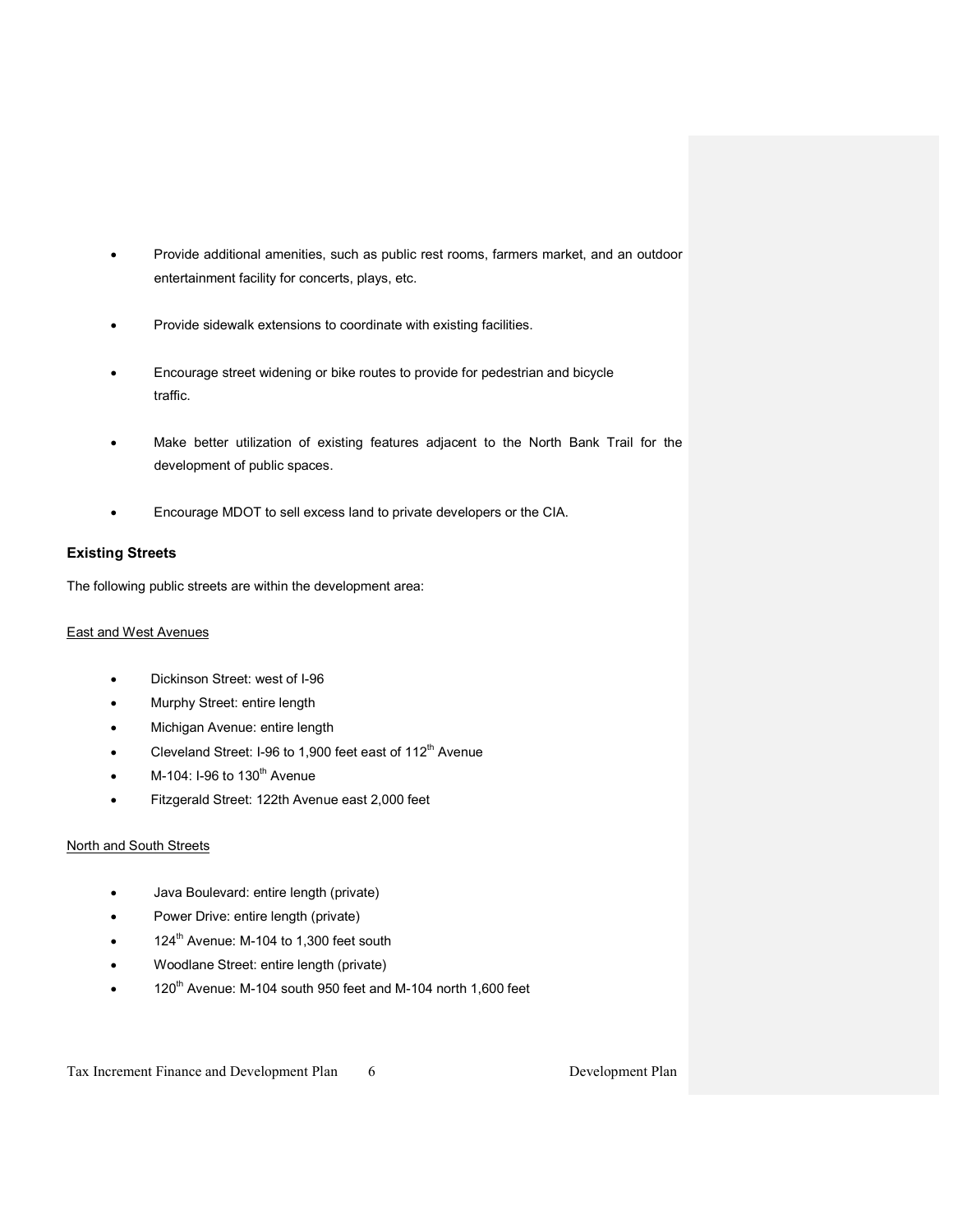- 116<sup>th</sup> Avenue: entire length
- 112<sup>th</sup> Avenue: I-96 south 550 feet and I-96 north 2,000 feet
- $\bullet$  Apple Drive: 112<sup>th</sup> to Michigan Avenue

An inventory of existing streets within the development area can be found in Table 1.

| <b>TABLE 1</b>           |              |                 |            |         |                     |           |
|--------------------------|--------------|-----------------|------------|---------|---------------------|-----------|
| <b>Street Inventory</b>  |              |                 |            |         |                     |           |
| <b>Street Name</b>       | R.O.W. Width | Surface Width   | Length in  | Surface | Curbs and Sidewalks |           |
|                          |              |                 | <b>CIA</b> | Type*   | Gutters             |           |
| <b>Dickinson Street</b>  | 66'          | 26'             | 1,800'     | C       | No                  | <b>No</b> |
| <b>Murphy Street</b>     | 66'          | 32'             | 2,180'     | A       | No                  | <b>No</b> |
| Michigan Avenue          | 80'          | 26'             | 2,650'     | B       | No                  | Yes       |
| <b>Cleveland Street</b>  | 66'          | 26'             | 4,000'     | A       | No                  | No        |
| M-104                    | 66'          | 40'             | 8,000'     | A       | No                  | <b>No</b> |
| <b>Fitzgerald Street</b> | 66'          | 22'             | 2,000'     | C       | No                  | <b>No</b> |
| Java Boulevard           | 66'          | 26'             | 400'       | A       | No                  | No        |
| <b>Power Drive</b>       | 66'          | 26'             | 1,000'     | A       | No                  | No        |
| 124 <sup>th</sup> Avenue | 80'          | 20'             | 1,300'     | C       | No                  | <b>No</b> |
| <b>Woodlane Street</b>   | 66'          | 24'             | 1,000'     | A       | No                  | No        |
| 120 <sup>th</sup> Avenue | 66'          | 26'             | 2,700'     | C       | No                  | <b>No</b> |
| 116 <sup>th</sup> Avenue | 66'          | $\overline{22}$ | 1,500'     | C       | No                  | <b>No</b> |
| 112 <sup>th</sup> Avenue | 66'          | 31'             | 3,400'     | A       | No                  | <b>No</b> |
| Apple Drive              | 150'         | 22'             | 1,800'     | B       | No                  | No        |

\*A = Mixed Bituminous Surface (1" or more on Gravel)

\*B = Mixed Bituminous Surface (1" or more on Concrete)

\*C = Gravel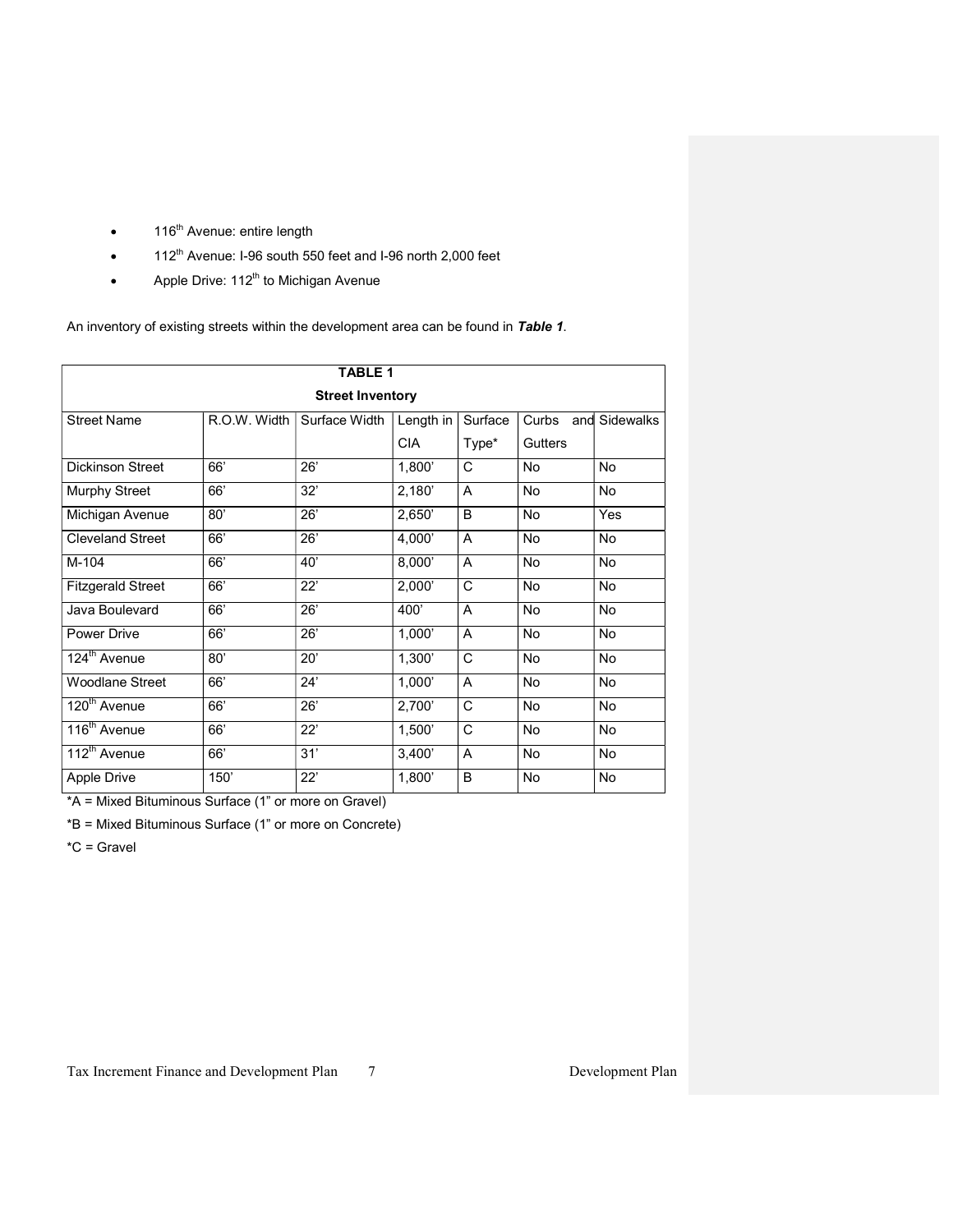# PUBLIC PROPERTIES AND FACILITIES

Water System - With only a few exceptions, most of the CIA is serviced by the Township water system or is within a reasonable distance to obtain service. Adequately sized water main is located along most major streets in the CIA district, although a few side streets are serviced by smaller distribution mains. Generally, the water system is serving the public health and fire protection needs of the community (see Figure 2).

Sanitary Sewer System - The former railroad right-of-way serves as the primary collector connecting the serviced areas to the sanitary sewer facility. The existing collection system is currently limited to the residential developments of Hathaway Lakes and Cobblestone Park, and no sanitary sewer mains exist within the CIA (see Figure 3).

Storm Sewer System - Virtually all drainage within the CIA boundaries is conducted via surface ditches with flows being directed to the southeast or south and then east to the Hersey River.

Public Lands and Buildings - Public lands consist of the Township fire hall, cemetery, wastewater treatment site, water tower, and vacant parcels owned by the Township.

Public Utilities - The Public Utilities in the CIA are AT&T Telephone, Consumers Power Company, C-Tec Cable Systems (Cable Television), and Michigan Consolidated Gas Company.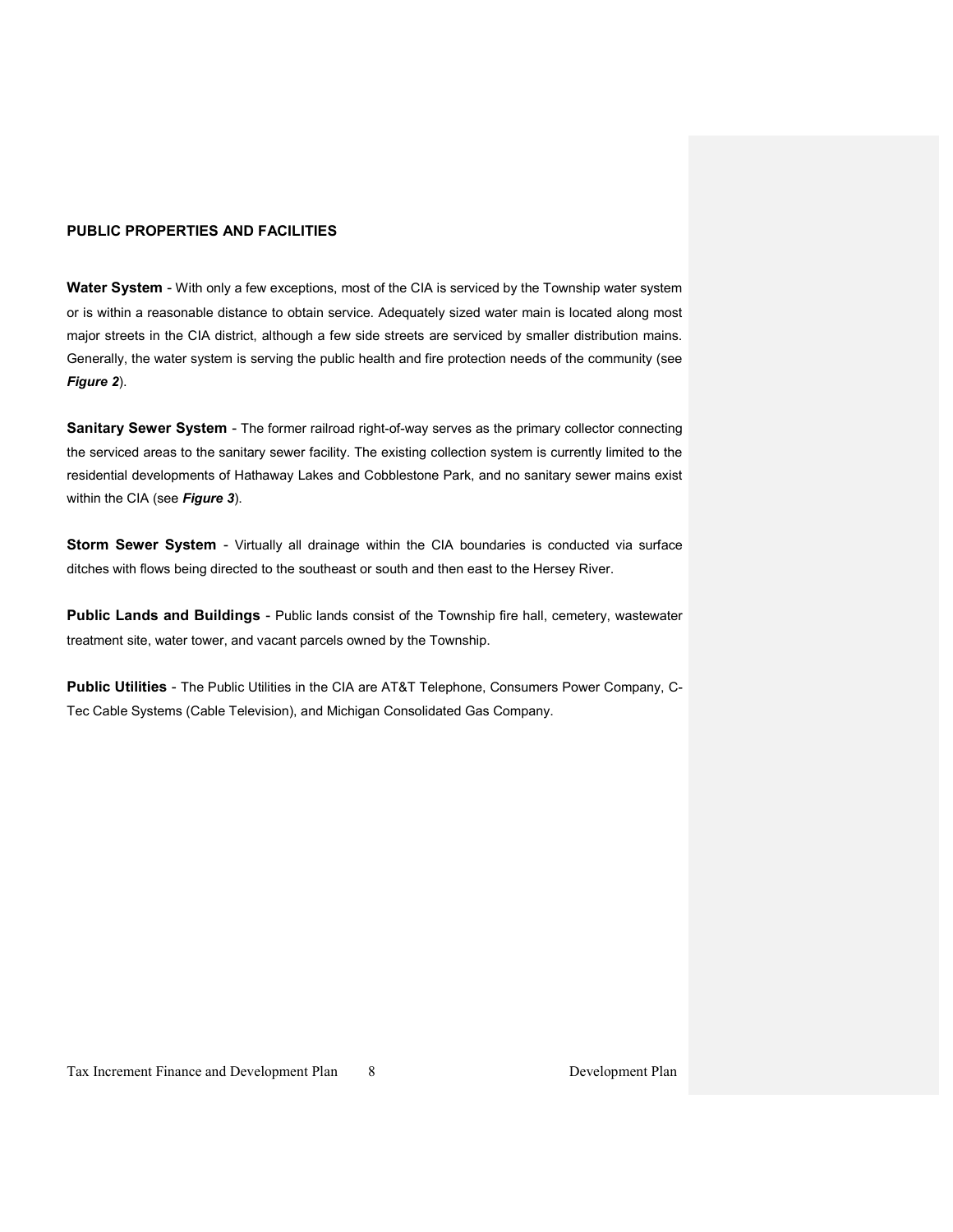Tax Increment Finance and Development Plan 9 9 Development Plan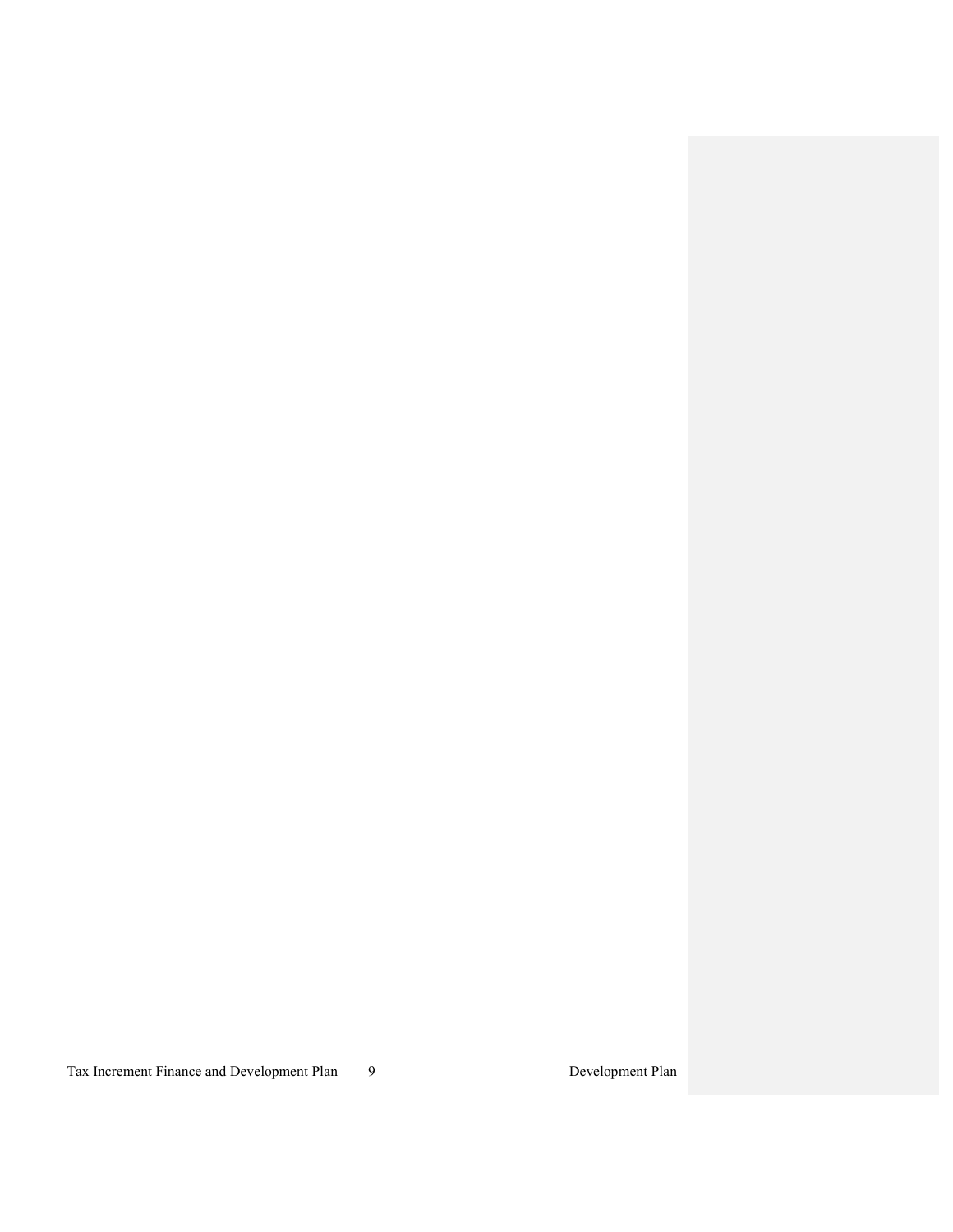Tax Increment Finance and Development Plan 10 Development Plan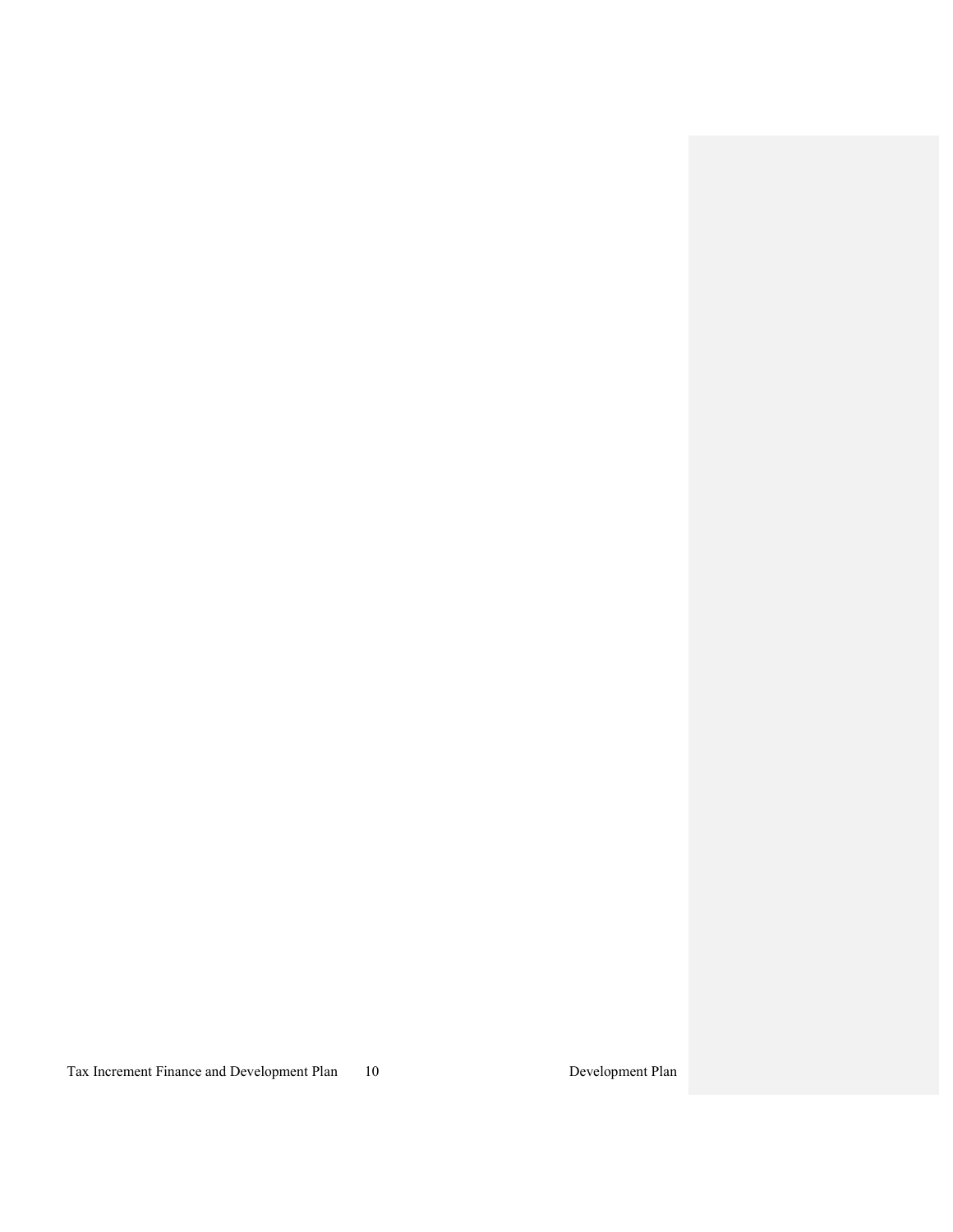#### Land Use

As of 2009, the Township tax roll had 268 properties in the development area. Table 2 summarizes the land use composition within the CIA and provides a complete description of all property included within the development area from the 2009 tax roll. (See Table 2)

| <b>TABLE 2</b>            |                |                |               |          |              |         |         |
|---------------------------|----------------|----------------|---------------|----------|--------------|---------|---------|
| <b>Land Use Inventory</b> |                |                |               |          |              |         |         |
|                           | <b>Parcels</b> | <b>Percent</b> | <b>SEV</b>    | Percent  | <b>Acres</b> | Percent | Average |
| Commercial                | 30             | 21.58          | \$4,105,023   | 43.53    | 279          | 38.06   | 34.39   |
| Industrial                | 10             | 7.19           | \$2,413,358   | 25.59    | 81           | 11.05   | 14.61   |
| Residential               | 51             | 36.69          | \$2,286,218   | 24.24    | 122          | 16.64   | 25.86   |
| Public/Semipublic         | 6              | 4.32           | $\Omega$      | $\Omega$ | 28           | 3.82    | 4.07    |
| Vacant                    | 42             | 30.22          | 626.188<br>\$ | 6.64     | 223          | 30.42   | 22.43   |
| Total                     | 139            | 100.0          | \$9,430,787   | 100.0    | 733          | 100.0   |         |

#### Legal Description of the Development Area (See Figure 1)

The boundary of the Corridor Improvement area, Crockery Township Corridor Improvement Authority, Ottawa County, Michigan, is as follows:

"Part of Sections 14, 15, 16, 17, 20, 21, 22, and 23 (T 8 N, R 15 W), Crockery Township, Ottawa County, Michigan, beginning on the south line of Section 17, approximately 1,320 feet West of the Southeast Corner of Section 17 to the Point of Beginning, (which is also the intersection of M-104 and 130th Avenue); thence South along the centerline of 130th Avenue approximately 494 feet; thence East approximately 677 feet; thence North approximately 422 feet to the south right-of-way of M-104; thence East along said South right-of-way approximately 1,987 feet; thence South approximately 1,257 feet; thence East approximately 1,364 feet to the East right-of-way of 124<sup>th</sup> Street; thence North approximately 586 feet along said East right-of-way; thence East approximately 260 feet; thence North approximately 73 feet; thence East approximately 165 feet; thence North approximately 118 feet; thence West approximately 425 feet to the East right-of-way of 124th Avenue; thence North approximately 215 feet along said East right-of-way; thence East approximately 99 feet; thence North

Tax Increment Finance and Development Plan 11 Development Plan

Comment [ERB1]: Why not more recent? Also, see p. 42 where you describe 139 properties – do the 268 properties include both real AND personal property?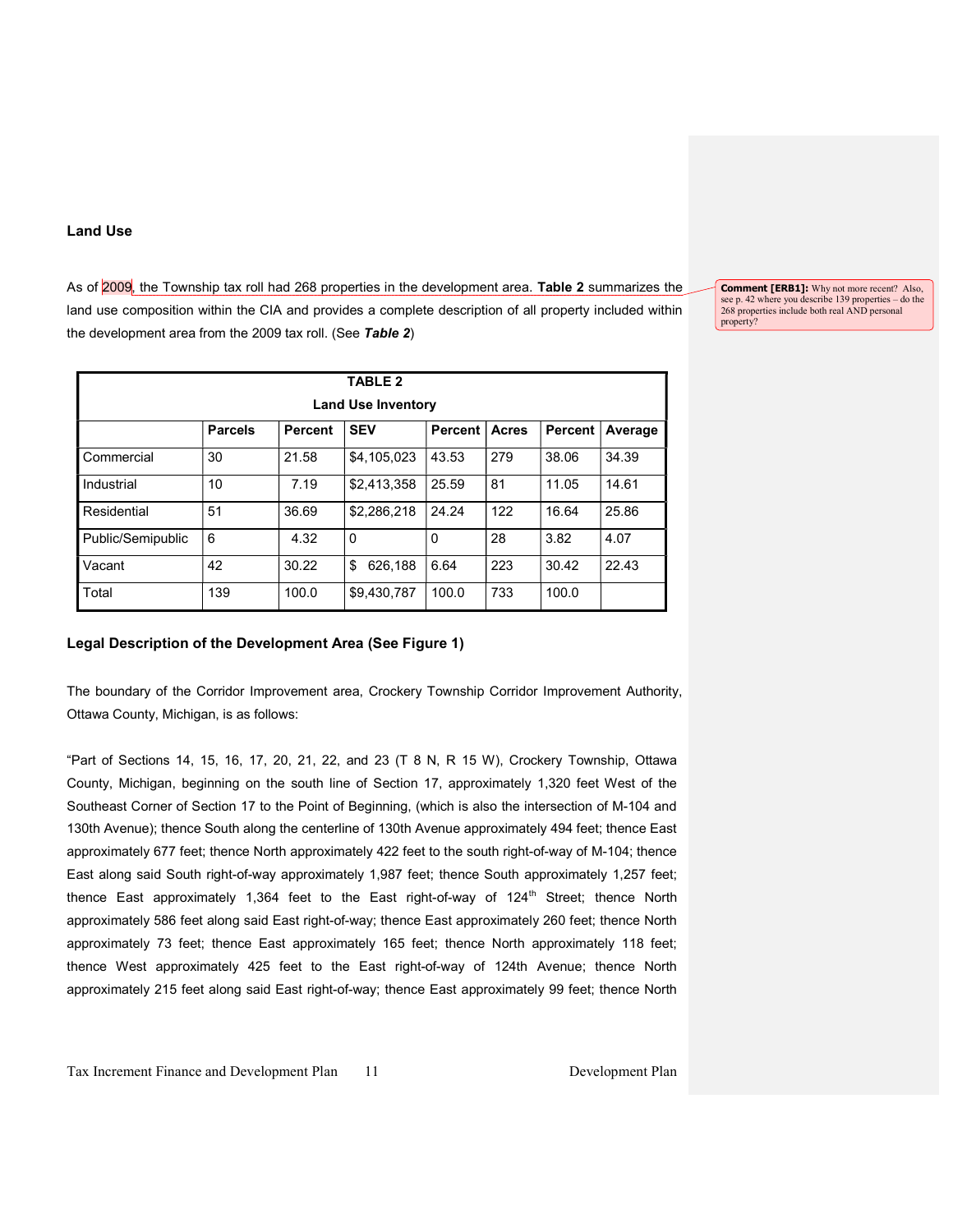approximately 269 feet to the South right-of-way of M-104; thence East approximately 264 feet along said South right-of-way; thence South approximately 269 feet; thence East approximately 132 feet; thence North approximately 269 feet to the south right-of-way of M-104; thence East approximately 132 feet along said South right-of-way; thence South approximately 1,265 feet; thence East approximately 1,294 feet; thence North approximately 638 feet; thence East approximately 650 feet to the West rightof-way of 120th Avenue; thence South approximately 282 feet along said West right-of-way; thence East approximately 702 feet; thence South approximately 335 feet; thence East approximately 668 feet; thence South approximately 1,874 feet; thence East approximately 150 feet; thence South approximately 252 feet to the North right-of-way of Leonard Road; thence East approximately 75 feet along said North right-of-way; thence North approximately 408 feet; thence East approximately 869 feet; thence North approximately 378 feet to the East and West 1/4 line of Section 22; thence East approximately 1,572 feet along said East and West 1/4 line; thence North approximately 1,335 feet; thence East approximately 1,305 feet to the West right-of-way of 112th Avenue; thence South approximately 314 feet along said West right-of-way; thence East approximately 1,371 feet; thence North approximately 631 feet; thence West approximately 513 feet; thence North 315 feet to the South right-of-way of Fitzgerald Street; thence Northeasterly approximately 1,176 feet along said South rightof-way; thence North approximately 514 feet to the North right-of-way of Cleveland Street; thence West approximately 1,455 feet along said North right-of-way to the West right-of-way of George Street; thence North approximately 99 feet along said West right-of-way; thence West approximately 122 feet; thence North approximately 70 feet; thence West approximately 98 feet; thence North approximately 64 feet; thence West approximately 90 feet; thence North approximately 2 feet; thence West approximately 132 feet to the East right-of-way of 112th Avenue (Main Street); thence North approximately 900 feet; thence East approximately 125 feet; thence South approximately 231 feet to the North right-of-way of Cass Street; thence East approximately 390 feet along said North right-of-way to East right-of-way of George Street; thence South approximately 33 feet along said East right-of-way; thence East approximately 242 feet; thence North approximately 330 feet to the South line of the former Grand Trunk Rail Road right-of-way; thence West approximately 760 feet to the East right-of-way of 112th Avenue (Main Street); thence North approximately 140 feet along said East right-of-way to the North line of the former Grand Trunk Rail Road right-of-way; thence East approximately 214 feet along said North line; thence North approximately 234 feet; thence East approximately 74 feet; thence North approximately 99 feet; thence West approximately 189 feet; thence North approximately 33 feet; thence West approximately 100 feet to the East right-of-way of 112th Avenue (Main Street); thence North approximately 2 feet along said East line; thence West approximately 198 feet; thence South approximately 34 feet; thence West approximately 128 feet; thence South approximately 33 feet;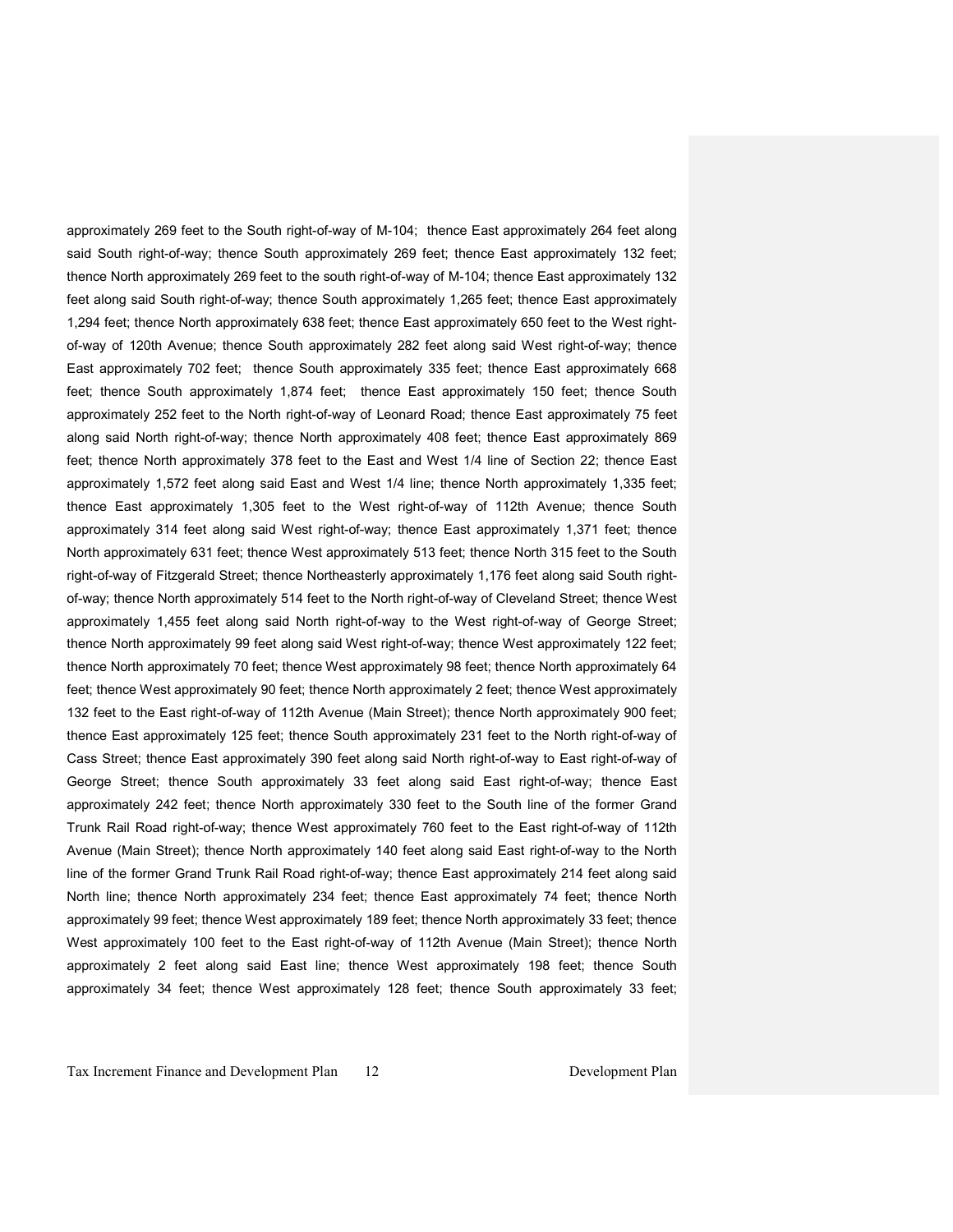thence West approximately 7 feet; thence South approximately 111 feet to the North right-of-way of Michigan Street; thence West approximately 125 feet along said North right-of-way; thence North approximately 118 feet; thence West approximately 100 feet; thence South approximately 117 feet to the North right-of-way of Michigan Street; thence East approximately 2,169 feet to the West right-ofway of 116th Avenue; thence South approximately 104 feet along said West right-of-way to the North right-of-way of Murphy Street; thence West approximately 2,087 feet along said North right-of-way to the Northeasterly right-of-way of 120th Avenue; thence Northwesterly approximately 939 feet along said Northeasterly right-of-way to the East right-of-way of 120th Avenue; thence North approximately 313 feet along said East right-of-way to the North right-of-way of Dickinson Street; thence West approximately 641 feet along said North right-of-way to the Southwesterly right-of-way of I-96; thence Northwesterly approximately 1,301 feet along said Southwesterly right-of-way; thence South approximately 2,246 feet to the north line of the former Grand Trunk Rail Road right-of-way; thence West approximately 2,944 feet along said former Grand Trunk Rail Road right-of-way; thence North approximately 304 feet; thence West approximately 592 feet to the centerline of Black Creek; thence South along the centerline of said Black Creek to the north line of the former Grand Trunk Rail Road right-of-way; thence West approximately 412 feet to the East line of Section 17, thence South approximately 940 feet along said East line; thence West approximately 861 feet; thence South approximately 600 feet to the North right-of-way of M-104; thence West approximately 470 feet along said North right-of-way to the centerline of 130th Avenue; thence South approximately 66 feet to the Point of Beginning. This description is intended to include only whole parcels of record as of the 2010 tax roll and as shown on Exhibit A dated August 2010."

The above description is based on assessment records, plats, and related information and, as such, is intended to include only complete tax parcels.

#### Description of Existing Improvements

Unknown at this time.

#### Estimated Cost of the Improvements

The CIA believes that successful revitalization requires a commitment from both the public and private sectors. In some cases, timely planning and development of the infrastructure to support new development, renovations of existing structures, and other physical improvements geared toward creating new jobs, attracting new businesses, retaining existing businesses, increasing the Township's tax base, and increasing property values is essential.

Tax Increment Finance and Development Plan 13 Development Plan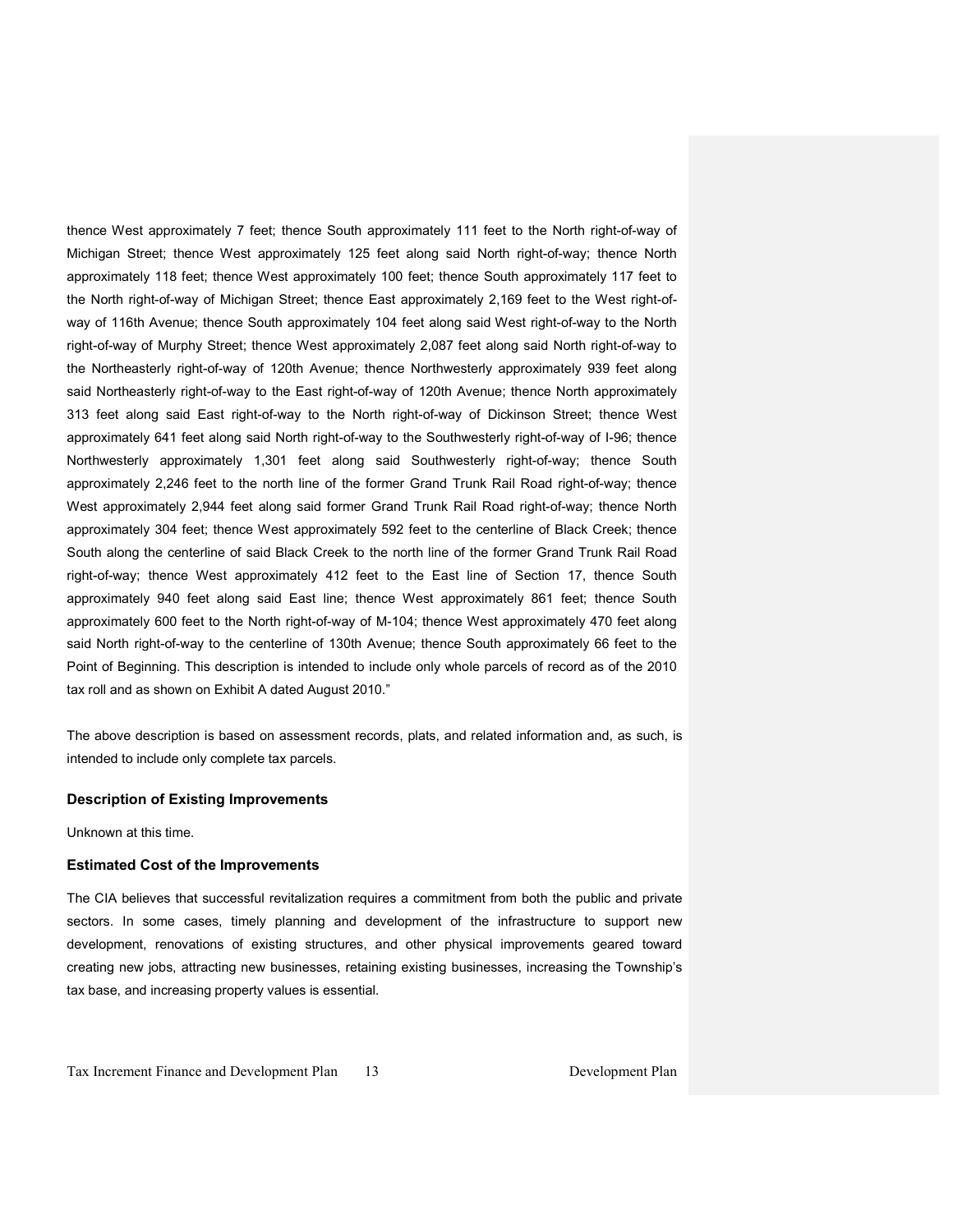The CIA has identified both short and long-term activities and improvements that fulfill its objectives of revitalizing the Township. A long-term commitment is needed to implement the recommendations of the CIA. This commitment is being met by an extended period of 20 years over which the CIA intends to operate.

This document is designed to provide the legal authority for Crockery Township to utilize Tax Increment Financing for public purposes, which will in turn, halt the deterioration in property values throughout the Township. The CIA has become aware of several areas of concern that should be explored to determine their long-term effect on the CIA's area of operation.

Activities that the CIA has identified as requiring improvement, support, attention, or areas of concern and for which the Plan outlines financing for the following activities, include, but are not limited to:

1. A planning effort to identify the proper mix of activities and promotions needed to allow the Township to take advantage of tourism and business potential of the M-104/M-231/I-96 interchange area.

2. The infrastructure needed to stimulate development in the Township's commercial and industrial areas.

3. Public open space and streetscape improvement work.

4. Costs to acquire, construct, reconstruct, rehabilitate, restore and preserve, equip, improve, maintain, repair, and operate other public facilities and buildings, including facilities that, in the opinion of the CIA, are appropriate to the execution of the Development Plan.

5. Property appraisals, title searches, legal services, purchase negotiations, eminent domain proceedings (if necessary), and payment for real and personal property acquisitions.

6. Planning and promotional costs associated with stimulating business development in the CIA's area of operations.

7. Administrative costs associated with carrying out the Development and Financing Plan.

Tax Increment Finance and Development Plan 14 Development Plan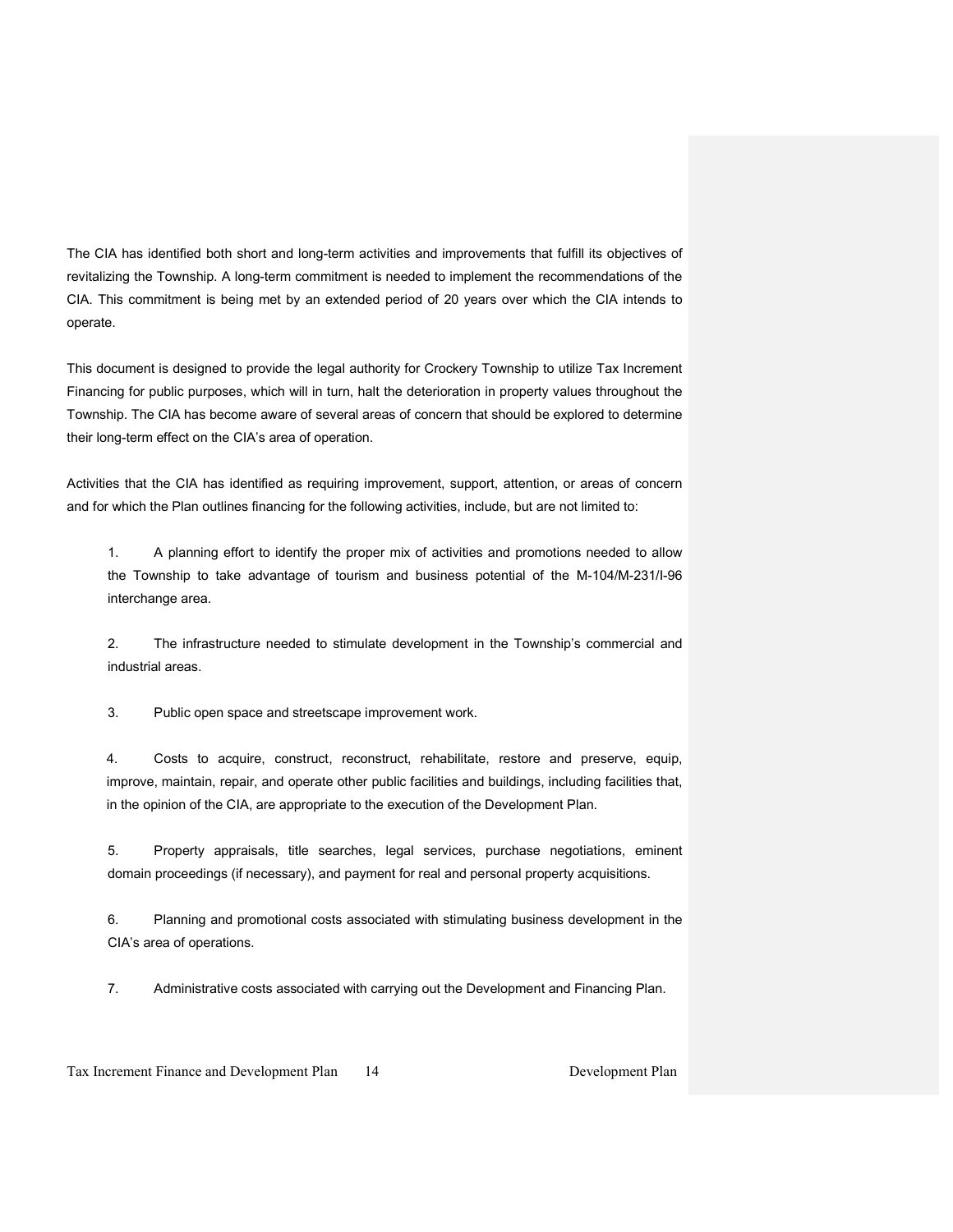8. The beautification of the Township through a coordinated streetscaping program, especially along M-104 (Cleveland Street), and the need to improve the visual attractiveness of the entrances to the Township. These improvements could include streetscaping, lighting, seasonal displays, improved Township entry signs, etc.

It is recognized by the CIA that the projects listed herein may be beyond the scope of the CIA to complete with its own limited resources. It is hoped that with the assistance of possible grants from other government entities and private involvement such as property owner assessments and corporate contributions, the implementation of the above-mentioned items is possible.

Projected revenues over the 20-year life of this Plan are expected to be approximately \$1.0 million. Once it is determined how projects are going to be financed, a realistic approach to project completion can be developed. In addition, certain projects must be completed according to schedules (i.e., underground work should be completed before aboveground work). By consensus of the CIA Board, some projects are perceived as having a more urgent need than others have.

#### Anticipated Development

Crockery Township is strategically located within an active regional expansion area bounded by Grand Rapids, Holland and the city of Muskegon. This region is named the Grand Rapids MSA (Metropolitan Statistical Area). The newly established M-231 bypass and its intersection with I-96 and M-104 make the Township a potential regional transportation hub. Crockery Township's proximity to major employment centers within this development area, coupled with its natural resource assets, and quality school systems provide the ingredients for sustainable and increased growth. Retail development is anticipated along the M-104 corridor.

The proximity of larger regional market places creates opportunities for local residents to commute to places of employment. As the Greater Grand Rapids region continues to grow both in terms of employment opportunities and population, the residual impacts of that growth should result in new residential, retail and office development. Recognizing the potential of the local real estate market, the Township should provide appropriate locations for new development.

Tax Increment Finance and Development Plan 15 Development Plan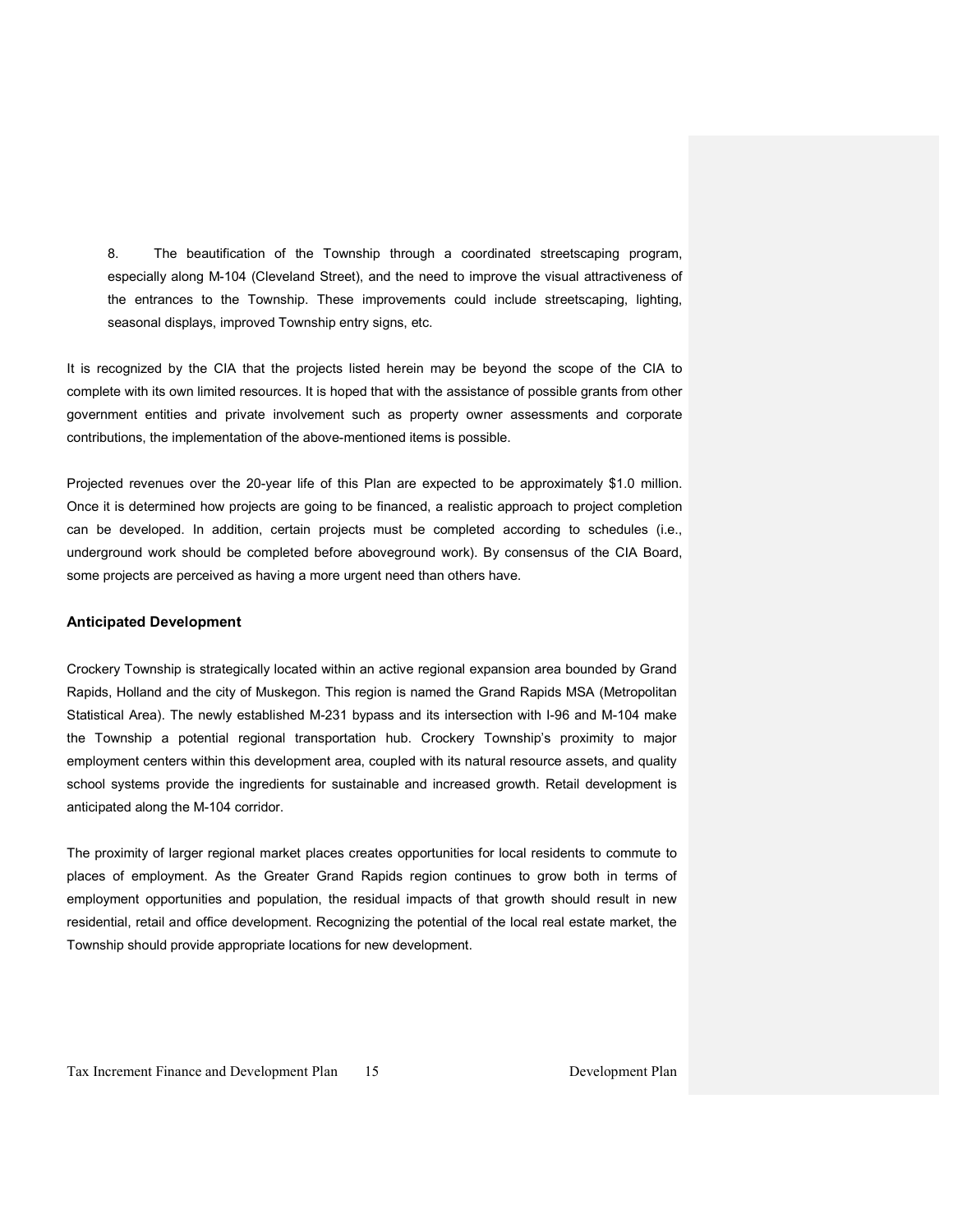### Public Utility Capacity

The public utility network, which determines the intensity of land development and ultimately the pace of development, is generally inadequate but has the capacity to serve the Township. While the water and wastewater systems have the ability to serve anticipated development, there are several areas that will require an infusion of public/private funding as development increases. The wastewater system will need to be upgraded along the M-104 corridor to accommodate future growth in the industrial area and potential new commercial developments. The water system must be upgraded to include the construction of a transmission main in several places to accommodate increased reliability in the system.

#### Regional Real Estate Market

The Grand Rapids MSA is rapidly being viewed as an extension of the Chicago market and the economic hub of Western Michigan. According to recent forecasts this area will become more reliant upon the healthcare and bioscience industries and other developing and expanding technologically advanced industries. These industries are expected to contribute to the overall health of the area. The state of Michigan has plans to invest \$2 billion over the next 10 years in the bioscience sector to spur job growth in this market segment. These monies are aimed at life-sciences, advanced automotive and manufacturing, alternative energy and homeland security.

#### Provide for a Variety of Commercial and Industrial Types

Given the Township's accessibility to regional transportation arteries as well as the employment and shopping needs of local residents, a range of both locally and regionally oriented types of commercial and industrial developments should be provided for. To accomplish this, various types of economic developments must be encouraged to locate in the areas best suited to meet individual business needs. The deliberate and objective allocation of different types of economic development in specific strategic locations will also help to avoid or minimize Future Land Use and traffic conflicts.

#### Proposed Commercial Development

Most residents of Crockery Township consider downtown Nunica as their downtown. However, many residents take the view that the M-104 commercial corridor in the township is the de facto downtown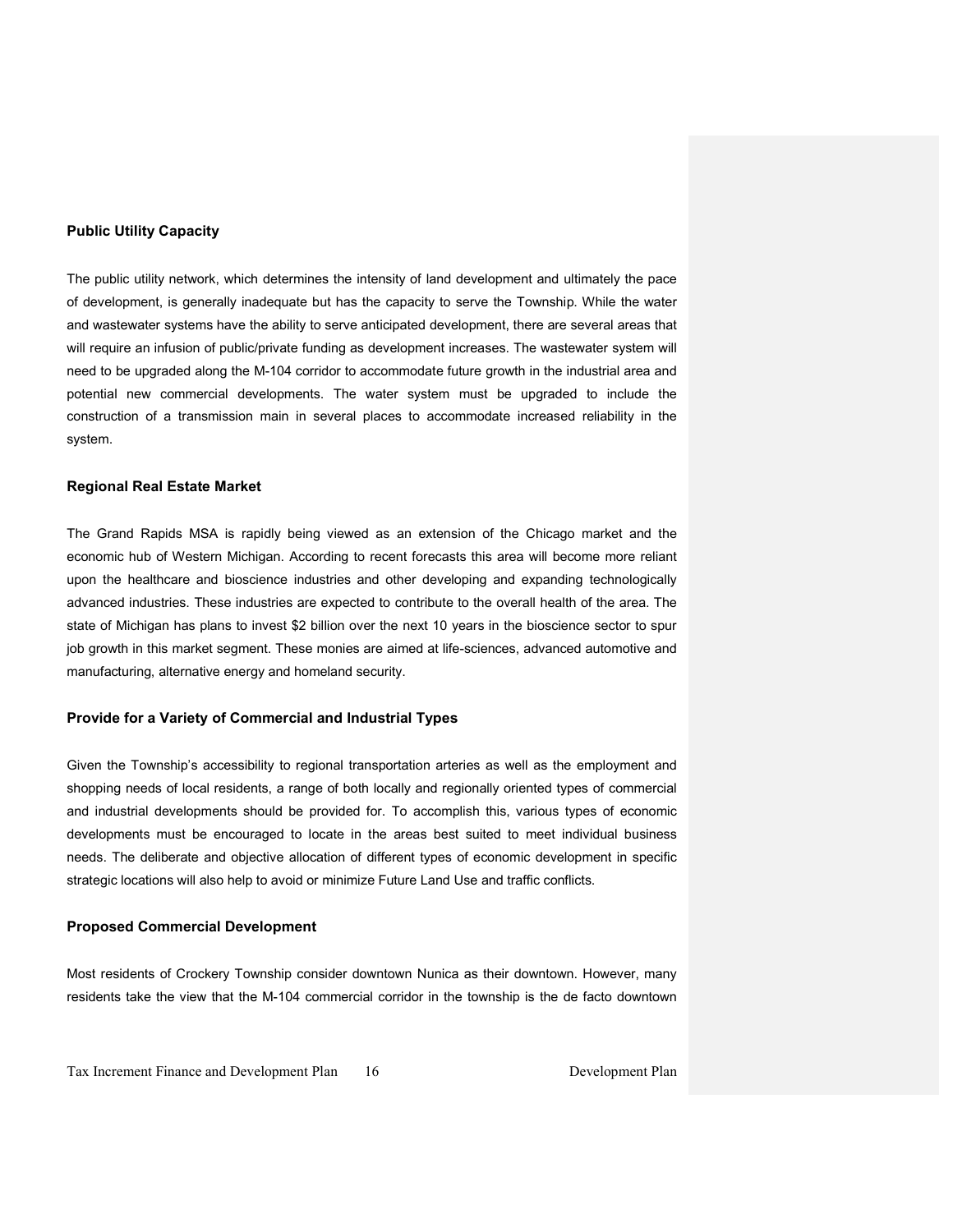resulting in competition with the traditional downtown. The issue confronting the community is how M-104 (Cleveland Street) and 112th Avenue will be developed. Currently, the Township Zoning Ordinance indicates that frontage along these corridors will be primarily commercially developed.

Along M-104, access management is achieved through a combination of appropriate site design and land use planning. From a traffic management viewpoint concentrating similar uses is preferred over elongating and spreading the same building mass and usage over a longer distance. From a land use perspective concentrating a similar mix of land uses in concentrated nodes creates economically viable and sustainable centers. It is recommended that proposed commercial nodes be limited to the following:

| • 112th Avenue and Cleveland Street intersection: | $10-14$ acres |
|---------------------------------------------------|---------------|
| • 120th Avenue and M-104 intersection:            | 10-14 $acres$ |
| • 124th Avenue and M-104 intersection:            | 10-14 $acres$ |
| • 130th Avenue and M-104 intersection:            | 10-14 $acres$ |
| • 136th Avenue and M-104 intersection:            | 10-14 $acres$ |

The 112th Avenue and Cleveland Street intersection could be distributed to all four corners of the intersection and extend about 1,000 feet east and west along Cleveland Street. The Future Land Use map illustrates this type of commercial development.

The commercial development at the 120th Avenue intersection would be relegated in the short-term to the north side of the intersection. Ultimately, only the northwest corner of the intersection will be accessible. The primary gateways to the Township will be the I-96 and 112th Avenue interchange, and the 120th Avenue and M-104 intersection. As a result, this commercial area should be managed with design guidelines focusing on building materials, signage (ground and projecting), landscaping, rear and side parking lots, pedestrian walkways and amenities. The area should have the appeal of traditional and walkable commercial districts and not a suburban strip center. The variety of uses within these centers would include restaurants (sit down) and taverns, banks, retail and service businesses, and professional services. If fast food establishments are considered they should be located internally within the site and not be the corner building. Implementation of the commercial node concept will require a change in zoning to provide land development and building design guidelines. Similarly, if gas stations are allowed they should be smaller in scale, without larger convenient stores and located on interior lots (not corners) no larger than sixteen to twenty thousand square feet.

Tax Increment Finance and Development Plan 17 Development Plan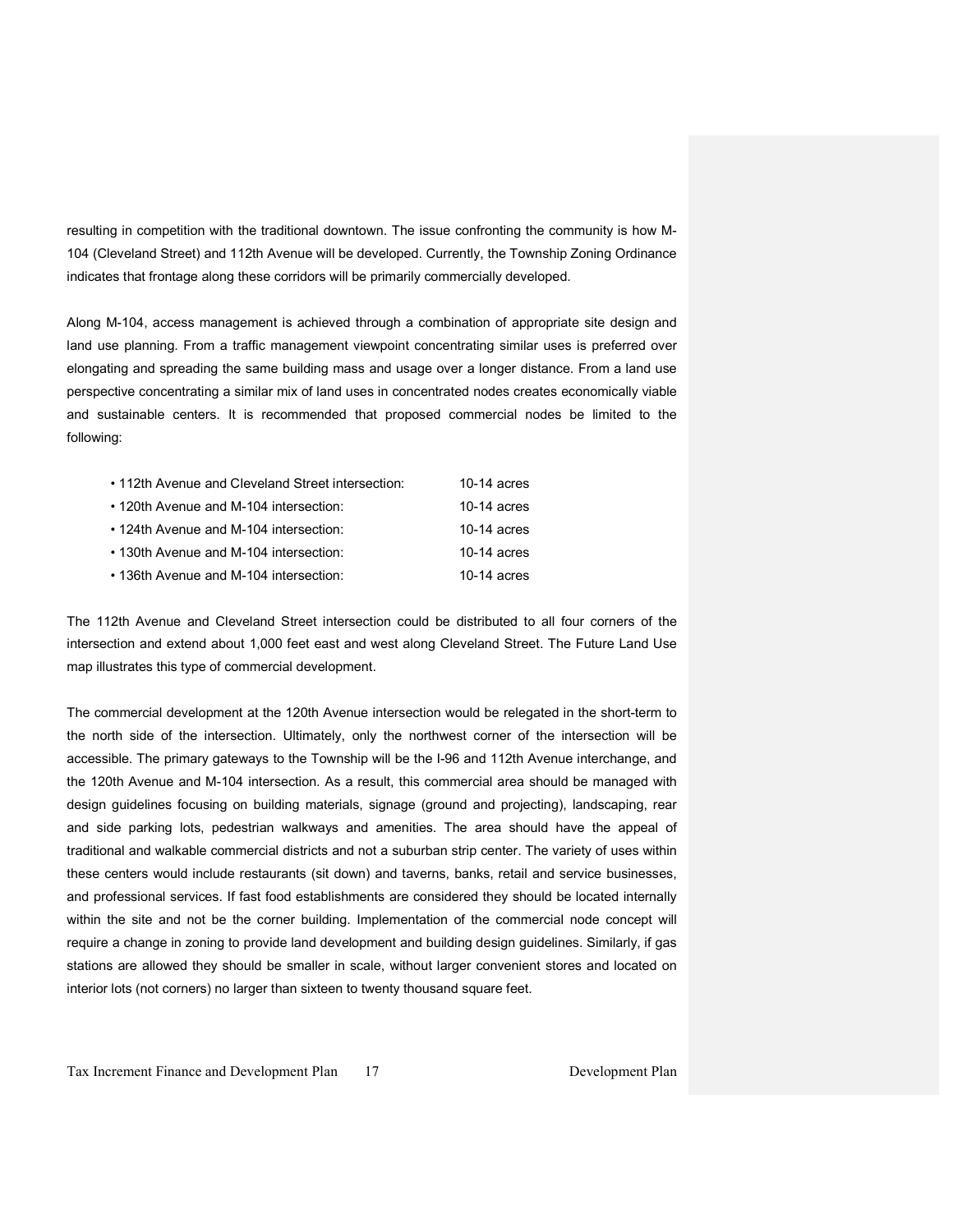The commercial nodes can become the cornerstone for mixed-use walkable neighborhoods. Each proposed mixed-use area could include higher density residential (5-7 dwellings per acre) developments supplemented with parks, community facilities, such as schools, and commercial areas. In some communities, the development of "lifestyle" centers assumes this role. However, the retail element in these developments can exceed several hundred thousand square feet of leasable area and are occupied by national retail chains. The proposed mixed-use areas for Crockery Township envision less of an integrated development and more of a collection of independent developments constructed under a consistent set of land and building regulations. The use of the M-104 overlay zoning district coupled with specific design guidelines is recommended. This combination of land uses linked together with design and land development standards will establish a definable place. Commercial nodes should be considered pedestrian-oriented commercial districts reflecting the scale and diversity often associated with downtown areas. Buildings would be located near the property lines with parking preferably in the rear or along the side of the buildings using pedestrian scale streetscapes. Commercial areas outside of the nodes would be vehicular-oriented commercial districts accommodating banks, dry-cleaners, gas stations, auto related businesses, professional offices, and errand-based service businesses.

#### Commercial Nodes versus Sprawl

Commercial Development Nodes are identified at several intersections along M-104 and 112th Avenue. These nodes effectively compartmentalize commercial development into key intersections of the Township and create commercial and mixed-use development areas. These commercial nodes are located near existing residential areas and serve the day-to-day needs of residents including gas stations, restaurants, grocers, café's, dry cleaners and other services needed on a regular basis. Adjacent higher residential densities may be desirable to make these compact commercial areas viable. The strategy of using commercial development nodes should significantly reduce commercial sprawl in the Township and consolidate commercial development into integrated and definable sites. Future benefits of this form of development include a reduction in traffic congestion, more efficient traffic movement, less negative air quality impact, and enhanced opportunities for walkable and nonmotorized connections. Another feature associated with this form of land development is the ability to create a definable place and in the case of the 112th Avenue and Cleveland Street intersection a gateway into the community. When planned in conjunction with existing or new residential development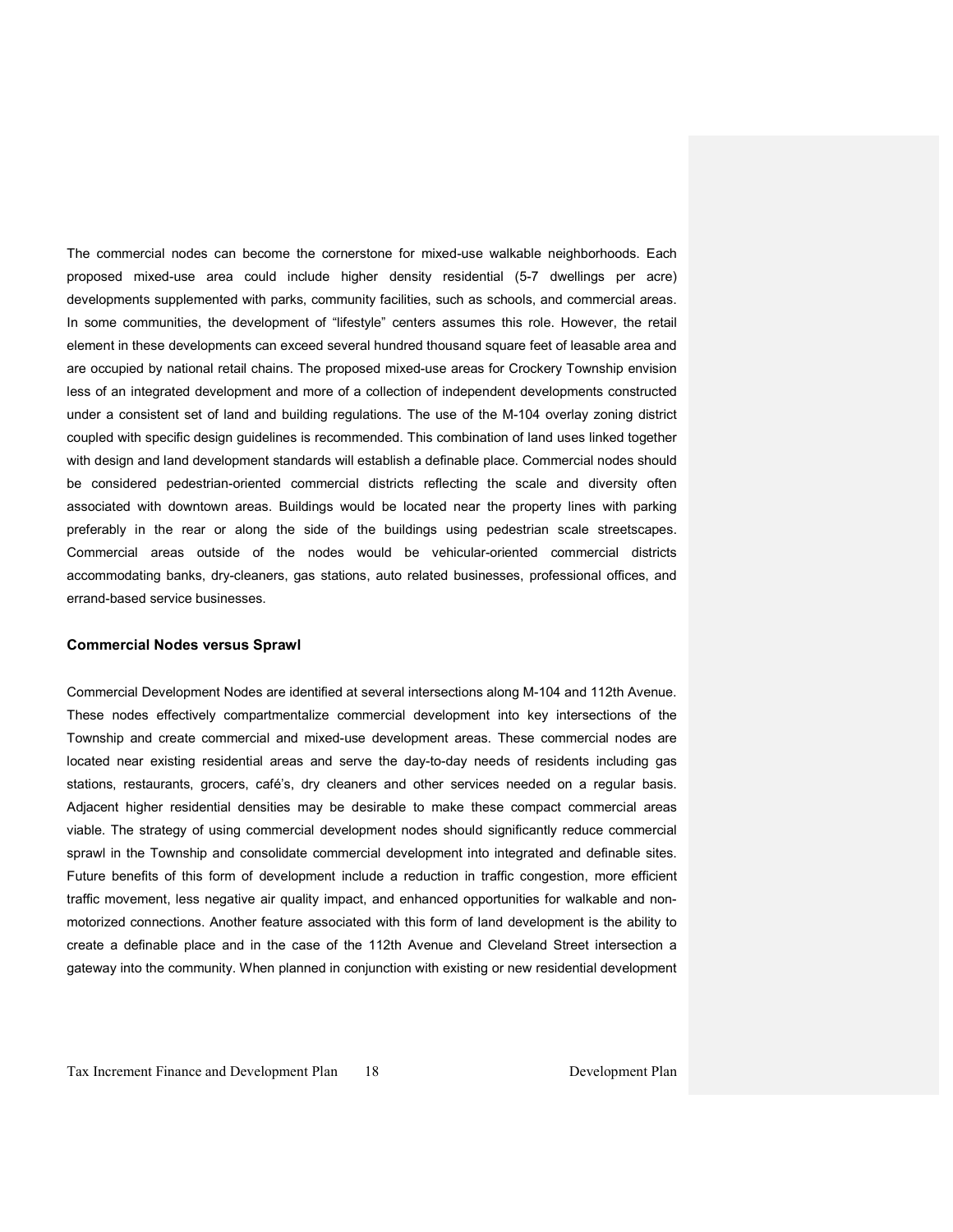these commercial districts become focal areas for community events such as festivals, farmer markets, activity centers, and places for entertainment.

#### Business and Industrial

The intersection of I-96, M-231 and M-104 is expected to increase the demand for business development. The Township should support businesses that sustain a strong work force and stable tax base for the Township. By introducing higher density residential near these employment centers the Township hopes to provide employees of these business centers the opportunity to own a home within an easy commute and/or walking distance to destinations of employment. Access to abundant recreation opportunities, trails and natural features such as the Grand River and proximity to Lake Michigan provide incentives for new businesses to take advantage of these amenities. The Township has a variety of industrial land uses and buildings on the north side of M-104, and the scattered light industrial properties along 112th and Apple Drive. The Township should undertake an inventory of industrial developed and vacant properties to assess their economic development potential.

#### Community Gateways

Gateways into the Township currently do not effectively announce arrival and communicate the sense of pride and the character that is Crockery Township. Opportunities exist to develop primary gateway entrances into the Township primarily along M-104 at the I-96/M-231 intersection area. These entrances can use a variety of features including landscaping, signage and lighting to define the edge of the community and develop a strong identity for the Township.

#### Interchange Image Zone

Crockery Township has two locations on I-96 to establish an image and greet visitors to the community and these occur at the interchange with M-104/120th Avenue and the interchange at 112th Avenue. It is recommended that these zones be visually and aesthetically improved with wayfinding signage and improved streetscaping. Although both interchanges provide access to the Township, the M-104/120th Avenue interchange is the most significant and should be a higher priority.

Tax Increment Finance and Development Plan 19 Development Plan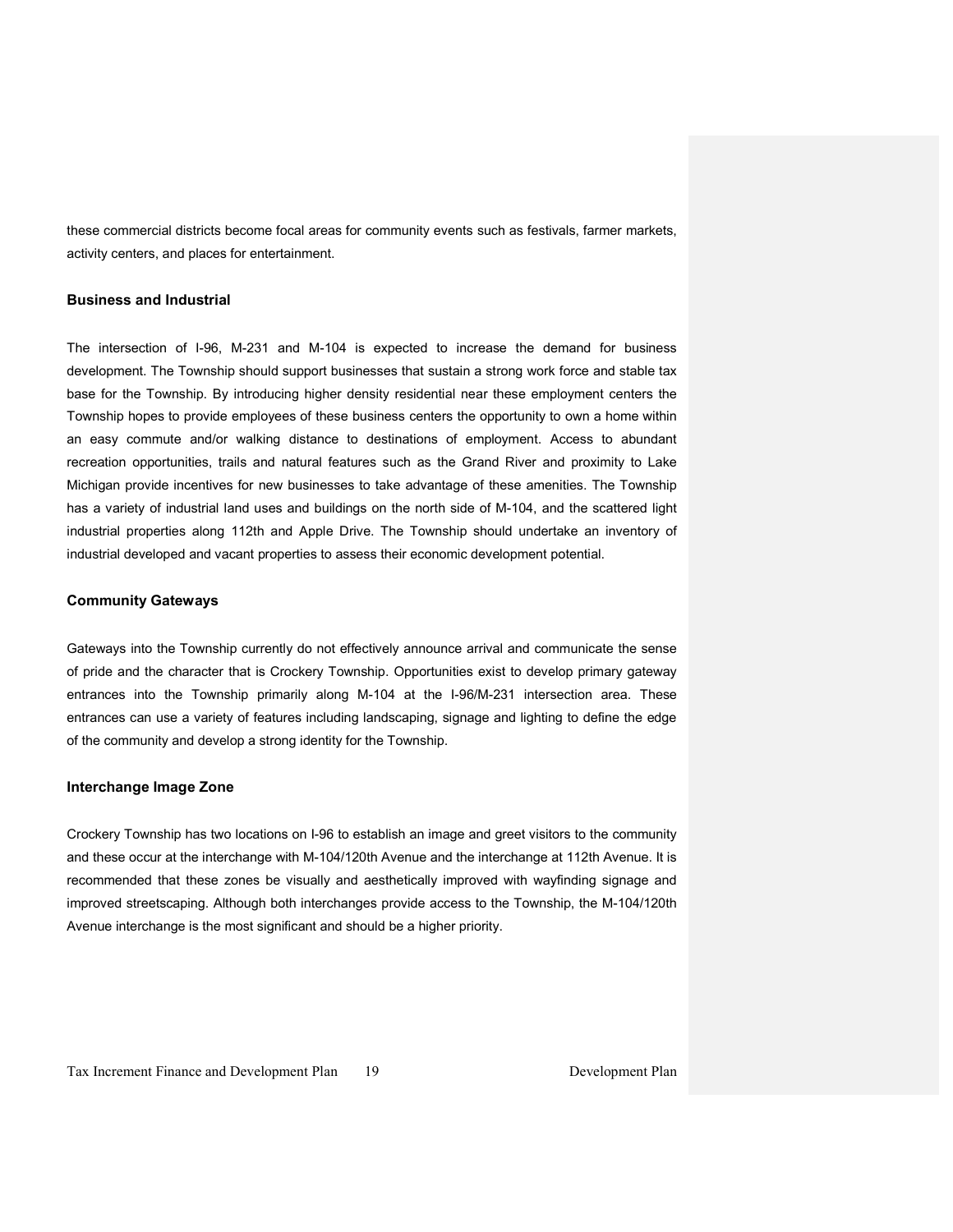# PROPOSED IMPROVEMENT PROJECTS

The following projects are considered crucial because the CIA expects them to provide significant incentives to new investment and the development of ongoing projects. These public improvement projects may be financed through a variety of sources as identified in Table 3.

The following high priority items warrant formal inclusion into the Development Plan.

#### Wastewater Treatment Facility

Improvements are required at the wastewater treatment facility, located within the CIA, that include providing increased capacity for the wastewater plant, installation of an additional clarifier, and installation of a chemical feed system. These improvements are considered critical to future economic expansion and development within the CIA.

| <b>Total Estimated Project Cost:</b> | \$3.0 Million |
|--------------------------------------|---------------|
| Estimated CIA Cost:                  | \$25,000      |
| <b>Estimated Completion:</b>         | 2020          |

#### Storm Drainage System

Consideration should be given to improve some areas within the district, particularly the length of M-104 (Cleveland Street) between M-231 and 124<sup>th</sup> Avenue. Drainage improvements may include land and easement acquisition and the installation of culverts, underground piping, open ditches, and retention/detention basins. The proposed improvements would include concrete pipes, manholes, and catch basins, where necessary, to upgrade parts of the drainage system affected by other improvements.

| <b>Total Estimated Project Cost:</b> | \$200,000 |
|--------------------------------------|-----------|
| Estimated CIA Cost:                  | \$200,000 |
| <b>Estimated Completion:</b>         | 2020      |

Tax Increment Finance and Development Plan 20 Development Plan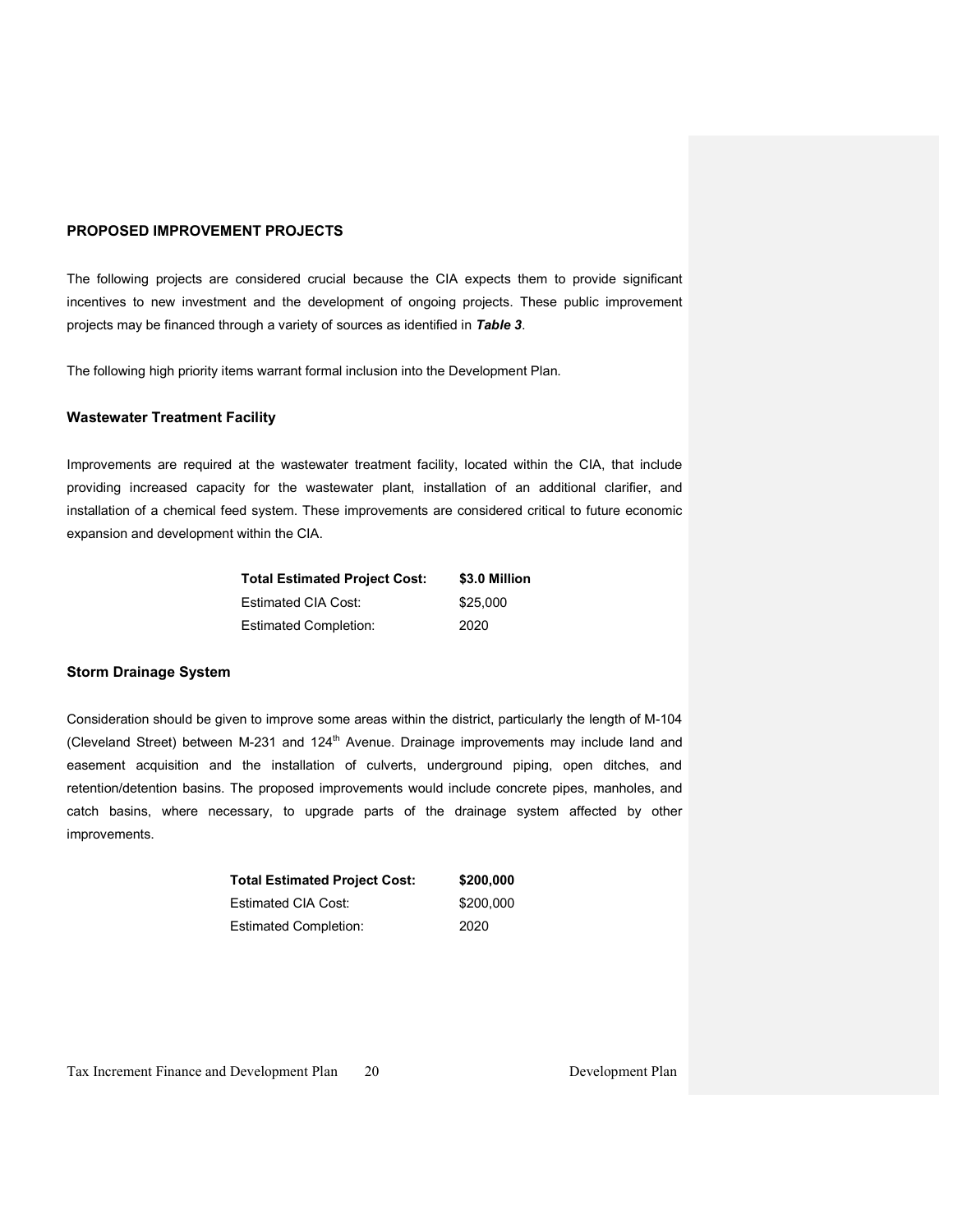### Municipal Water System

New water mains should be installed to correct existing reliability problems and to eliminate dead-ends. This would increase pressure as well as improve fire protection capabilities, causing a potential reduction in insurance costs to businesses and, therefore, encouraging more development. It would include new 10 and 12-inch water mains in various places to accommodate pressure, service, and fireflow requirements. Improvements would include installation of fire hydrants, valves, and other required appurtenances.

#### Water Loop

Cleveland Street Dead end East of I-96 to 12" in Grand Trunk Railroad

| <b>Construction Total:</b>                                               | \$160.000 |
|--------------------------------------------------------------------------|-----------|
| Construction Contingencies, Administration, Legal and Engineering (25%): | \$40,000  |
| <b>Total Estimated Project Cost:</b>                                     | \$600,000 |
| Estimated CIA Cost:                                                      | \$300,000 |
| <b>Estimated Completion:</b>                                             | 2020      |

### Water Services

Extend Service to S. Side of I-96 along 112th Avenue

| <b>Construction Total:</b>                                               | \$140,000 |
|--------------------------------------------------------------------------|-----------|
| Construction Contingencies, Administration, Legal and Engineering (25%): | \$35,000  |
| <b>Total Estimated Project Cost:</b>                                     | \$625,000 |
| Estimated CIA Cost:                                                      | \$200,000 |
| <b>Estimated Completion:</b>                                             | 2020      |

# Streetscape and Sidewalk Improvements (112th Avenue from Cleveland Street to South Street)

Visual improvements, such as new street lighting, banners, and landscaping, are highly visible and have tremendous impact on a community. These accents help to improve the overall community image and

Tax Increment Finance and Development Plan 21 Development Plan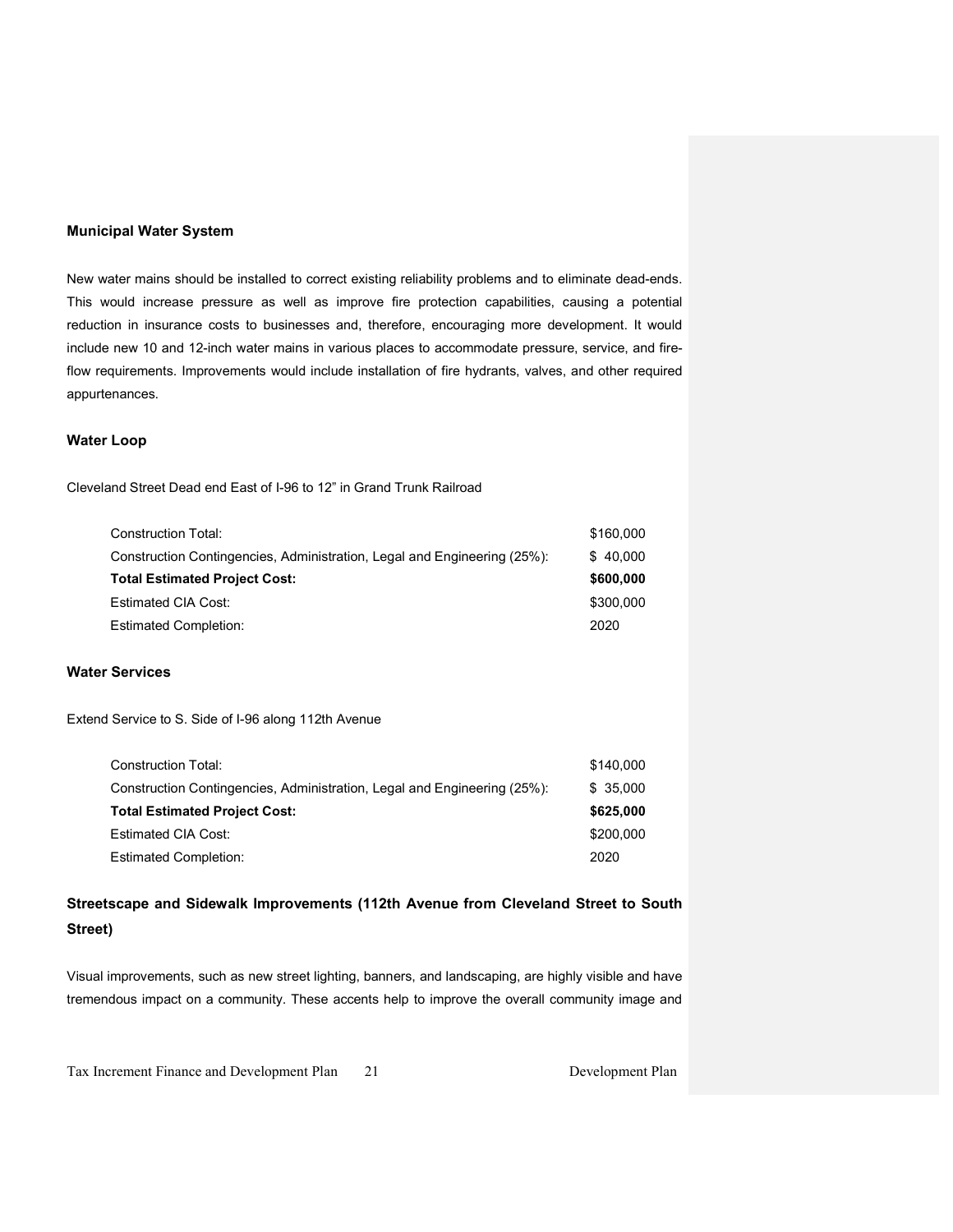help to foster a positive business environment in the area. Actual styles, types, and locations would be determined during the design study. Additional enhancements including pedestrian scale lighting, signage, and site furniture such as benches, waste receptacles, and planters should be considered. The selection and placement of all items should express basic design principles. Each element should complement the others. Sidewalk improvements and additions may be included in the overall scope of this project.

Focal points should be established at primary entrances to the downtown area calling attention to the downtown. The focal points help maintain a consistent identity using signage, lighting, plantings, etc. Streetscape improvements would include intersection improvements at M-104 (Cleveland Street) and 112th Avenue, such as proper identification of pedestrian crossings, signalization, curb cuts/ramps, and adequate waiting space with minimized crossing distances for pedestrians.

Streetscape improvements include six-foot (6') wide sidewalk, planters, lighting, trees and irrigation for both sides of the street. Lighting costs are affected by type, quality and number and extent of fixtures.

| 2,000 I.f. @ \$250/I.f.                                                  | \$500,000 |
|--------------------------------------------------------------------------|-----------|
| Construction Total:                                                      | \$500,000 |
| Construction Contingencies, Administration, Legal and Engineering (25%): | \$125,000 |
| <b>Total Estimated Project Cost:</b>                                     | \$625,000 |
| Estimated CIA Cost:                                                      | \$625,000 |
| <b>Estimated Completion:</b>                                             | 2020      |
|                                                                          |           |

# Streetscape and Sidewalk Improvements (M-104 from 120<sup>th</sup> Avenue to 124th Avenue)

Visual improvements, such as new street lighting, banners, and landscaping, are highly visible and have tremendous impact on a community. These accents help to improve the overall community image and help to foster a positive business environment in the area. Actual styles, types, and locations would be determined during the design study. Additional enhancements including pedestrian scale lighting, signage, and site furniture such as benches, waste receptacles, and planters should be considered. The selection and placement of all items should express basic design principles. Each element should complement the others. Sidewalk improvements and additions may be included in the overall scope of this project.

Tax Increment Finance and Development Plan 22 Development Plan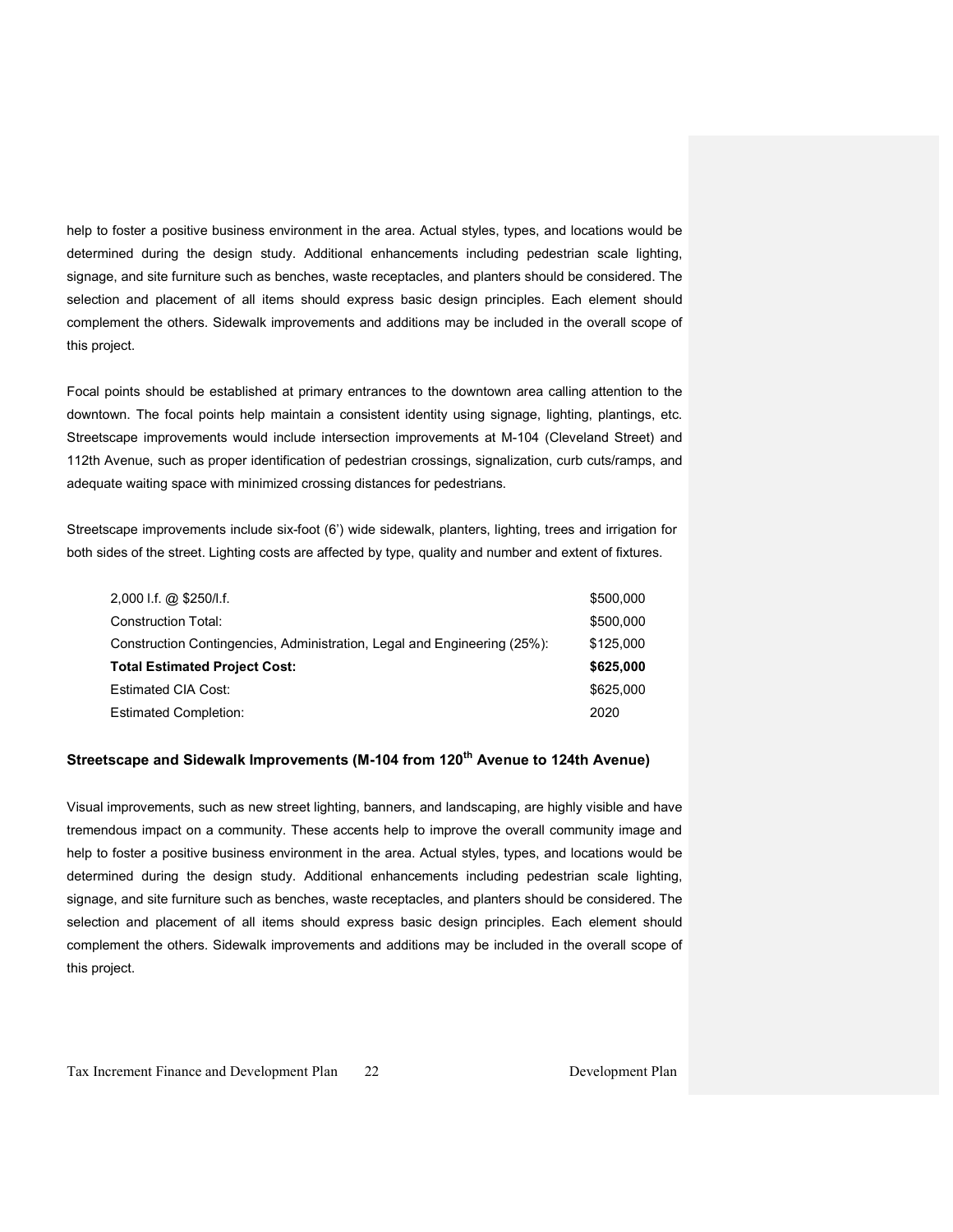Focal points should be established at primary entrances to the downtown area calling attention to the downtown. The focal points help maintain a consistent identity using signage, lighting, plantings, etc. Streetscape improvements would include intersection improvements at M-104 (Cleveland Street) and 112th Avenue, such as proper identification of pedestrian crossings, signalization, curb cuts/ramps, and adequate waiting space with minimized crossing distances for pedestrians.

Streetscape improvements include six-foot (6') wide sidewalk, planters, lighting, trees and irrigation for both sides of the street. Lighting costs are affected by type, quality and number and extent of fixtures.

| 2,640 l.f. @ \$250/l.f.                                                  | \$660,000 |
|--------------------------------------------------------------------------|-----------|
| Construction Total:                                                      | \$660,000 |
| Construction Contingencies, Administration, Legal and Engineering (25%): | \$165,000 |
| <b>Total Estimated Project Cost:</b>                                     | \$825,000 |
| Estimated CIA Cost:                                                      | \$825,000 |
| <b>Estimated Completion:</b>                                             | 2020      |

### Parks and Recreation

The intersection of Michigan Avenue and the trail would make an excellent location for expanding the recreational aspects of the trail as well as a means of access to the trail as a starting/ending point and staging area.

| <b>Total Estimated Project Cost:</b> | \$300,000 |
|--------------------------------------|-----------|
| Estimated CIA Cost:                  | \$150,000 |
| <b>Estimated Completion:</b>         | 2020      |

# North Bank Trail Improvements

Construct a ten-foot (10') wide non-motorized trail along the former railroad grade, Murphy Street and east of 112<sup>th</sup> Street in Nunica. This proposed trail length is approximately 12,000 feet depending on final route determination.

| Ten-foot wide trail development @ \$40/lineal foot | \$480.000 |
|----------------------------------------------------|-----------|
| <b>Construction Total:</b>                         | \$480,000 |

Tax Increment Finance and Development Plan 23 Development Plan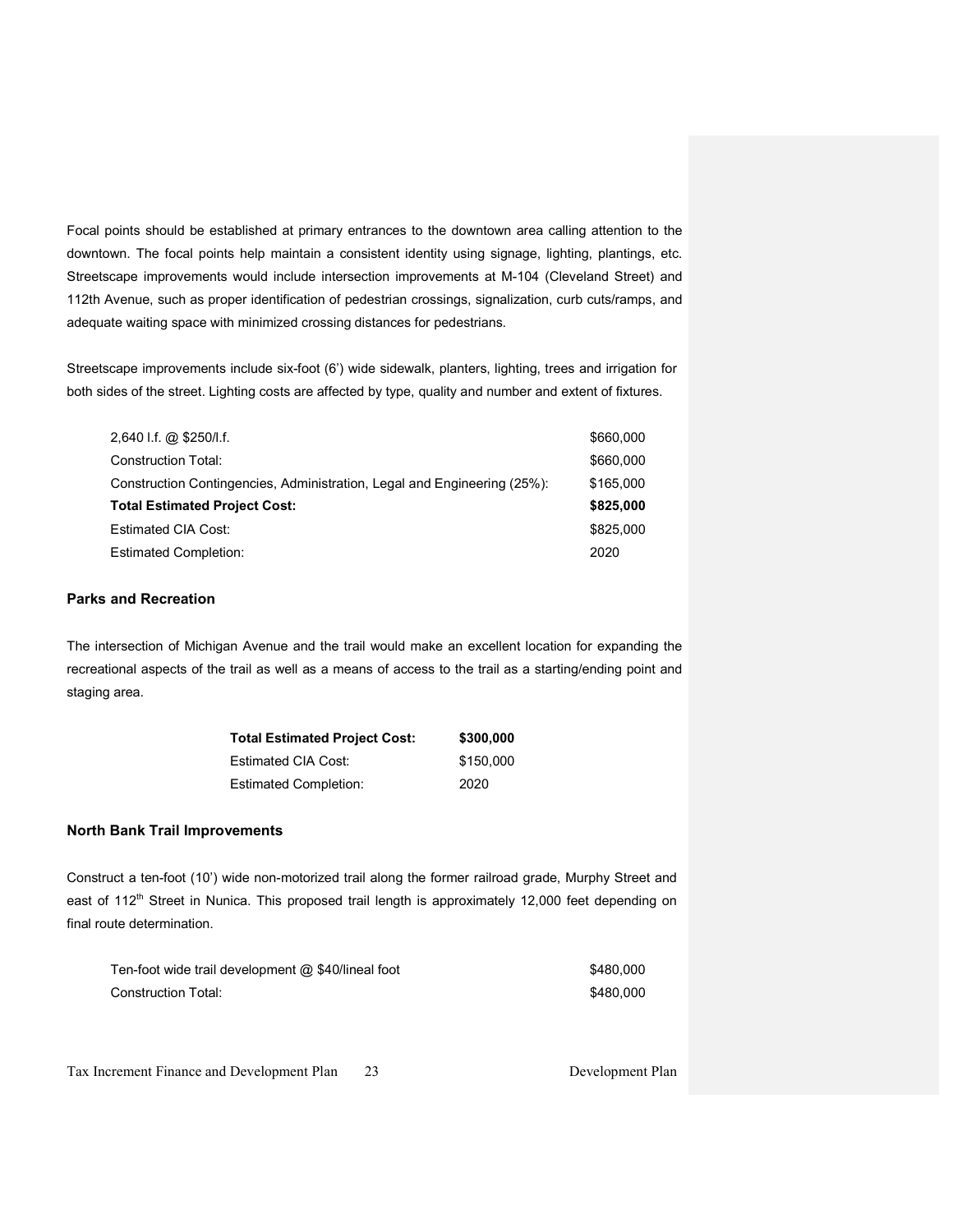| Construction Contingencies, Administration, Legal and Engineering (25%): | \$120,000 |
|--------------------------------------------------------------------------|-----------|
| <b>Total Estimated Project Cost:</b>                                     | \$600,000 |
| Estimated CIA Cost:                                                      | \$150,000 |
| <b>Estimated Completion:</b>                                             | 2020      |

# Sanitary Sewer Improvements (North side of M-104 from Power Drive east to 120<sup>th</sup> Avenue)

Extensions and upgrades to the sanitary sewer collection system may be necessary within the CIA. It is desirable to provide funding for these improvements as they become necessary. This project will provide sanitary sewer service to the area north of M-104 along Power Drive and the developed area to the immediate east as shown in Figure 1 of the Crockery Township Wastewater Collection System Master Plan completed in 2008. In order to service the area by gravity sewer a pump station will need to be located near the wastewater treatment plant. Completion of this portion of sewer will allow connection of sanitary sewer from the east and areas along the south side of M-104.

| Submersible Pump Station (at Treatment Plant)                            | \$200,000 |
|--------------------------------------------------------------------------|-----------|
| 8" Sanitary Sewer 1,600 I.f.                                             | \$96,000  |
| 12" Sanitary Sewer (0-16') 1,800 I.f                                     | \$117,000 |
| 4' Diameter Sanitary Manhole 10 ea.                                      | \$25,000  |
| 6" Sanitary Sewer Lateral 15 ea.                                         | \$30,000  |
| 20' Roadway Replacement 1,050 l.f.                                       | \$52,500  |
| Construction Total:                                                      | \$520,500 |
| Construction Contingencies, Administration, Legal and Engineering (25%): | \$129.500 |
| <b>Total Estimated Project Cost</b>                                      | \$650,000 |
| <b>Estimated CIA Cost:</b>                                               | \$500,000 |
| <b>Estimated Completion:</b>                                             | 2020      |

# Sanitary Sewer - South side of M-104 from Power Drive east to 120<sup>th</sup> Avenue

The above cost estimate provides sanitary sewer service to the areas along M-104 from Power Drive to a proposed pump station located to the west of 120th Avenue. This sewer has also been extended to 120th Avenue to allow for service to the frontage along M-104. Figure No. 1 and 2 of the 2008 Wastewater Collection System Master Plan area included in this cost for all areas east of 120th. This

Tax Increment Finance and Development Plan 24 Development Plan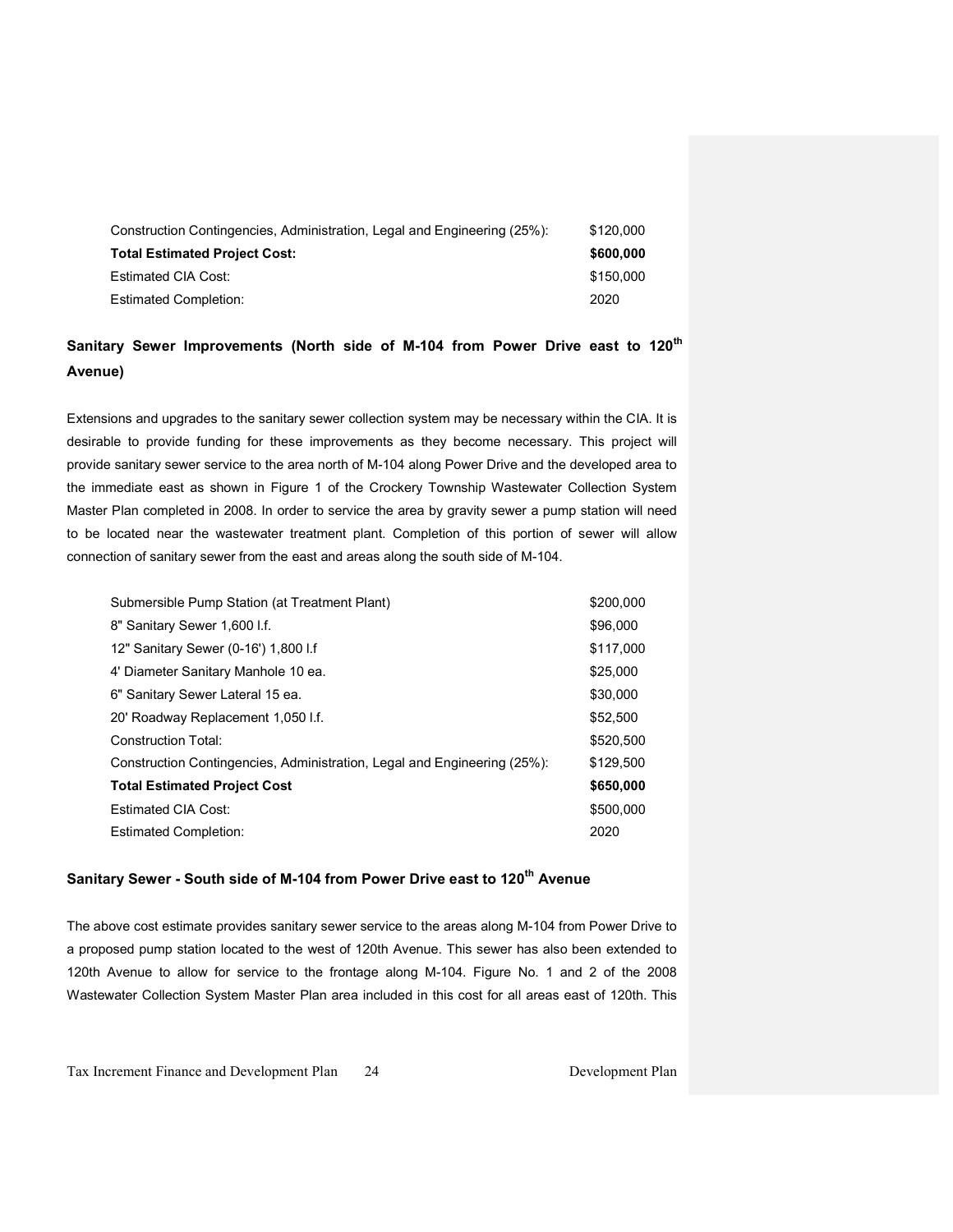estimate provides service to the SW corner of 120th and M-104 and outlets for development on the south side of M-104 along the route. Future service to the east from downtown Nunica and areas to the east will be through the pump station proposed near 120th Avenue.

| Submersible Pump Station (W. of 120th)                                   | \$200,000 |
|--------------------------------------------------------------------------|-----------|
| 12" Sanitary Sewer (0-16') 3,300 l.f.                                    | \$231,000 |
| 4' Diameter Sanitary Manhole 7 ea.                                       | \$17,500  |
| 6" Sanitary Sewer Lateral 6 ea.                                          | \$12,000  |
| 8" Force Main 450 Lf                                                     | \$20,250  |
| Bore and Jack Force Main 80 I.f                                          | \$20,000  |
| Restoration 3,750 I.f.                                                   | \$56,250  |
| Construction Total:                                                      | \$557,000 |
| Construction Contingencies, Administration, Legal and Engineering (25%): | \$143,000 |
| <b>Total Estimated Project Cost:</b>                                     | \$700,000 |
| <b>Estimated CIA Cost:</b>                                               | \$500,000 |
| <b>Estimated Completion:</b>                                             | 2020      |

# Sanitary Sewer - 120<sup>th</sup> Avenue to 112<sup>th</sup> Avenue north and south of I-96

This project cost estimate provides sanitary sewer service to the main downtown area of 112th Avenue and along Cleveland from 112th to the east to the CIA corridor limits. Sanitary sewer is provided along 112th Avenue and will serve as the main collector sewer for future service to the immediate areas outside of the corridor. Figure 5 of the Wastewater Collection System Master Plan includes the sanitary sewer estimated above for those areas within the corridor boundary. Gravity sewer is proposed to discharge to a pump station west of 112th along M-104, and pump to the west side of I-96 and into the gravity sewer along M-104 to the west of I-96. Service to the south of I-96 is included in the estimate above.

| Submersible Pump Station (W. of 120th)              | \$200,000 |
|-----------------------------------------------------|-----------|
| 8" Sanitary Sewer 7,200 I.f.                        | \$432,000 |
| 12" Sanitary Sewer (0-16') 1,600 I.f.               | \$112,000 |
| 4' Diameter Sanitary Manhole 25 ea.                 | \$62,500  |
| 6" Sanitary Sewer Lateral 70 ea                     | \$140,000 |
| Bore and Jack Sanitary Sewer to S. of I-96 250 I.f. | \$75,000  |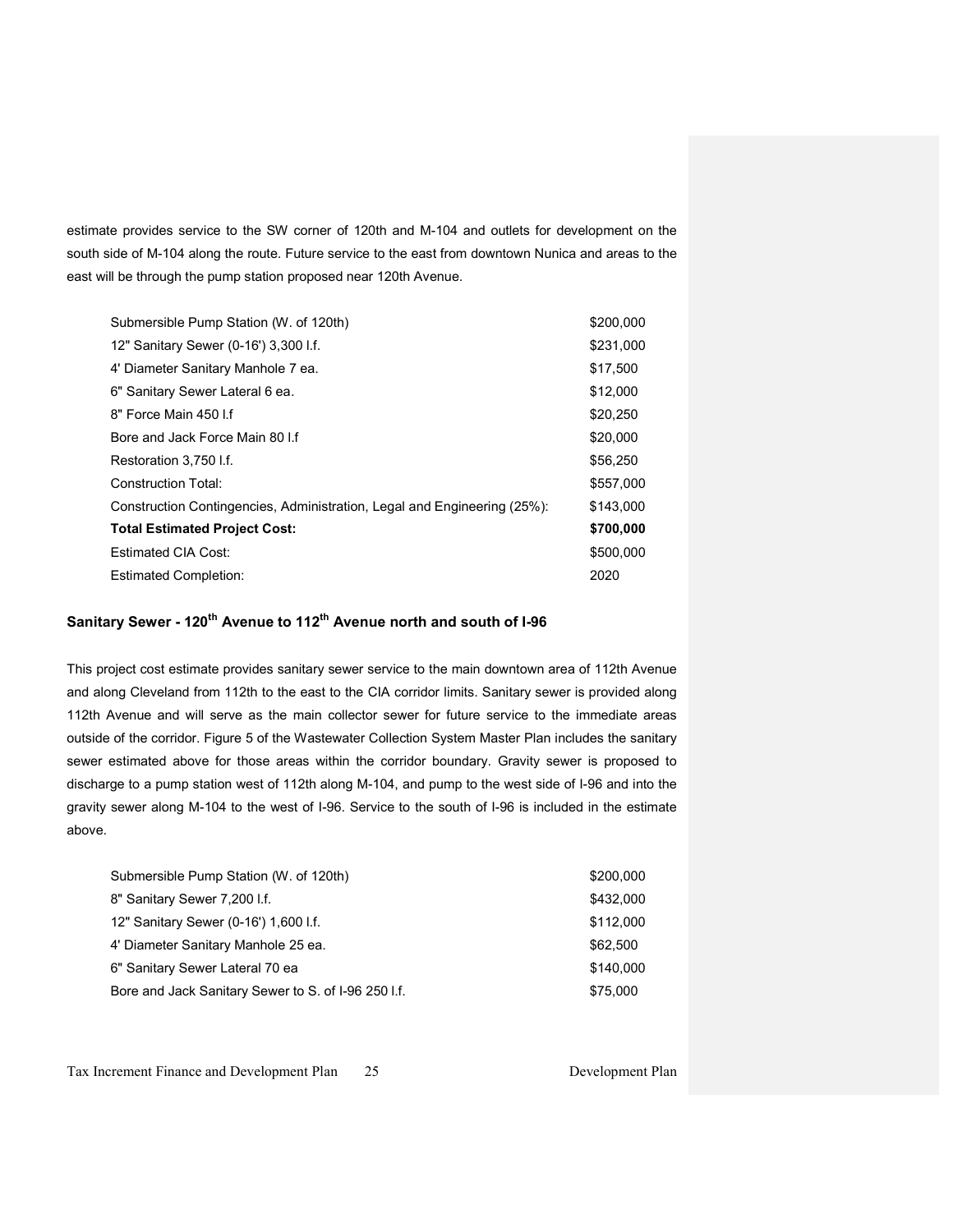| 8" Force Main 3.400 I.f                                                  | \$153,000   |
|--------------------------------------------------------------------------|-------------|
| Bore and Jack Force Main 100 I.f                                         | \$25,000    |
| 20' Roadway Replacement 4,000 I.                                         | \$200,000   |
| 28' Roadway Replacement (112th) 2,000 I.f.                               | \$130,000   |
| Restoration 2,200 I.f.                                                   | \$33,000    |
| <b>Construction Total:</b>                                               | \$1.562.500 |
| Construction Contingencies, Administration, Legal and Engineering (25%): | \$387.500   |
| <b>Total Estimated Project Cost:</b>                                     | \$1,950,000 |
| <b>Estimated CIA Cost:</b>                                               | \$500,000   |
| <b>Estimated Completion:</b>                                             | 2020        |

#### Property Acquisition

It may be desirable and/or necessary to acquire, repair, or redevelop properties located throughout the CIA in an effort to accomplish various improvement projects. Following acquisition it may be necessary to undertake site preparation activities, such as demolition, hauling debris, backfilling, drainage and grading, and excavation. Potential development projects include but are not limited to immediate expansion of commercial facilities. Additional property that could be leased or offered for private development in the future may be acquired by the CIA as it becomes available. It may be necessary to obtain rights-of-way to be used as alleys in the core area to allow parking lot access and utility corridors. The CIA may look at purchasing property along the railroad right-of-way for recreational use, such as a linear park, greater public access, public parking, or development property. The primary areas considered for acquisition would be located adjacent to the M-104 (Cleveland Street) corridor. Acquisition costs include necessary legal fees and appraisals, etc. Acquisition of property by the CIA would be by mutual agreement only.

| <b>Total Estimated Project Cost:</b> | \$500,000 |
|--------------------------------------|-----------|
| Estimated CIA Cost:                  | \$500,000 |
| <b>Estimated Completion:</b>         | Ongoing   |

#### Street and Sidewalk Improvements

It may be desirable and/or necessary to repair, or redevelop streets and sidewalks located throughout

Tax Increment Finance and Development Plan 26 Development Plan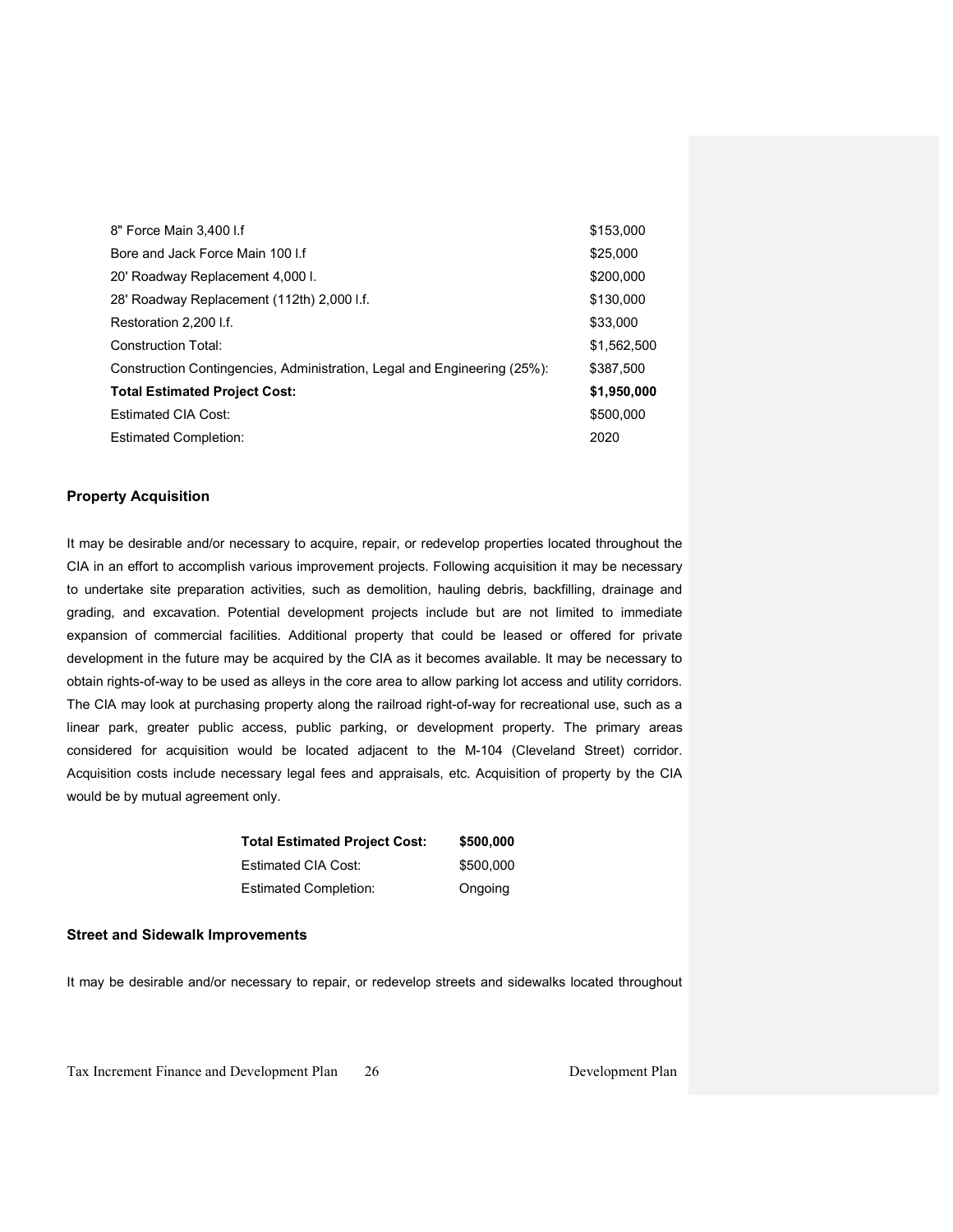the CIA in an effort to accomplish various improvement projects. It may be necessary to undertake activities such as paving, re-paving, and widening, including drainage and grading. It may be necessary to obtain additional rights-of-way to be used as access drives in the core M-104 areas to allow parking lot access, rear lot development and utility corridors. The CIA may look at purchasing property along the railroad right-of-way for greater public access. The addition of sidewalks, paved streets and improved drainage would also provide a benefit to the Nunica area. The primary areas considered for improvement would be located adjacent to 112<sup>th</sup> Avenue and the M-104 (Cleveland Street) corridor.

| <b>Total Estimated Project Cost:</b> | \$500,000 |
|--------------------------------------|-----------|
| <b>Estimated CIA Cost:</b>           | \$500,000 |
| <b>Estimated Completion:</b>         | Ongoing   |

#### Business Development, Promotion, and Image

Marketing & Business Development are intended to communicate to the public and potential investors and business owners the advantages of being in Crockery Township. An effective marketing strategy would assist in building effective marketing campaigns and identifying target markets leading to increased investment and market share.

| <b>Total Estimated Project Cost:</b> | \$100.000 |
|--------------------------------------|-----------|
| <b>Estimated CIA Cost:</b>           | \$100,000 |
| <b>Estimated Completion:</b>         | Ongoing   |

Administration and Operations

For the purposes of this Plan, administration and operations will include expenses for day-to-day operations, the fees, salaries, and costs related to secretarial and financial assistance, an annual audit, the preparation of reports, etc., and other necessary items for the continuation of the CIA.

The CIA may want to attract new businesses and maintain existing occupancy in the business district. The development of promotional literature and providing assistance to potential interests will enable the CIA to actively seek additional businesses, such as retail, service, and professional offices.

These activities should contribute toward positive growth with community involvement, support, and

Comment [ERB2]: Is this intended to be a lump sum estimate to develop the marketing plan/campaign? Should you include an annual estimate?

Tax Increment Finance and Development Plan 27 Development Plan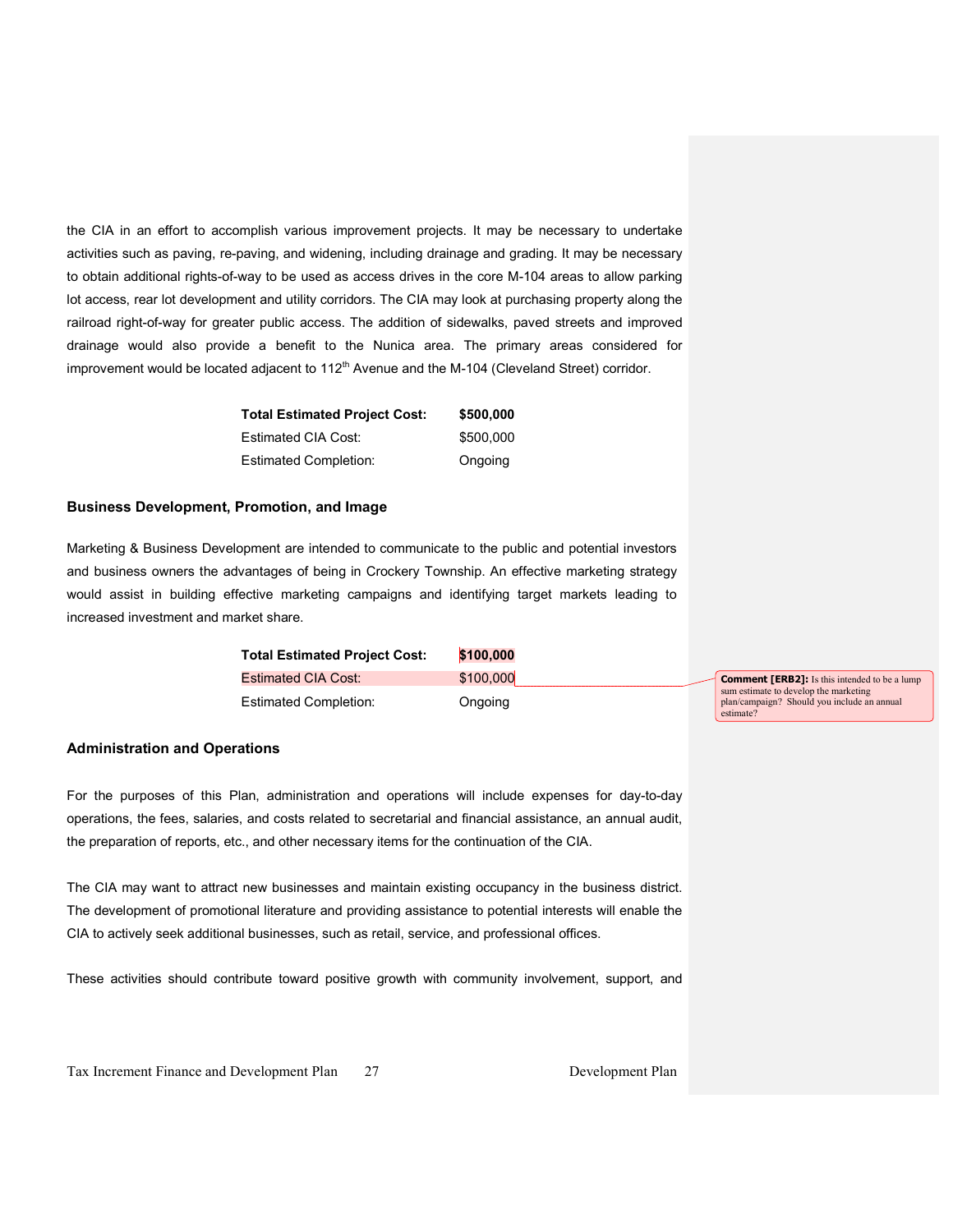enthusiasm. It may be beneficial to appoint a dedicated volunteer or hire a director to coordinate these efforts. The provision of promotional brochures, publications, advertising, banners, and decorations fall within this category as well as business recruitment.

Civic image and community pride are other key elements that will help contribute to the positive growth and development in Crockery Township. Well-organized activities and events sponsored by the CIA are methods by which the community can begin to strengthen its image. The CIA could also help sponsor local festivals.

> Total Estimated Project Cost: \$100,000 Estimated CIA Cost: \$100,000(\$10,000annually) Estimated Completion: Ongoing

The cost and time estimates included for the projects listed above are estimates only and may be revised by the Authority Board without amending this Plan.

#### Stages of Construction Planned

Construction of the activities being proposed above will be accomplished during construction seasons. It is expected that expenditures of significant size would be desirable between 2015 and 2020 to the extent that a bond issue may be warranted to complete many of the scheduled activities. These include the first proposed project of the CIA involving:

- 1. The extension of sanitary sewer.
- 2. The extension of public water.

3. The improvements at Cleveland Street and  $112<sup>th</sup>$  Avenue intersection. Basic infrastructure improvements will precede the reconstruction projects including water services and streetscape improvements.

A continuation of the streetscape improvements on 112th Avenue and M-104 is anticipated as funding becomes available.

Some projects identified as occurring at more than one location may not be entirely completed in the

Tax Increment Finance and Development Plan 28 Development Plan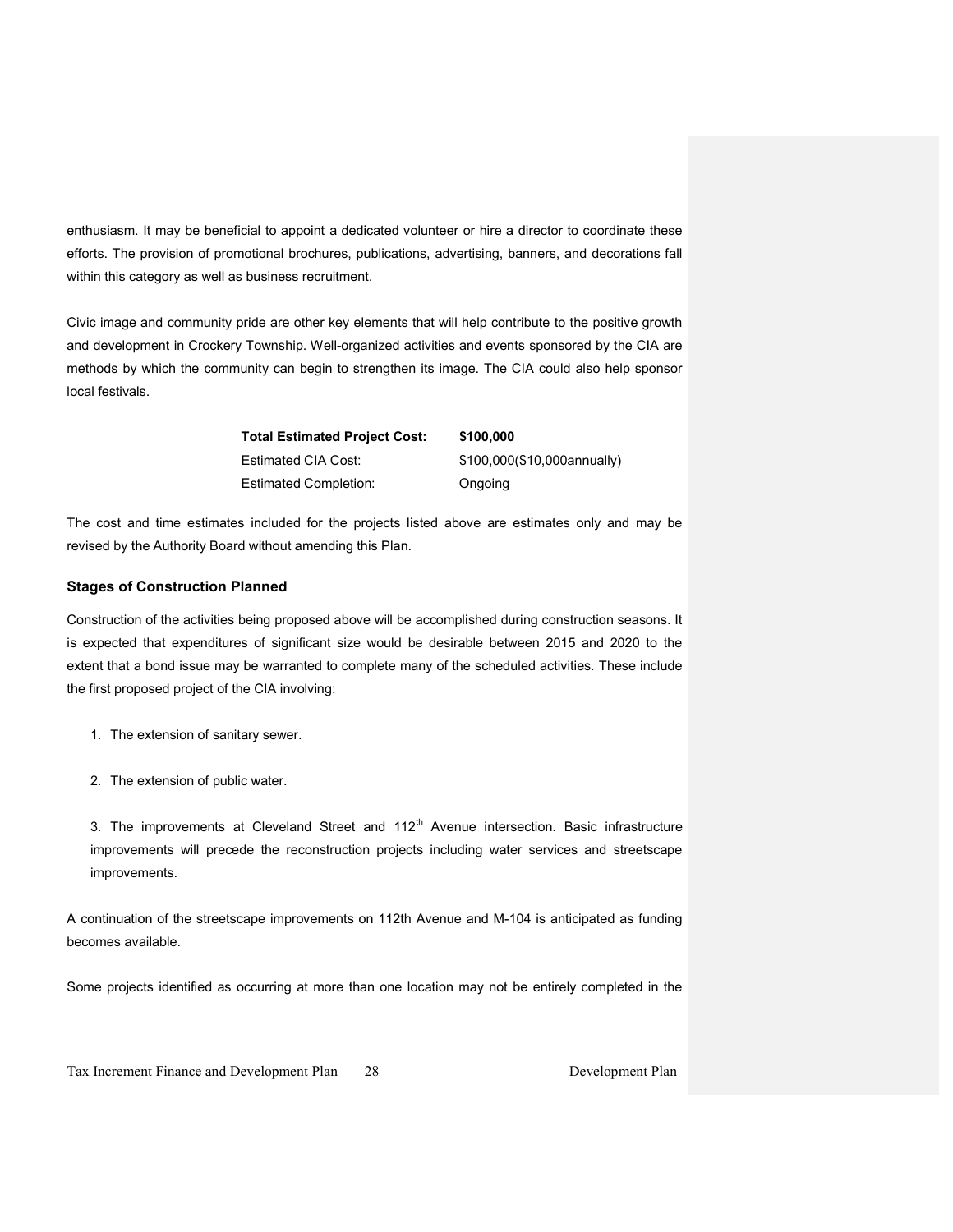estimated completion year. Estimated completion represents initial portions of projects or those types of improvements likely to occur at the time specified as well as in future years. Other identified projects will proceed as revenues become available such as utility extensions along M-104 and the North Bank Trail improvements.

Several vacant lots may remain open space depending on when and if they are developed. No specific open space use is currently contemplated for the CIA except those incorporated into public rights-ofway, etc. (See Figure 6, Existing Land Use Map.)

#### Area to be Left as Open Space

#### Not known at this time

#### Areas to be Sold, Donated, Exchanged, or Leased

Not known at this time. The Authority Board reserves the right to sell, donate, exchange or lease property in the future to the extent determined necessary by the Authority Board without further amendment to this Plan.

#### A description of desired zoning changes

The primary means for ensuring implementation of private development objectives complementing the public improvements proposed in the Development Plan is through the Township zoning ordinance. This plan serves as a guide in the implementation of public improvements financed by the CIA or associated parties. The zoning ordinance should reflect the development patterns outlined in the CIA design plan. Therefore, reviewing and updating the zoning ordinance as necessary, by the Planning Commission and Township Board, is essential. No specific changes have yet been recommended. The zoning ordinance is currently under review.

# A description of desired changes in streets, street levels, intersections, traffic flow modifications

Some disruption of pavement, shoulders, gutters, sidewalks, and drainage along roadways will occur within the scope of this plan. The only changes anticipated in local streets, street levels, or intersections involve improvements as described herein, such as resurfacing and upgrading. The proposed street and parking area reconstructions provide for better drainage and as such may necessitate some minor

Tax Increment Finance and Development Plan 29 Development Plan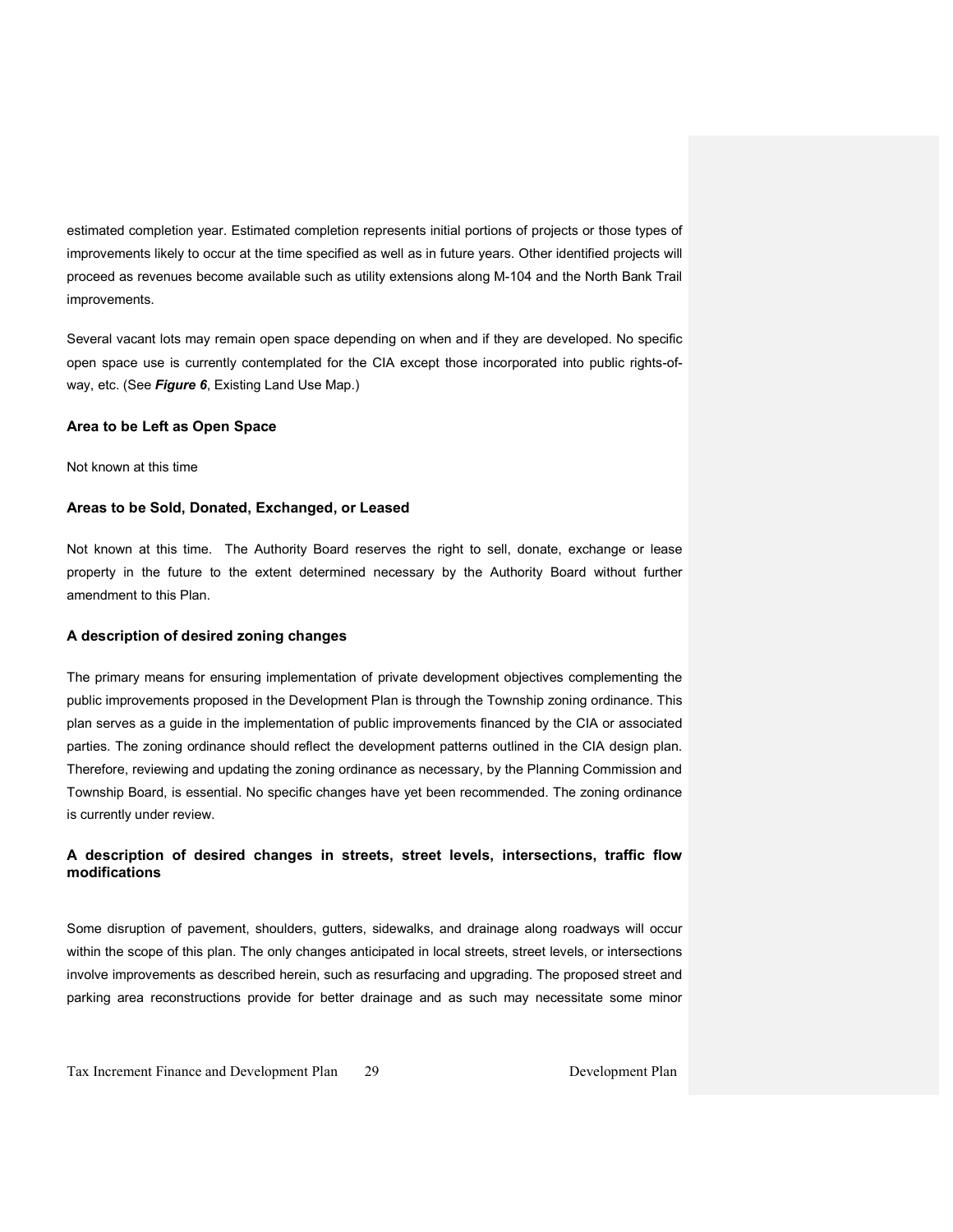changes in final grades.

#### A description of desired changes in utilities

Improvements in lighting, drainage, water, and sanitary sewer are anticipated, along with public utilities, such as electric, telephone, and cable television being put underground. New water services may be installed. Storm drainage improvements may be necessary based on limited capacity for additional storm water loads.

### Development Activities and Costs

Table 3 provides a summary of proposed development activities. Aside from repayment of potential debt obligations, projects are expected to be completed within 20 years of the 2012 construction season.

The funding sources listed are options the CIA could utilize to finance various projects. Capital improvement projects can be financed through tax increment revenue bonds, general obligation bonds of the Township, or special assessment programs. Specific projects may also qualify for a variety of economic development grant funds.

Projects that are constructed partially within the CIA as the result of larger, Township wide projects typically would have a percent benefit ratio between the CIA and the Township. CIA costs for these projects would reflect the portion or benefit that occurs within the CIA. Some projects have also been identified as having a possible combination of funding sources. Projects for which the CIA does not intend to provide for 100 percent of the total project cost, are identified in Table 3.

The costs of projects have been estimated based on 2012 dollars and may need to be increased in the particular year the project is expected to be completed. This possible increase in project costs reflects typical economic trends, future rates of inflation, material and labor cost increases, etc. In this manner, project costs would be expected to increase three to 5 percent per year. Notwithstanding the foregoing, the CIA may increase or decrease the costs of any of the proposed projects without amendment to this Plan.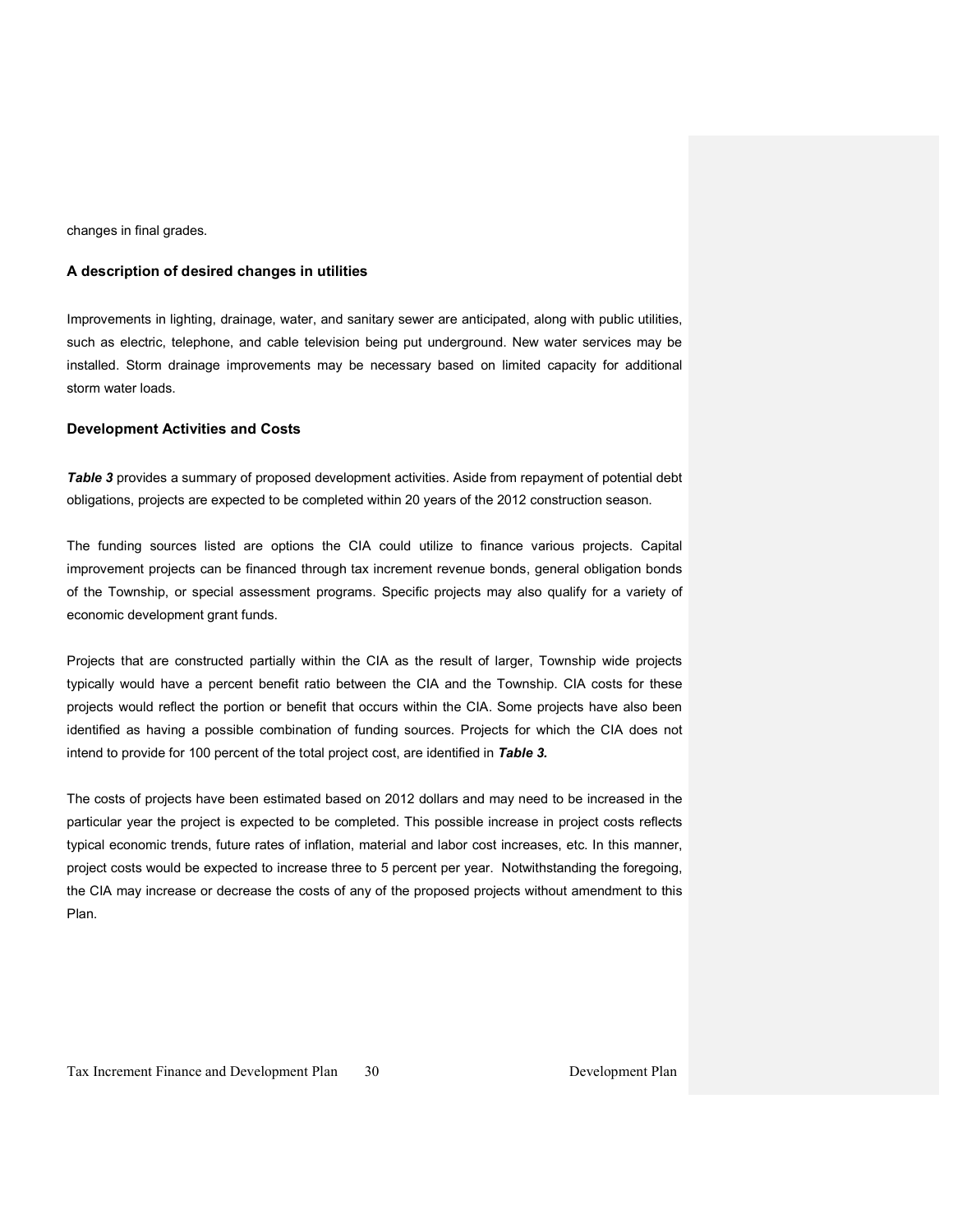| <b>TABLE 3</b>                                                 |            |            |                   |           |  |  |  |  |
|----------------------------------------------------------------|------------|------------|-------------------|-----------|--|--|--|--|
| <b>Development Activities and Costs</b>                        |            |            |                   |           |  |  |  |  |
| Development Activity                                           | Proposed   | Estimated  | <b>Total Cost</b> | CIA Share |  |  |  |  |
|                                                                | Method     | Completion |                   |           |  |  |  |  |
|                                                                | of         | Year       |                   |           |  |  |  |  |
|                                                                | Financing  |            |                   |           |  |  |  |  |
| <b>Wastewater Treatment Facility</b>                           | 1, 3, 5    |            | \$3,000,000       | \$25,000  |  |  |  |  |
| <b>Storm Drainage System</b>                                   | 2, 3, 6, 8 |            | \$200,000         | \$200,000 |  |  |  |  |
| <b>Water Loop</b>                                              | 2, 3       |            | \$600,000         | \$300,000 |  |  |  |  |
| <b>Water Services</b>                                          |            |            | \$625,000         | \$200,000 |  |  |  |  |
| Streetscape and Sidewalk Improvements                          |            |            | \$625,000         | \$625,000 |  |  |  |  |
| -112th Avenue from Cleveland Street to                         |            |            |                   |           |  |  |  |  |
| South Street                                                   |            |            |                   |           |  |  |  |  |
| Streetscape Development and Sidewalk 2, 5, 8                   |            |            | \$825,000         | \$825,000 |  |  |  |  |
| Improvements                                                   |            |            |                   |           |  |  |  |  |
| Parks and Recreation                                           | 1, 4       |            | \$300,000         | \$150,000 |  |  |  |  |
| North Bank Trail Improvements                                  |            |            | \$600,000         | \$150,000 |  |  |  |  |
|                                                                |            |            |                   |           |  |  |  |  |
| Sanitary Sewer Improvements - North                            |            |            | \$650,000         | \$500,000 |  |  |  |  |
| side of M-104 from Power Drive east to                         |            |            |                   |           |  |  |  |  |
| 120 <sup>th</sup>                                              |            |            |                   |           |  |  |  |  |
| Sanitary Sewer - South side of M-104                           |            |            | \$700,000         | \$500,000 |  |  |  |  |
| from Power Drive east to 120 <sup>th</sup> Avenue              |            |            |                   |           |  |  |  |  |
|                                                                |            |            |                   |           |  |  |  |  |
| Sanitary Sewer - 120 <sup>th</sup> Avenue to 112 <sup>th</sup> |            |            | \$1,950,000       | \$500,000 |  |  |  |  |
| Avenue north and south of I-96                                 |            |            |                   |           |  |  |  |  |
|                                                                |            |            |                   |           |  |  |  |  |
| <b>Property Acquisition</b>                                    | 1, 5       |            | \$500,000         | \$500,000 |  |  |  |  |
| <b>Street and Sidewalk Improvements</b>                        |            |            | \$500,000         | \$500,000 |  |  |  |  |
| Business Development, Promotion, and                           |            |            | \$100,000         | \$100,000 |  |  |  |  |
| Image                                                          |            |            |                   |           |  |  |  |  |
| <b>Administration and Operations</b>                           | 1          |            | \$200,000         | \$200,000 |  |  |  |  |
|                                                                |            |            |                   | (\$10,000 |  |  |  |  |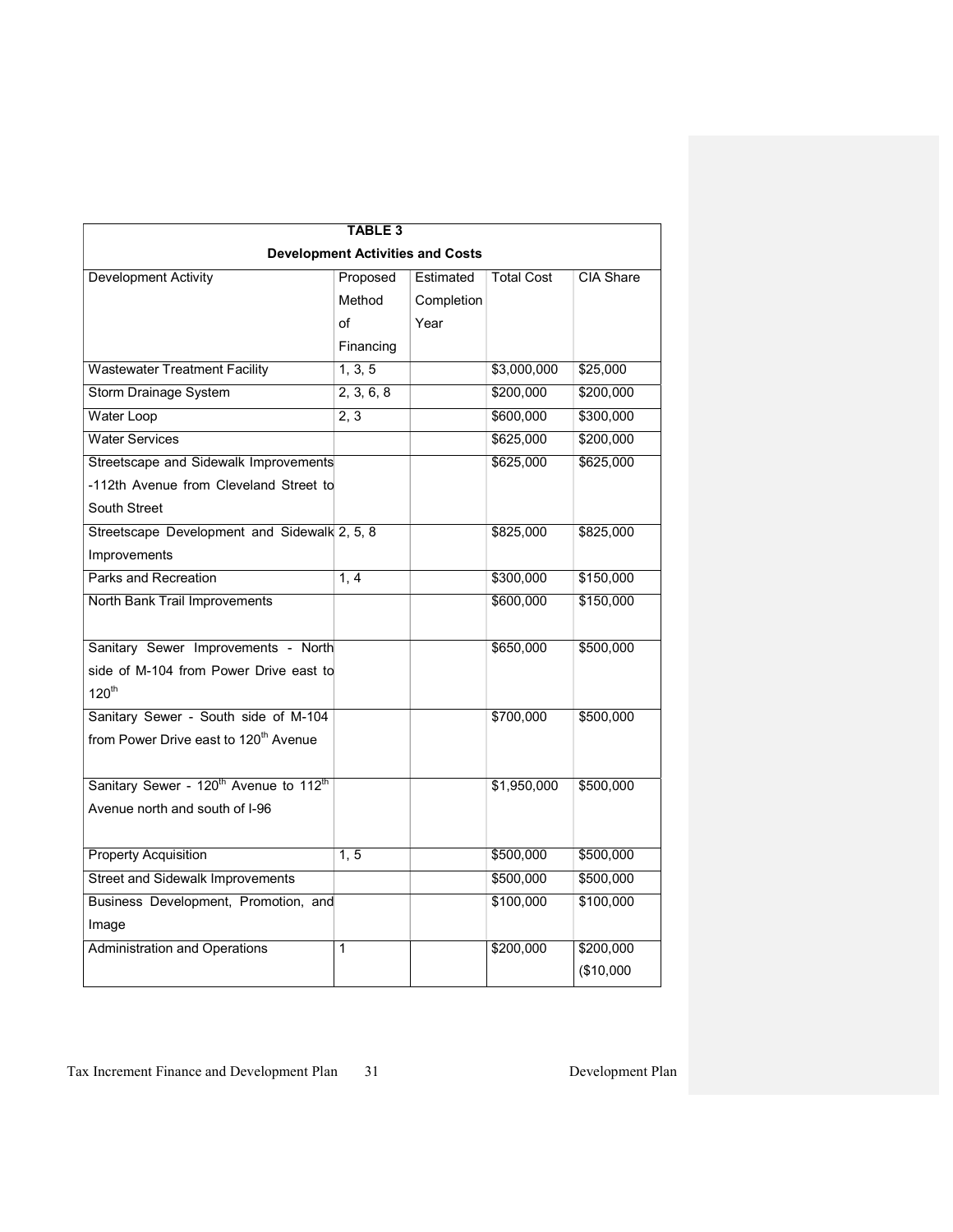|                               |              | annually)   |
|-------------------------------|--------------|-------------|
| <b>TOTAL</b>                  | \$11,375,000 | \$5,275,000 |
| 1=Tax Increments              |              |             |
| 2=Tax Increment               |              |             |
| 3=Township Funds              |              |             |
| 4=MDNR Grants                 |              |             |
| 5=Economic Development Grants |              |             |
| 6=Special Assessment          |              |             |
| 7=Private Funds               |              |             |
| 8=MDOT Grants                 |              |             |

Comment [ERB3]: What is the difference between 1 and 2?

The total cost of completing all activities, projects and improvements proposed by the Authority Development Plan and to be undertaken and financed by the Authority is estimated to be \$5,275,000, which includes administrative expenses and contingencies.

The scope of the items and improvements and the projected schedule for completion for those items and improvements described in this Plan are estimates only and may be revised from time to time by the Authority Board without amending this Plan; provided, however, that such items and improvements must be completed within the term of this Plan, unless the term is amended in accordance with Act 280. Further, estimated costs for any items or improvements may be increased or decreased by the Authority Board without amending this Plan based upon then-current pre-construction or pre-bid estimates of cost, as well as revised estimates of cost resulting from the receipt of bids. All operating and planning expenditures of the Authority and the Township, as well as all advances extended by or indebtedness incurred by the Township or other parties for improvements identified above that have been completed, are in progress, or yet to be completed, are expected to be repaid from tax increment revenues. The costs of the Plan are also anticipated to be paid from tax increment revenues as received.

#### A statement of the proposed method of financing

The Authority expects to finance these activities from any one or more of the following sources:

- Future tax increment revenues
- Interest on investments
- Donations received by the Authority
- Proceeds from State and Federal Grants

Tax Increment Finance and Development Plan 32 Development Plan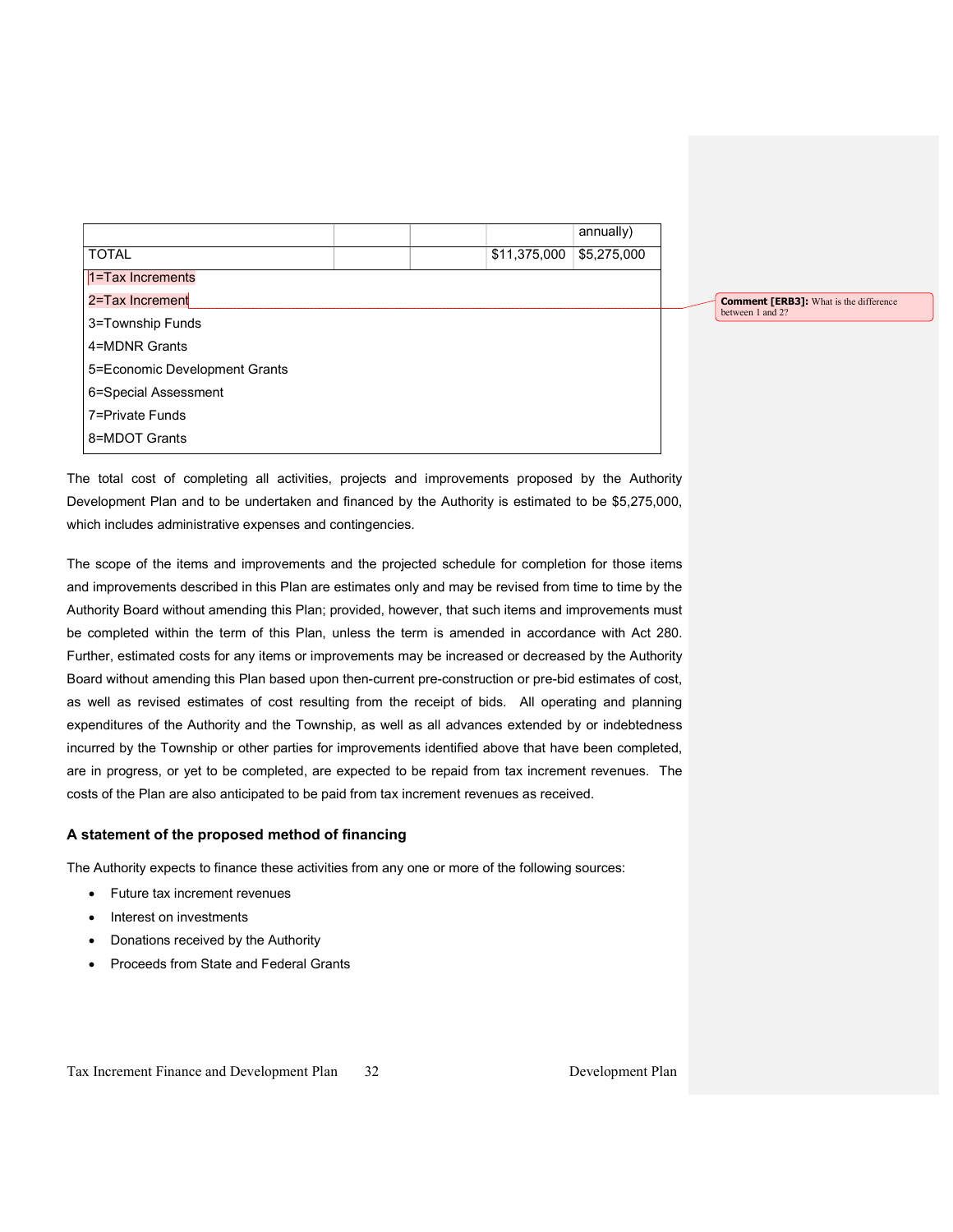- Proceeds from any property building or facility that may be owned, leased, licensed, operated or sold by the Authority
- Special assessments as may be approved by the Township Board
- Proceeds of bonds issued by the Township
- Proceeds of bonds issued by the Authority, including revenue bonds or tax increment bonds

The proceeds to be received from tax increment revenues in the development district plus the availability of funds from other authorized sources will be sufficient to finance all activities and improvements to be carried out under this Plan.

### The ability of the Authority to arrange the financing

Growth in tax increments as shown in Appendix 1.

#### Designation persons for whose benefit the project is being undertaken

All public improvements accomplished by the Authority and any land, property, or equipment, etc., obtained to complete the plans set forth in this document may be conveyed to the Township, at no cost, at the discretion of the CIA Board of Directors. At the time of dissolution of the Authority, all property then in its control would become the property of Crockery Township. It is possible that the CIA may also convey property within its control to a private party, but no specific plans of this type exist at this time.

### The Procedure for Bidding for the Leasing, Purchasing, or Conveying

Procedures already in place for the Township will apply to the CIA.

#### Estimates of the number of persons residing in the development area

The land use inventory from Table 2 indicates that there are 51 residential parcels in the district. The 2010 census indicates that Crockery Township has an average of 2.87 persons per household. Applied uniformly over the households, this yields a total population of approximately 146 persons.

The Authority does not intend to acquire or clear occupied residents as part of the Development Plan or displace any residents.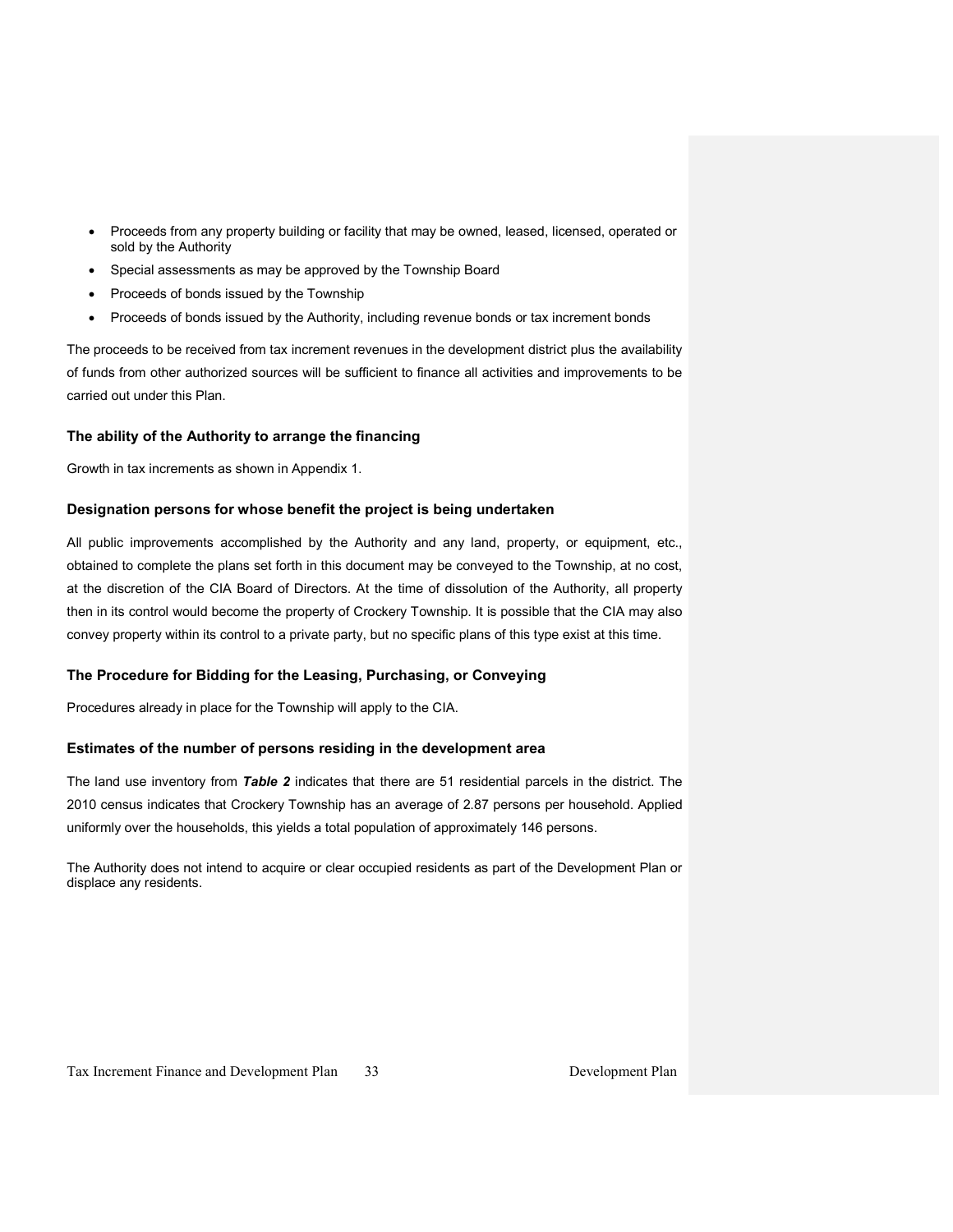Tax Increment Finance and Development Plan 34 Development Plan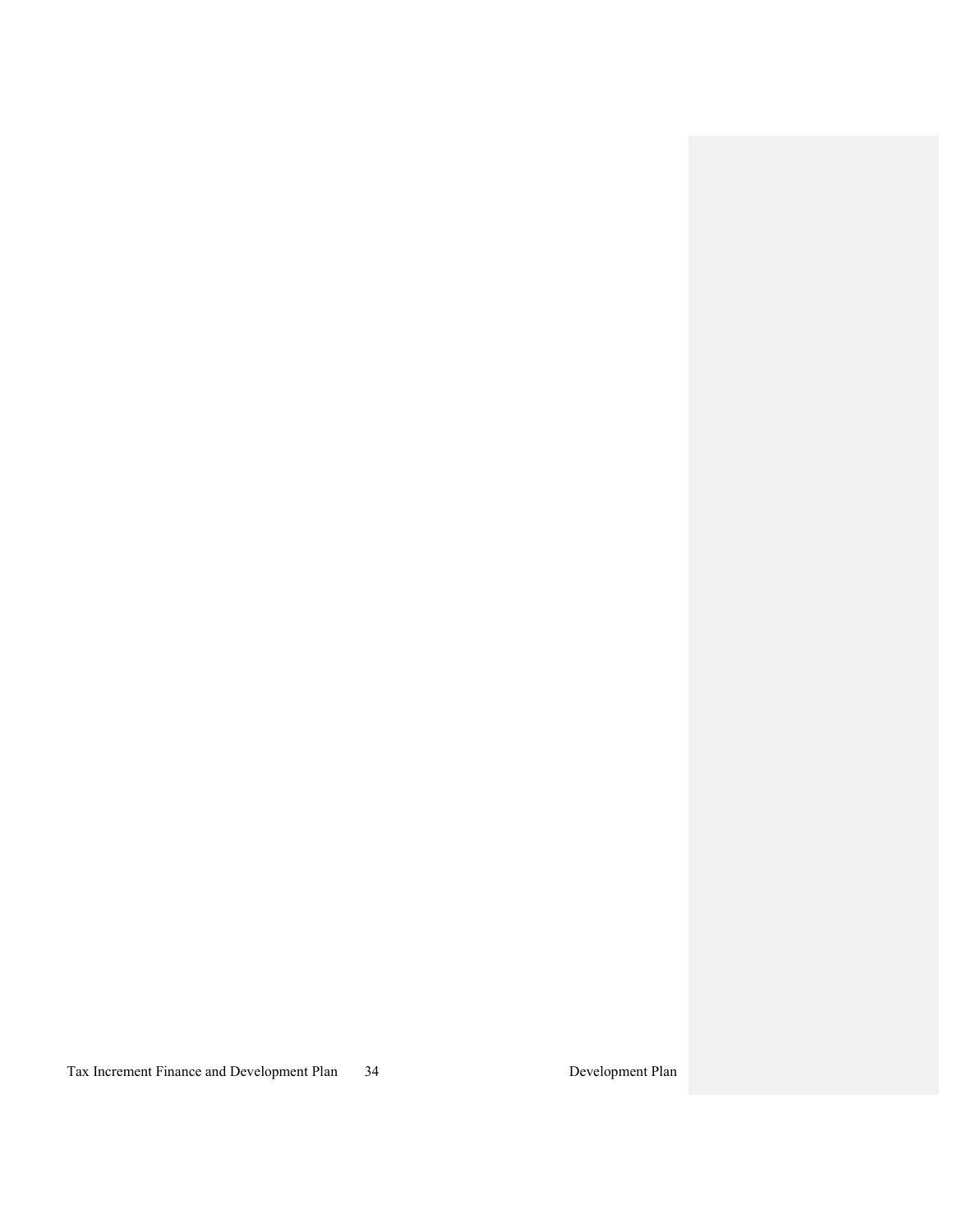# SECTION 2 TAX INCREMENT FINANCING PLAN

#### Detailed Explanation of the Tax Increment Procedure

#### Development of Captured Assessed Value

The primary objective of the CIA concept is to create economic expansion and to provide the necessary public improvements with which to support property owners involved in their projects with a favorable climate for development. One of the constraints inherent in plans of this scale is the unavailability of the required amount of money for public improvements. It has been determined that Tax Increment Financing provides an appropriate source of funds within a reasonable period. Tax Increment Financing is considered an equitable method of developing the projects identified herein and providing the CIA with an important financial advantage. A significant portion of the final financing package will consist of cooperative joint funding and the use of Tax Increment Financing. The Township's commitment to the CIA is an important and necessary ingredient upon which to accomplish the Development Plan.

The successful financial packaging of the proposed public improvement project's intended 30-year period will serve to fulfill the objectives of Crockery Township, but the entire range of projects will not be completed without commitment through the Tax Increment Financing and Development Plan. New commercial tenants will be encouraged to locate using the improvements detailed in the Development Plan. Bonds issued as the result of new development create a self-fulfilling situation; in that, the public improvements are made possible through tax increment bonds issued as the result of the private investment. In this way, revenue is generated from captured assessed value (CAV) increases that otherwise would not have occurred. Assessed value means the **taxable value** as determined under the general property tax act.

#### Taxable Properties and Values

There are currently 139 real properties within the development area with a total 2012 taxable value (as of December 31, 2011) of \$9,430,787 as portrayed in **Table 4**. There are also 78 personal properties with a total taxable value of \$2,955,322 and 1 tax-abated property with a value of \$39,050. These

Tax Increment Finance and Development Plan 35 Tax Increment Financing Plan

Comment [ERB4]: See comment on p. 16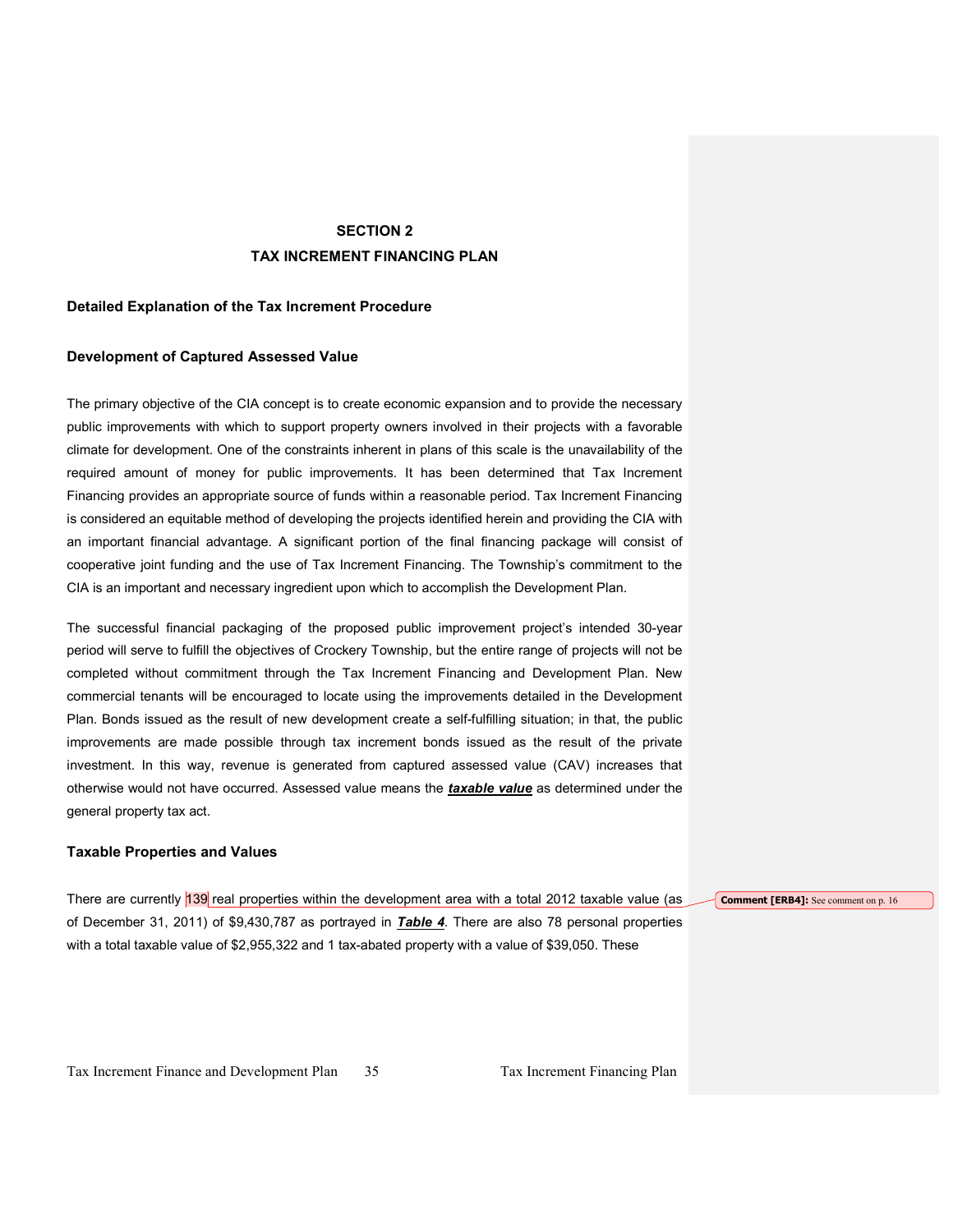# TABLE 4 2012 REAL PROPERTY PARCELS AND TAXABLE VALUES

| <b>PIN</b>       | Condo | <b>OWNER</b>                    | <b>CLASS</b> | Total | Taxable | Taxable      |
|------------------|-------|---------------------------------|--------------|-------|---------|--------------|
|                  | Unit  | <b>NAME</b>                     |              | Acres | Acres   | Values       |
| 70-04-14-320-002 |       | <b>STATE OF MICHIGAN</b>        | 701          | 0.08  | 0.08    | \$0.00       |
| 70-04-14-320-003 |       | <b>FALKOWSKI FAITH</b>          | 202          | 0.36  | 0.36    | \$4,380.00   |
| 70-04-14-320-004 |       | <b>FALKOWSKI FAITH</b>          | 201          | 0.36  | 0.36    | \$75,000.00  |
| 70-04-14-320-005 |       | <b>FALKOWSKI FAITH</b>          | 402          | 0.13  | 0.13    | \$5,000.00   |
| 70-04-14-320-006 |       | RUSSELL LUCILLE-GOOSEN RITA     | 402          | 0.34  | 0.34    | \$4,187.00   |
| 70-04-14-320-009 |       | RUSSELL LUCILLE-GOOSEN RITA     | 402          | 0.37  | 0.37    | \$4,187.00   |
| 70-04-14-351-001 |       | OOSTING CHRISTINE E             | 201          | 0.15  | 0.15    | \$44,668.00  |
| 70-04-14-351-005 |       | KULIKAMP JOY TRUST              | 401          | 4.42  | 4.42    | \$29,511.00  |
| 70-04-14-351-006 |       | <b>OOSTING CHRISTINE E</b>      | 402          | 0.08  | 0.08    | \$4,187.00   |
| 70-04-14-354-004 |       | VANDUSSEN LARRY J-DIANE M       | 201          | 0.81  | 0.81    | \$42,393.00  |
| 70-04-14-354-005 |       | <b>HOLMES ROGER G</b>           | 201          | 0.59  | 0.59    | \$51,220.00  |
| 70-04-15-300-004 |       | MDOT                            | 701          | 0.44  | 0.27    | \$0.00       |
| 70-04-15-300-016 |       | OTTAWA COUNTY ROAD COMM         | 701          | 0.57  | 0.50    | \$0.00       |
| 70-04-15-300-025 |       | ZERO CLEVELAND LLC              | 401          | 1.45  | 0.96    | \$32,000.00  |
| 70-04-15-300-026 |       | THOMAS AL                       | 401          | 0.90  | 0.90    | \$24,600.00  |
| 70-04-15-300-027 |       | OOSTING ALAN W                  | 401          | 0.57  | 0.57    | \$8,800.00   |
| 70-04-15-300-028 |       | <b>HATFIELD WILLIAM G</b>       | 202          | 1.22  |         | \$1,156.00   |
| 70-04-15-300-031 |       | CROUSE DANIEL C-JANET L         | 402          | 6.64  | 5.49    | \$21,689.00  |
| 70-04-15-300-034 |       | WINGLER JOHN MARK-HAMEEDA       | 401          | 15.94 | 15.94   | \$77,919.00  |
| 70-04-15-300-035 |       | TURNSTONE INVESTMENTS LLC       | 201          | 20.54 | 18.67   | \$138,857.00 |
| 70-04-15-300-036 |       | MURPHY INVESTMENTS INC          | 201          | 1.50  | 1.36    | \$231,300.00 |
| 70-04-15-300-038 |       | HATFIELD ALLEN-KIM CORGAN       | 401          | 4.72  | 4.05    | \$57,182.00  |
| 70-04-15-300-039 |       | MEINEL RICHARD C-WILMA          | 401          | 4.60  | 4.52    | \$33,377.00  |
| 70-04-15-300-040 |       | LINDSEY JEFFERY S-ERIN E        | 401          | 5.29  | 5.29    | \$81,600.00  |
| 70-04-15-300-041 |       | <b>GRAHEK MARK A-ANN MARIE</b>  | 401          | 4.68  | 3.88    | \$59,830.00  |
| 70-04-15-400-001 |       | <b>CONSUMERS ENERGY COMPANY</b> | 302          | 1.66  | 1.62    | \$1,169.00   |
| 70-04-15-400-002 |       | TWIN LAKES FARMS INC            | 102          | 12.99 | 12.66   | \$8,845.00   |
| 70-04-15-400-005 |       | POTTER MICHAEL A-GLORIA         | 401          | 0.22  | 0.16    | \$29,100.00  |
| 70-04-15-400-006 |       | <b>LAMPMAN RONALD-JEAN</b>      | 401          | 0.52  | 0.39    | \$38,700.00  |
| 70-04-15-400-008 |       | KARELL STEVE-JEAN ET UX         | 201          | 0.37  | 0.28    | \$20,200.00  |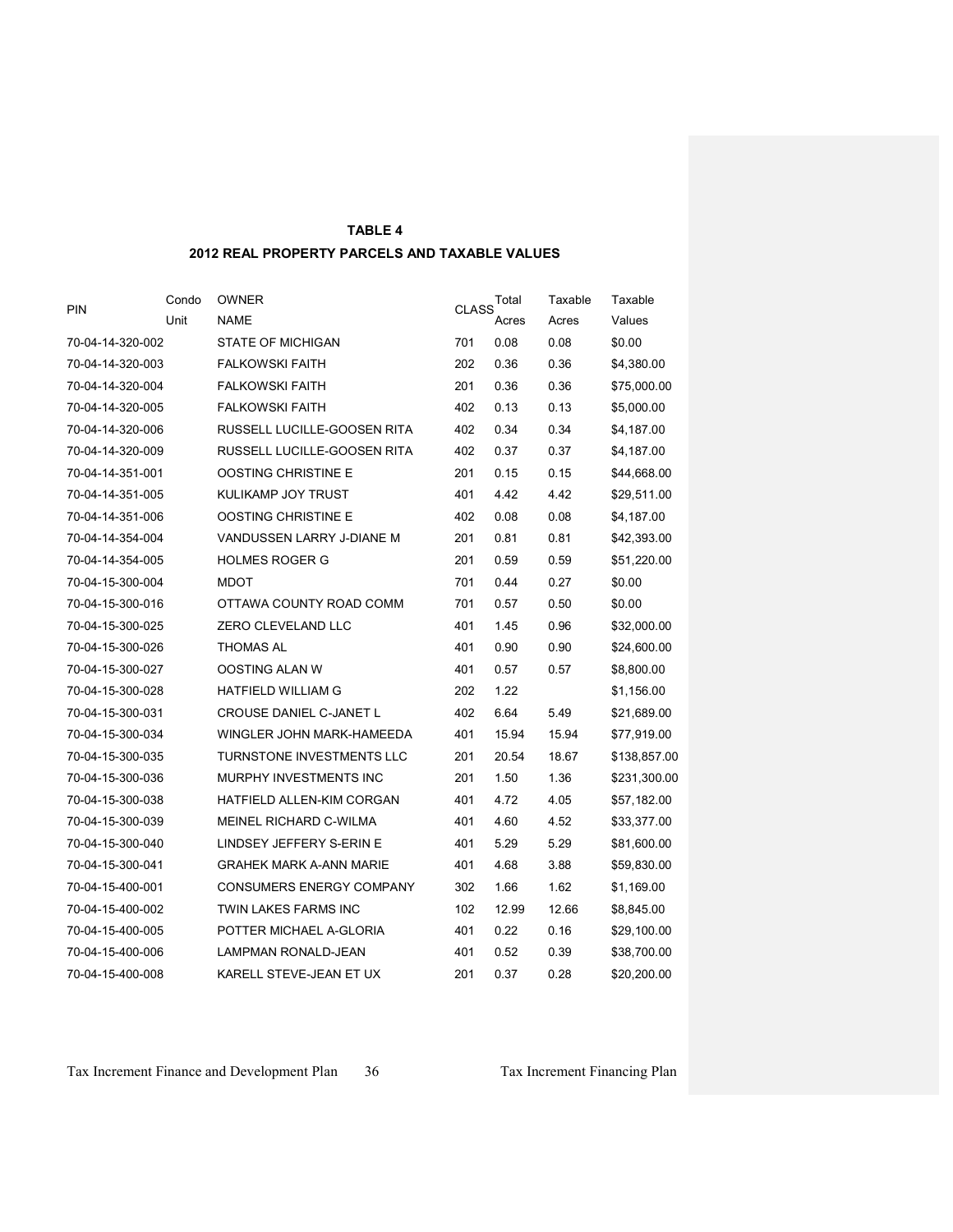| 70-04-15-400-011 | <b>GOLL PATRICK</b>                                     | 401 | 3.04  | 2.73  | \$24,073.00  |
|------------------|---------------------------------------------------------|-----|-------|-------|--------------|
| 70-04-15-400-012 | WHITE GERALD MARGARET                                   | 401 | 3.03  | 2.73  | \$72,763.00  |
| 70-04-15-400-013 | TWIN LAKES FARMS INC                                    | 102 | 3.04  | 2.73  | \$2,110.00   |
| 70-04-15-400-014 | O'CONNOR HENRY L                                        | 401 | 3.04  | 2.73  | \$57,500.00  |
| 70-04-15-400-015 | KASNOWICZ JOSHUA-KATHLEEN                               | 401 | 3.04  | 2.74  | \$71,300.00  |
| 70-04-15-400-016 | HILTON DANIEL L TRUST                                   | 401 | 8.24  | 6.40  | \$86,300.00  |
| 70-04-15-400-017 | <b>CROCKERY TOWNSHIP</b>                                | 701 | 3.22  | 2.95  | \$0.00       |
| 70-04-15-400-018 | NASH DAVID J                                            | 401 | 1.15  | 1.01  | \$39,351.00  |
| 70-04-15-400-021 | <b>CHEYNE ALICE</b>                                     | 401 | 1.37  | 1.37  | \$50,220.00  |
| 70-04-15-400-025 | NEW PAR DBA VERIZON WIRELESS                            | 201 | 9.88  | 9.88  | \$31,184.00  |
| 70-04-15-400-026 | COOPERSVILLE AREA FOUNDATION                            | 202 | 14.74 | 14.23 | \$23,918.00  |
| 70-04-15-400-035 | RIC RYMAL PROPERTIES LLC                                | 201 | 1.45  | 1.37  | \$31,904.00  |
| 70-04-15-400-036 | HATFIELD WILLIAM G-NANCY                                | 402 | 1.18  | 1.18  | \$5,830.00   |
| 70-04-15-400-037 | SCHROEDER MARK G-DONNA M                                | 301 | 4.62  | 4.62  | \$430,200.00 |
| 70-04-15-406-004 | CONRAN DARYLE-MARY                                      | 402 | 0.50  | 0.50  | \$7,900.00   |
| 70-04-15-406-007 | <b>MAJOR WILLIAM</b>                                    | 401 | 0.33  | 0.33  | \$27,900.00  |
| 70-04-15-406-008 | DELONGE WADE F                                          | 401 | 0.31  | 0.31  | \$20,600.00  |
| 70-04-15-406-014 | HINTZ MELVIN J-JUDITH A TRUST                           | 401 | 0.34  | 0.34  | \$28,100.00  |
| 70-04-15-406-015 | ROSE JEFFREY A                                          | 401 | 0.53  | 0.53  | \$68,500.00  |
| 70-04-15-406-016 | THOMAS ALAN R                                           | 401 | 0.71  | 0.71  | \$42,400.00  |
| 70-04-15-406-017 | VAN VOLKENBURG GARY                                     | 401 | 1.50  | 1.50  | \$24,970.00  |
| 70-04-15-406-018 | <b>CONRAN DARYLE-MARY</b>                               | 401 | 0.80  | 0.80  | \$34,076.00  |
| 70-04-15-406-019 | <b>CITY MORTGAGE INC</b>                                | 402 | 0.28  | 0.28  | \$1,500.00   |
| 70-04-15-430-017 | <b>FELICIONI MICHAEL L</b>                              | 201 | 0.31  | 0.27  | \$38,909.00  |
| 70-04-15-430-018 | <b>CROCKERY TOWNSHIP</b>                                | 701 | 1.07  | 1.01  | \$0.00       |
| 70-04-15-431-001 | <b>STAHL LAURA</b>                                      | 401 | 0.07  | 0.07  | \$20,100.00  |
| 70-04-15-431-002 | STAHL LAURA                                             | 401 | 0.16  | 0.16  | \$4,700.00   |
| 70-04-15-431-012 | <b>GROENINK'S ELEVATOR &amp; HARDWARE</b><br><b>INC</b> | 401 | 0.32  | 0.32  | \$4,300.00   |
| 70-04-15-431-015 | <b>GROENINK'S ELEVATOR &amp; HD</b>                     | 201 | 4.39  | 1.33  | \$397,192.00 |
| 70-04-15-431-017 | MILLER LLOYD D                                          | 401 | 0.19  | 0.19  | \$30,600.00  |
| 70-04-15-431-018 | <b>WRIGHT KIM</b>                                       | 401 | 0.19  | 0.19  | \$25,800.00  |
| 70-04-16-200-007 | JABLONSKI DONALD A                                      | 102 | 6.93  | 6.93  | \$1,502.00   |
| 70-04-16-200-010 | <b>JABLONSKI DONALD A</b>                               | 201 | 1.42  | 1.13  | \$34,735.00  |
| 70-04-16-200-011 | <b>BOEVE TIMOTHY L</b>                                  | 201 | 1.16  | 0.90  | \$4,100.00   |
| 70-04-16-300-010 | STAPEL DALE D                                           | 201 | 10.17 | 9.70  | \$106,672.00 |

Tax Increment Finance and Development Plan 37 Tax Increment Financing Plan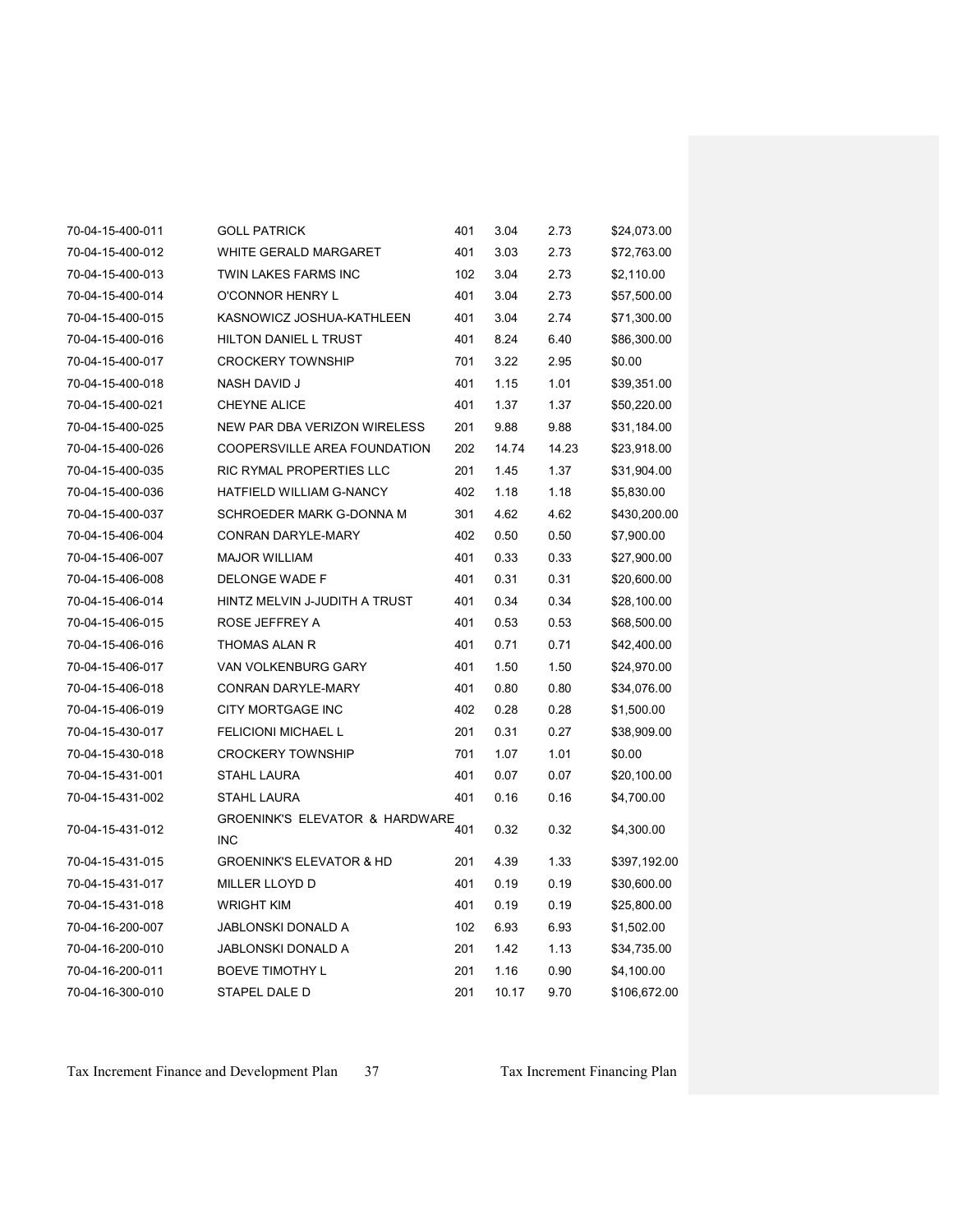| 70-04-16-300-014   | BOERTMAN DAVID LIVING TRUST                                    | 301      | 18.93 | 18.01 | \$285,248.00 |
|--------------------|----------------------------------------------------------------|----------|-------|-------|--------------|
| 70-04-16-300-015   | <b>CHRISKO &amp; ASSOCIATES LTD</b>                            | 301      | 3.00  | 3.00  | \$277,000.00 |
| 70-04-16-300-017   | <b>LEMIEUX ALLEN</b>                                           | 201      | 1.81  | 1.81  | \$174,148.00 |
| 70-04-16-300-021   | <b>JABLONSKI DONALD A</b>                                      | 201      | 25.55 | 24.81 | \$24,792.00  |
| 70-04-16-300-022   | KIHNKE INVESTMENT GROUP LLC                                    | 301      | 5.38  | 5.04  | \$369,374.00 |
| 70-04-16-300-024   | JH MILLER ENT LLC                                              | 301      | 2.02  | 2.02  | \$247,900.00 |
| 70-04-16-300-025   | M & S REAL ESTATE DEVELPMENT, LLC 301                          |          | 4.30  | 4.30  | \$167,956.00 |
| 70-04-16-300-026   | <b>PRECISION</b><br><b>ENGINEERING</b><br><b>MANUFACTURING</b> | ξ<br>301 | 1.47  | 1.47  | \$111,500.00 |
| 70-04-16-300-028   | SYTSMA HOLDINGS LLC                                            | 301      | 1.39  | 1.39  | \$180,600.00 |
| 70-04-16-300-031   | <b>JABLONSKI DONALD</b>                                        | 102      | 31.93 | 31.93 | \$15,359.00  |
| 70-04-16-300-032   | <b>CROCKERY TOWNSHIP</b>                                       | 701      | 4.24  | 4.24  | \$0.00       |
| 70-04-16-300-033   | POWER DRIVE STORAGE, LLC                                       | 201      | 3.33  | 3.18  | \$235,000.00 |
| 70-04-16-300-034   | <b>KLOOTE JIM</b>                                              | 302      | 3.60  | 3.60  | \$46,755.00  |
| 70-04-16-300-035   | <b>KLOOTE JIM</b>                                              | 302      | 1.67  | 1.67  | \$20,402.00  |
| 70-04-16-300-036   | JABLONSKI DONALD A                                             | 402      | 9.12  | 9.12  | \$10,614.00  |
| 70-04-16-300-037   | <b>CONSUMERS ENERGY COMPANY</b>                                | 302      | 1.53  | 1.53  | \$1,044.00   |
| 70-04-16-300-038   | <b>GOLDMAN LARRY</b>                                           | 302      | 1.51  | 1.51  | \$1,044.00   |
| 70-04-16-400-003   | JABLONSKI DONALD A                                             | 402      | 0.59  | 0.59  | \$133.00     |
| 70-04-16-400-004   | <b>JABLONSKI DONALD A</b>                                      | 102      | 2.32  | 2.32  | \$300.00     |
| 70-04-16-400-006   | <b>CROCKERY TOWNSHIP</b>                                       | 701      | 9.88  | 9.88  | \$0.00       |
| 70-04-16-400-007   | <b>CROCKERY TOWNSHIP</b>                                       | 701      | 9.61  | 9.39  | \$0.00       |
| 70-04-16-400-010   | <b>SOLOW THEODORE</b>                                          | 401      | 3.05  | 2.78  | \$58,871.00  |
| 70-04-16-400-011   | <b>TWIEST TERESA</b>                                           | 401      | 3.85  | 3.50  | \$58,900.00  |
| 70-04-16-400-012   | A N R PIPELINE CO                                              | 201      | 0.49  | 0.38  | \$20,607.00  |
| 70-04-16-400-016   | MEEKHOF TRUCKING INC                                           | 301      | 29.61 | 27.25 | \$167,784.00 |
| 70-04-16-400-019   | <b>MELCOR LLC</b>                                              | 302      | 3.28  | 3.28  | \$41,652.00  |
| 70-04-16-400-021   | <b>MELCOR LLC</b>                                              | 302      | 2.79  | 2.79  | \$36,236.00  |
| 70-04-16-400-022   | <b>MELCOR LLC</b>                                              | 301      | 2.00  | 2.00  | \$106,900.00 |
| 70-04-16-400-023   | HILL KENNETH-CHRISTAL                                          | 301      | 8.36  | 7.46  | \$182,714.00 |
| 70-04-16-400-024   | MEEKHOF'S LAKESIDE DOCK, INC                                   | 402      | 30.73 | 30.53 | \$66,000.00  |
| 70-04-16-400-025   | <b>CONSUMERS ENERGY COMPANY</b>                                | 302      | 3.12  | 3.09  | \$2,089.00   |
| 70-04-16-456-000 1 | MURPHY INVESTMENTS INC                                         | 301      | 1.98  | 1.98  | \$137,300.00 |
| 70-04-16-456-0002  | SLUIS REAL ESTATE LLC                                          | 301      | 1.98  |       | \$106,700.00 |
| 70-04-16-469-0002  | T & L VENTURES LLC                                             | 301      | 4.77  | 4.49  | \$209,900.00 |
| 70-04-16-469-0003  | MURPHY INVESTMENTS INC                                         | 301      | 4.77  |       | \$70,300.00  |

Tax Increment Finance and Development Plan 38 Tax Increment Financing Plan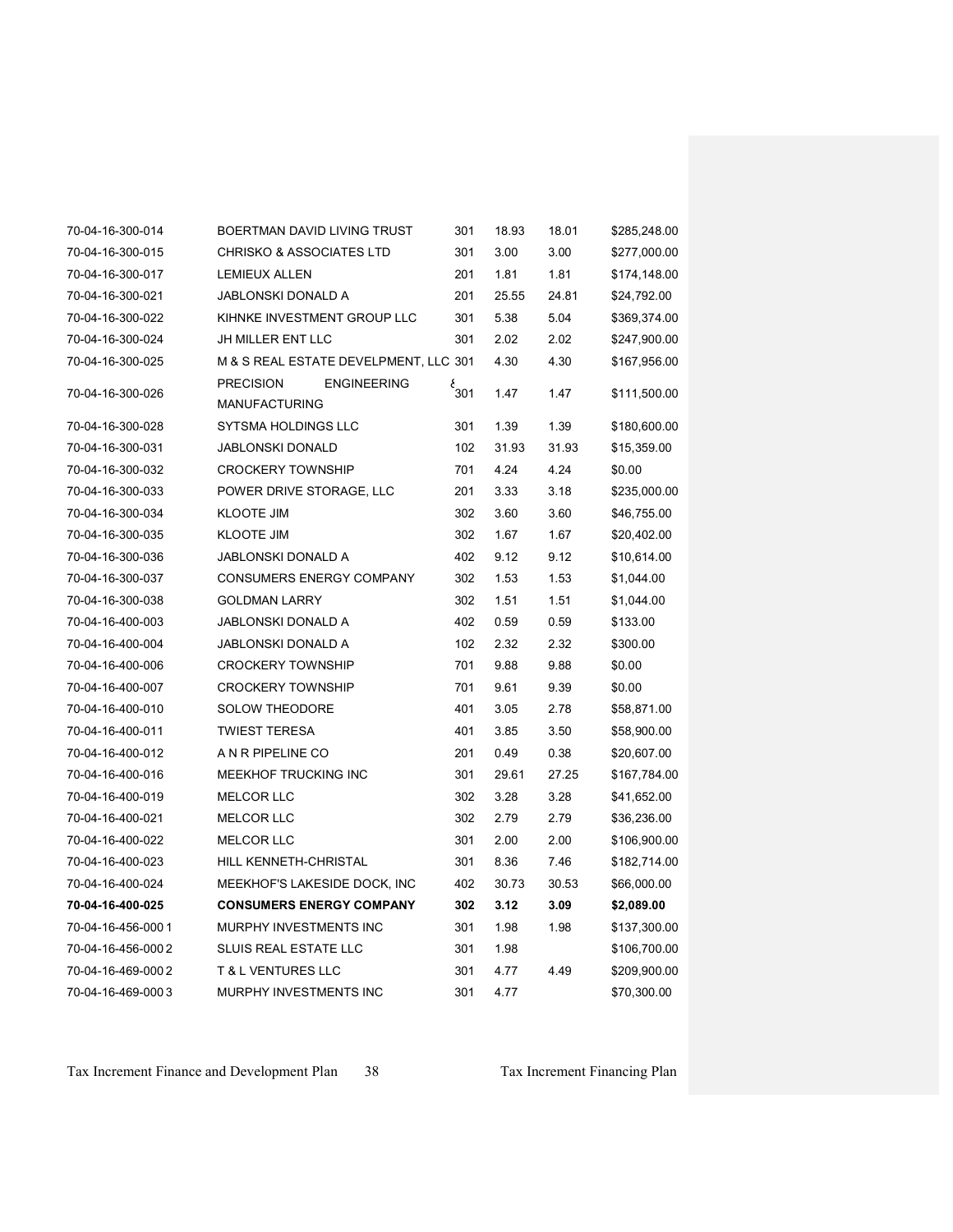| 70-04-16-469-000 1 | MURPHY INVESTMENTS INC                      | 301 | 4.77   |        | \$164,700.00 |
|--------------------|---------------------------------------------|-----|--------|--------|--------------|
| 70-04-17-400-009   | MCCLELLAN SAMUEL A                          | 402 | 1.50   | 1.50   | \$13,000.00  |
| 70-04-17-400-010   | MCCLELLAN SAMUEL A                          | 201 | 8.76   | 8.76   | \$88,638.00  |
| 70-04-17-400-012   | <b>MCCLELLAN SAMUEL A</b>                   | 402 | 0.77   | 0.77   | \$8,800.00   |
| 70-04-20-200-032   | BONNEMA GREGORY-BONNIE                      | 201 | 7.39   | 6.25   | \$241,261.00 |
| 70-04-21-100-004   | <b>BRUHN FREDERICK C</b>                    | 402 | 40.46  | 37.61  | \$67,733.00  |
| 70-04-21-200-028   | WILSON MARGARET ELLYN-RUTHANN<br><b>KEY</b> | 201 | 1.72   | 1.59   | \$80,652.00  |
| 70-04-21-200-031   | MURPHY INVESTMENTS INC                      | 402 | 0.74   | 0.58   | \$8,600.00   |
| 70-04-21-200-033   | MURPHY INVESTMENTS INC                      | 201 | 0.77   | 0.77   | \$78,694.00  |
| 70-04-21-200-035   | R & A INVESTMENT PROPERTY LLC               | 201 | 3.29   | 3.29   | \$65,456.00  |
| 70-04-21-200-036   | <b>MURPHY INVESTMENTS INC</b>               | 202 | 15.67  | 15.67  | \$85,300.00  |
| 70-04-21-200-037   | <b>WIERENGA WILLIAM F</b>                   | 102 | 9.55   | 9.55   | \$10,106.00  |
| 70-04-21-200-038   | <b>B WADE HOLDINGS LLC</b>                  | 402 | 0.22   | 0.22   | \$12,426.00  |
| 70-04-21-200-039   | <b>CANAAN LAND MGMT CORP</b>                | 402 | 12.13  | 12.13  | \$18,031.00  |
| 70-04-21-200-040   | <b>CANAAN LAND MGMT CORP</b>                | 202 | 0.30   | 0.30   | \$5,784.00   |
| 70-04-22-100-002   | <b>BLARNEY CASTLE OIL CO</b>                | 201 | 0.73   | 0.73   | \$261,600.00 |
| 70-04-22-100-003   | ROLLING HILLS GOLF LLC                      | 202 | 4.37   | 4.37   | \$5,385.00   |
| 70-04-22-100-005   | ROLLING HILLS GOLF LLC                      | 201 | 140.31 | 140.55 | \$625,700.00 |
| 70-04-22-100-007   | <b>MDOT</b>                                 | 701 | 0.73   | 0.73   | \$0.00       |
| 70-04-22-100-009   | <b>MDOT</b>                                 | 701 | 12.99  | 12.99  | \$0.00       |
| 70-04-22-100-010   | <b>WILLIWAW HOLDINGS LLC</b>                | 201 | 1.88   | 1.88   | \$0.00       |
| 70-04-22-200-001   | <b>GRUIZINGA BRAD</b>                       | 402 | 3.91   | 3.91   | \$0.00       |
| 70-04-22-200-002   | KORNOELJE MICHAEL                           | 401 | 0.97   | 0.71   | \$68,700.00  |
| 70-04-22-200-005   | <b>GRUIZINGA BRAD</b>                       | 401 | 6.12   | 6.12   | \$0.00       |
| 70-04-22-200-006   | <b>HOLMES ROGER G TRUST</b>                 | 201 | 11.87  | 11.87  | \$43,649.00  |
| 70-04-22-200-016   | DRAFT KELLY L-TERESA M                      | 202 | 1.88   | 1.44   | \$12,982.00  |
| 70-04-22-200-017   | <b>MDOT</b>                                 | 701 | 1.40   | 0.71   | \$0.00       |
| 70-04-22-200-018   | CROCKERY STORE N LOCK LLC                   | 201 | 4.31   | 3.84   | \$140,745.00 |
| 70-04-22-200-019   | <b>CHITTENDEN TAMMEY</b>                    | 401 | 1.06   | 0.90   | \$27,600.00  |
| 70-04-22-200-020   | COASTAL REAL ESTATE HOLDINGS, LLC201        |     | 1.55   | 1.24   | \$116,100.00 |
| 70-04-23-100-001   | MDOT                                        | 402 | 0.59   | 0.28   | \$200.00     |
| 70-04-23-100-002   | PATTON SHERYL A                             | 401 | 0.85   | 0.52   | \$26,406.00  |
| 70-04-23-100-003   | <b>FALKOWSKI JAMES B</b>                    | 401 | 0.71   | 0.48   | \$36,800.00  |
| 70-04-23-100-005   | SHERIDAN TIMOTHY D-CLARA A                  | 402 | 2.69   | 0.69   | \$200.00     |
|                    |                                             |     |        |        |              |

Tax Increment Finance and Development Plan 39 Tax Increment Financing Plan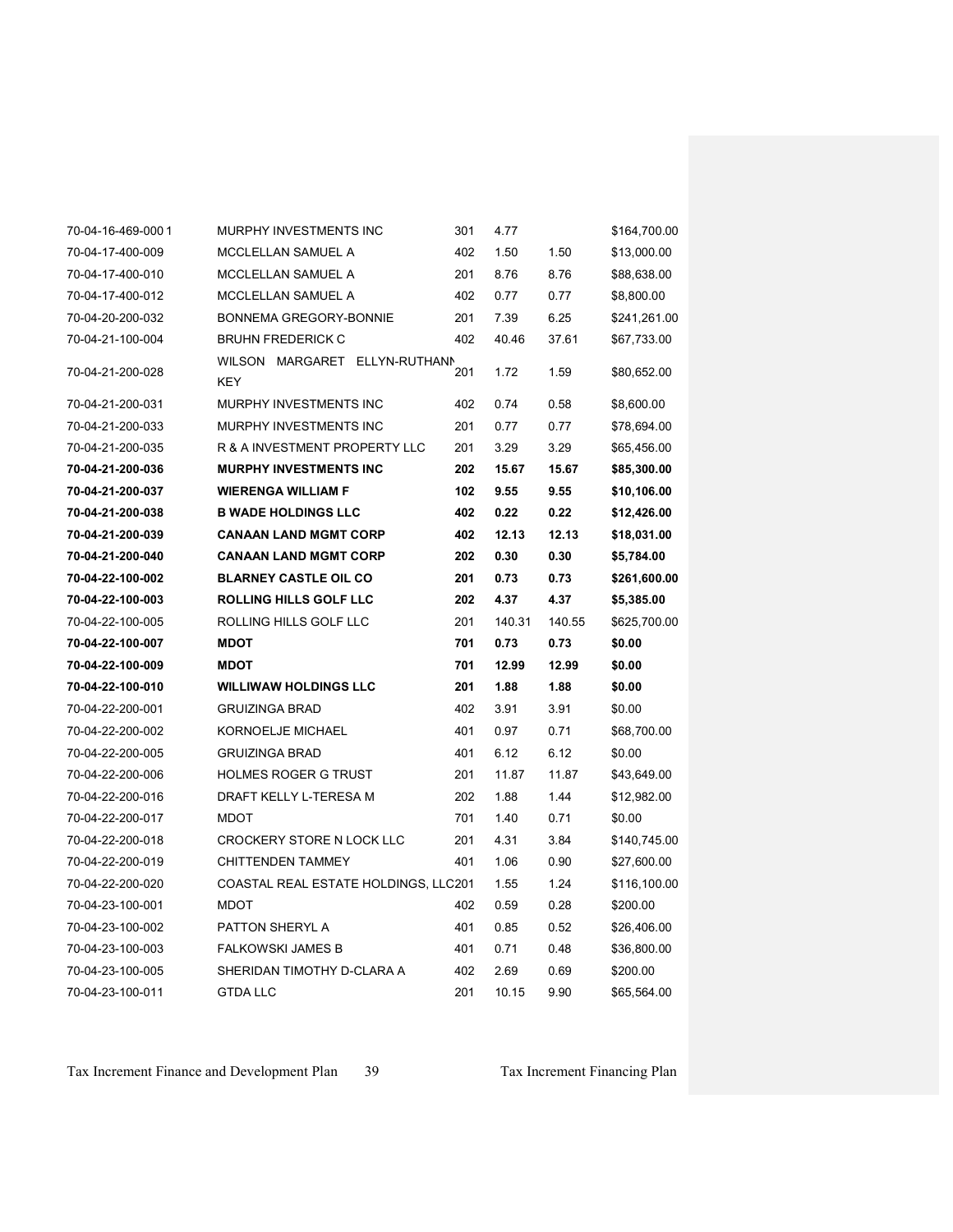|                  |                            |     |       | TOTAL | \$9,430,787.00 |
|------------------|----------------------------|-----|-------|-------|----------------|
| 70-04-23-100-021 | CJ INVESTMENTS LLC         | 201 | 1.59  | 1.59  | \$222,900.00   |
| 70-04-23-100-017 | CJ INVESTMENTS LLC         | 201 | 10.04 | 10.04 | \$322.233.00   |
| 70-04-23-100-016 | ALL OF COUNTRY'S GLORY LLC | 202 | 3.69  | 2.33  | \$53.626.00    |
| 70-04-23-100-015 | BARTZ ALAN E               | 401 | 1.54  | 1.05  | \$33.828.00    |

# TABLE 5

# PERSONAL PROPERTIES AND TAXABLE VALUES

# PERSONAL PROPERTIES

| 70-50-14-000-100 | <b>CONSUMERS ENERGY</b>               | \$101,551 | 5.90% |
|------------------|---------------------------------------|-----------|-------|
| 70-50-14-000-150 | <b>CONSUMERS ENERGY</b>               | \$43,430  | 5.90% |
| 70-50-14-000-200 | Groenink's Elevator & HD              | \$243,300 |       |
| 70-50-14-000-250 | <b>ANR PIPELINE</b>                   | \$4,083   | 5.90% |
| 70-50-14-000-300 | Nunica Bar                            | \$18,700  |       |
| 70-50-14-000-400 | Turk's Inn Inc.                       | \$10,700  |       |
| 70-50-14-000-450 | Blarney Castle Oil Co.                | \$5,700   |       |
| 70-50-14-000-500 | <b>CONSUMERS ENERGY</b>               | \$53      | 5.90% |
| 70-50-14-000-800 | <b>Marathon Ashland Pipe Line LLC</b> | \$3,853   | 5.90% |
| 70-50-14-000-850 | <b>Marathon Ashland Pipe Line LLC</b> | \$5,233   | 5.90% |
| 70-50-14-000-900 | <b>MICHIGAN GAS UTILITIES</b>         | \$17,529  | 5.90% |
| 70-50-14-000-950 | <b>MICHIGAN GAS UTILITIES</b>         | \$25,630  | 5.90% |
| 70-50-14-001-050 | <b>CBS Outdoor Inc.</b>               | \$1,400   |       |
| 70-50-14-001-400 | Great Lakes Auto Body                 | \$4,300   |       |
| 70-50-14-002-800 | <b>CHARTER COMMUNICATIONS</b>         | \$7,375   | 5.90% |
| 70-50-14-003-300 | <b>Hill Kenneth</b>                   | \$8,600   |       |
| 70-50-14-003-650 | Georgetown Golf Inc.                  | \$65,600  |       |
| 70-50-14-005-100 | New Par DBA Verizon Wireless          | \$92,100  |       |
| 70-50-14-005-450 | <b>Dolteck Enterprises</b>            | \$274,600 |       |
| 70-50-14-005-550 | G-Tech Corp.                          | \$1,300   |       |
| 70-50-14-005-600 | <b>COCA-COLA</b>                      | \$230     | 5.90% |
| 70-50-14-005-650 | <b>Terra Verde Restaurants LLC</b>    | \$10,800  |       |
| 70-50-14-006-500 | <b>Baker Engineering</b>              | \$201,700 |       |
| 70-50-14-006-600 | Alpha-Tran Engineering Co.            | \$13,400  |       |
| 70-50-14-006-650 | Meekhof Trucking Inc.                 | \$600     |       |
| 70-50-14-006-850 | <b>Anlaan Corporation</b>             | \$159,800 |       |
| 70-50-14-006-950 | <b>LAMAR OCI NORTH CORP</b>           | \$151,300 |       |
| 70-50-14-007-100 | RA Holmes Construction Inc.           | \$101,400 |       |
| 70-50-14-007-150 | Michigan Industrial Co.               | \$1,000   |       |
| 70-50-14-007-200 | <b>WASTE MANAGEMENT</b>               | \$6       | 5.90% |
| 70-50-14-007-300 | Meekhof Lakeside Dock, Inc.           | \$153,700 |       |

Tax Increment Finance and Development Plan 40 Tax Increment Financing Plan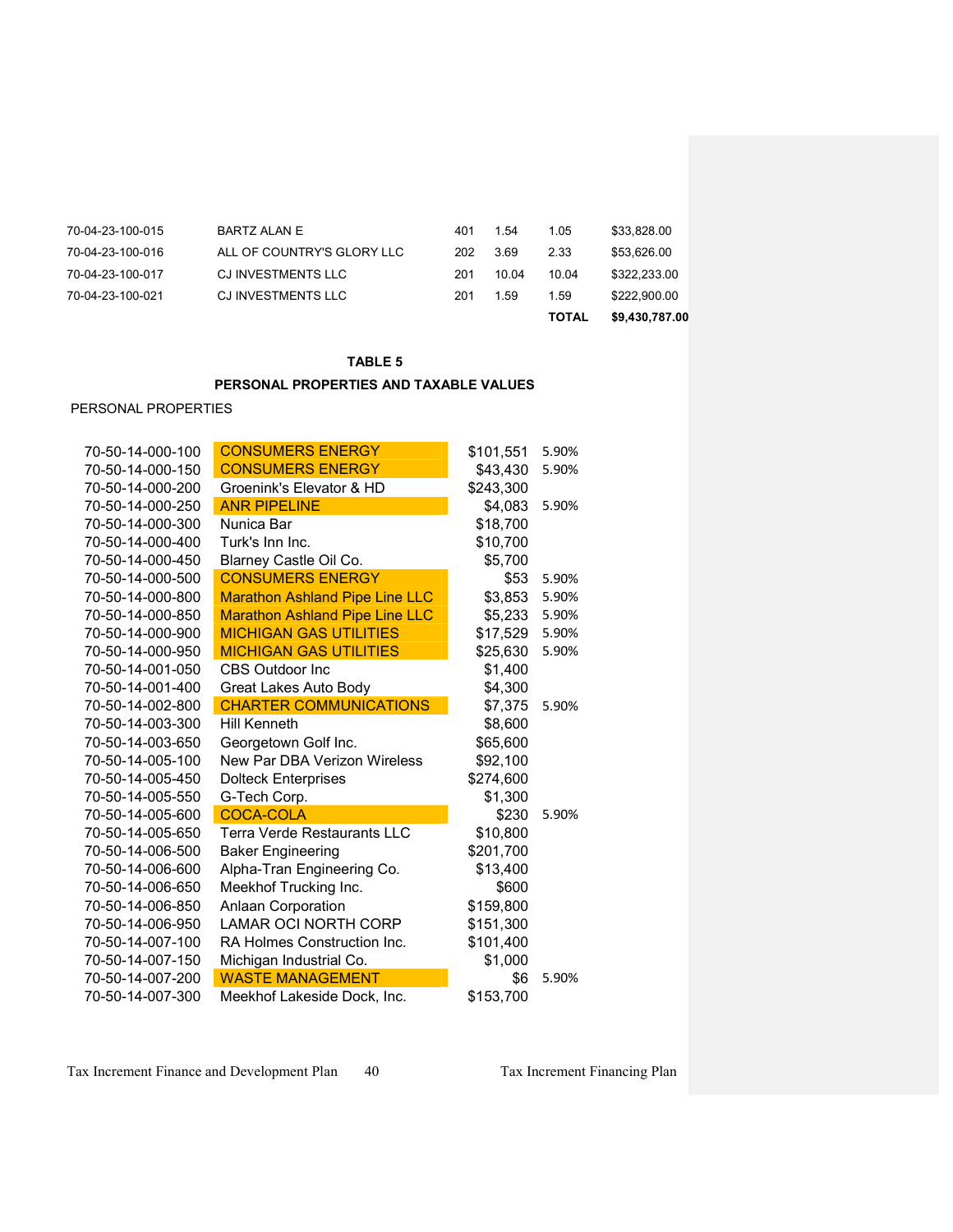| 70-50-14-007-600 | <b>J&amp;S Technologies</b>     | \$59,900  |       |
|------------------|---------------------------------|-----------|-------|
| 70-50-14-007-650 | Steel Cut Services Inc.         | \$2,600   |       |
| 70-50-14-007-850 | IPCS Wireless Inc.              | \$10,600  |       |
| 70-50-14-007-900 | <b>DIRECT TV</b>                | \$443     | 5.90% |
| 70-50-14-008-050 | OCE Imagistics Inc.             | \$200     |       |
| 70-50-14-008-175 | <b>METC PROPERTY TAX</b>        | \$2,909   | 5.90% |
| 70-50-14-008-275 | <b>DISH NETWORK</b>             | \$720     | 5.90% |
| 70-50-14-008-350 | <b>INTEGRITY TRAILERS</b>       | \$8,000   |       |
| 70-50-14-008-400 | <b>Crawford Sales</b>           | \$2,900   |       |
| 70-50-14-008-575 | J&B Metal Fab                   | \$129,200 |       |
| 70-50-14-008-625 | <b>JE Kloote Contracting</b>    | \$164,100 |       |
| 70-50-14-008-775 | Take A Label                    | \$35,000  |       |
| 70-50-14-009-025 | <b>PITNEY BOWES GLOBAL</b>      | \$41      | 5.90% |
| 70-50-14-009-125 | US Bankcorp Equipment Finance   | \$6,400   |       |
| 70-50-14-009-150 | Pony Cars LLC                   | \$400     |       |
| 70-50-14-009-400 | H <sub>2</sub> O Oasis          | \$1,000   |       |
| 70-50-14-009-500 | Melching Inc.                   | \$75,000  |       |
| 70-50-14-009-525 | <b>Dennison Automatics</b>      | \$11,300  |       |
| 70-50-14-009-550 | 3rd Coast Technologies          | \$10,000  |       |
| 70-50-14-009-575 | Service Integrated Systems Inc. | \$1,900   |       |
| 70-50-14-009-600 | Copy Tech                       | \$500     |       |
| 70-50-14-009-625 | <b>REPUBLIC SERVICES</b>        | \$496     | 5.90% |
| 70-50-14-009-650 | Chep USA                        | \$9,600   |       |
| 70-50-14-009-750 | <b>SAFETY KLEEN NUNICA</b>      | \$12      | 5.90% |
| 70-50-14-009-775 | <b>MICHIGAN LOGOIS</b>          | \$4,000   |       |
| 70-50-14-009-925 | <b>GORDON FOOD SERVICES</b>     | \$18      | 5.90% |
| 70-50-14-009-975 | Spring Lake Bridal              | \$10,000  |       |
| 70-50-14-010-000 | <b>Solow Used Cars</b>          | \$2,000   |       |
| 70-50-14-010-050 | <b>Bee Green</b>                | \$200     |       |
| 70-50-14-010-075 | Details Event Planning Center   | \$2,000   |       |
| 70-50-14-010-100 | <b>Grand Valley HydraUlics</b>  | \$5,000   |       |
| 70-50-14-010-150 | Autopro                         | \$20,000  |       |
| 70-50-14-010-175 | Marathon Petroleum Co., LP      | \$800     |       |
| 70-50-14-010-250 | Inergy Propane, LLC DBA         | \$200     |       |
| 70-50-14-010-275 | MetroPCS DBA: MetroPCS          | \$14,700  |       |
| 70-50-14-010-350 | Lifetime Veterinary Care        | \$3,500   |       |
| 70-50-14-010-400 | Midwest Automotive Specialist   | \$1,500   |       |
| 70-50-14-010-425 | Matrix Landscapes, LLC          | \$138,500 |       |
| 70-50-14-010-450 | L & K COFFEE COMPANY            | \$485,200 |       |
| 70-50-14-010-475 | <b>AUTO EXCHANGE</b>            | \$1,700   |       |
|                  | <b>COBALT PACKAGING &amp;</b>   |           |       |
| 70-50-14-010-550 | <b>MACHINERY</b>                | \$3,700   |       |
| 70-50-14-010-575 | <b>WILDBLUE COMMUNICATIONS</b>  | \$18      | 5.90% |

Tax Increment Finance and Development Plan 41 Tax Increment Financing Plan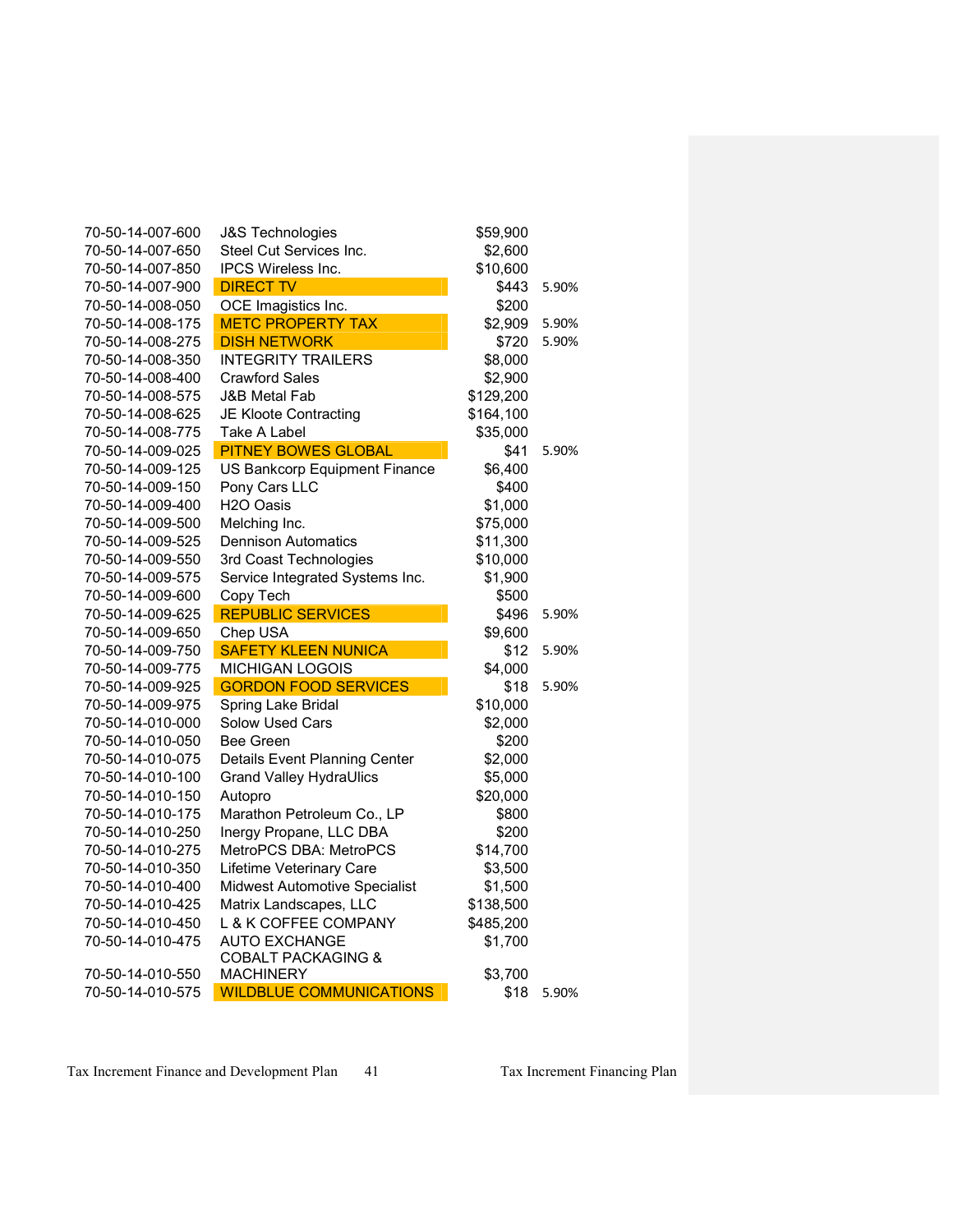| 70-50-14-010-600 | <b>GRAYHAWK LEASING</b>  |                   | \$77 5.90% |
|------------------|--------------------------|-------------------|------------|
| 70-50-14-010-625 | ADT SECURITY SERVICES    |                   | \$18 5.90% |
|                  |                          | \$2,955,322 5.90% |            |
| 70-57-14-104-460 | VERSATILE WOOD SOLUTIONS | \$39.050          | .50%       |

aggregate property values represent the total current assessed value of all CIA property. The original "initial assessed value" of the CIA having an established base year of 2012 is \$12,425,159. The difference between the "initial assessed value" and the "current assessed value" is the "captured assessed value".

Personal property is identified slightly differently than real property and, for purposes of determining initial assessed value (base year Taxable Value), falls into three categories. First, there are those personal properties located entirely at a single real property. These can easily be cross-referenced to a real property location and are always 100 percent within the district. Second, there are those identified by a single tax number but are located at multiple locations. Sometimes these locations are 100 percent within the district, and sometimes they are only partially within the district. For those that cannot be positively linked to real property locations within the district, a methodology must be used to determine the amount of that personal property located within the district. The third class of personal property is that which is distributed throughout the entire community but only partially within the CIA. The class includes transmission lines owned by public utilities such as gas, electric, telephone and cable television companies. A suitable method must be established to determine the estimated amount of this type of personal property attributable to the CIA district. This methodology must be consistently applied each year.

Personal properties having a "single location and a single tax number" are accounted for annually by simply determining changes in value, ownership, etc., the same as any real property. Personal property may be withdrawn from some premises and have a zero assessment, and new personal property may be added with a base year value of zero.

The multiple-location, single tax number personal property located entirely within the district is also accounted for annually in the same manner. Multi-locational property not located 100 percent within the CIA is determined by the number of locations within the district, relative to the total number of locations.

Linear-locational personal property is allocated to the district based on a proportional multiplier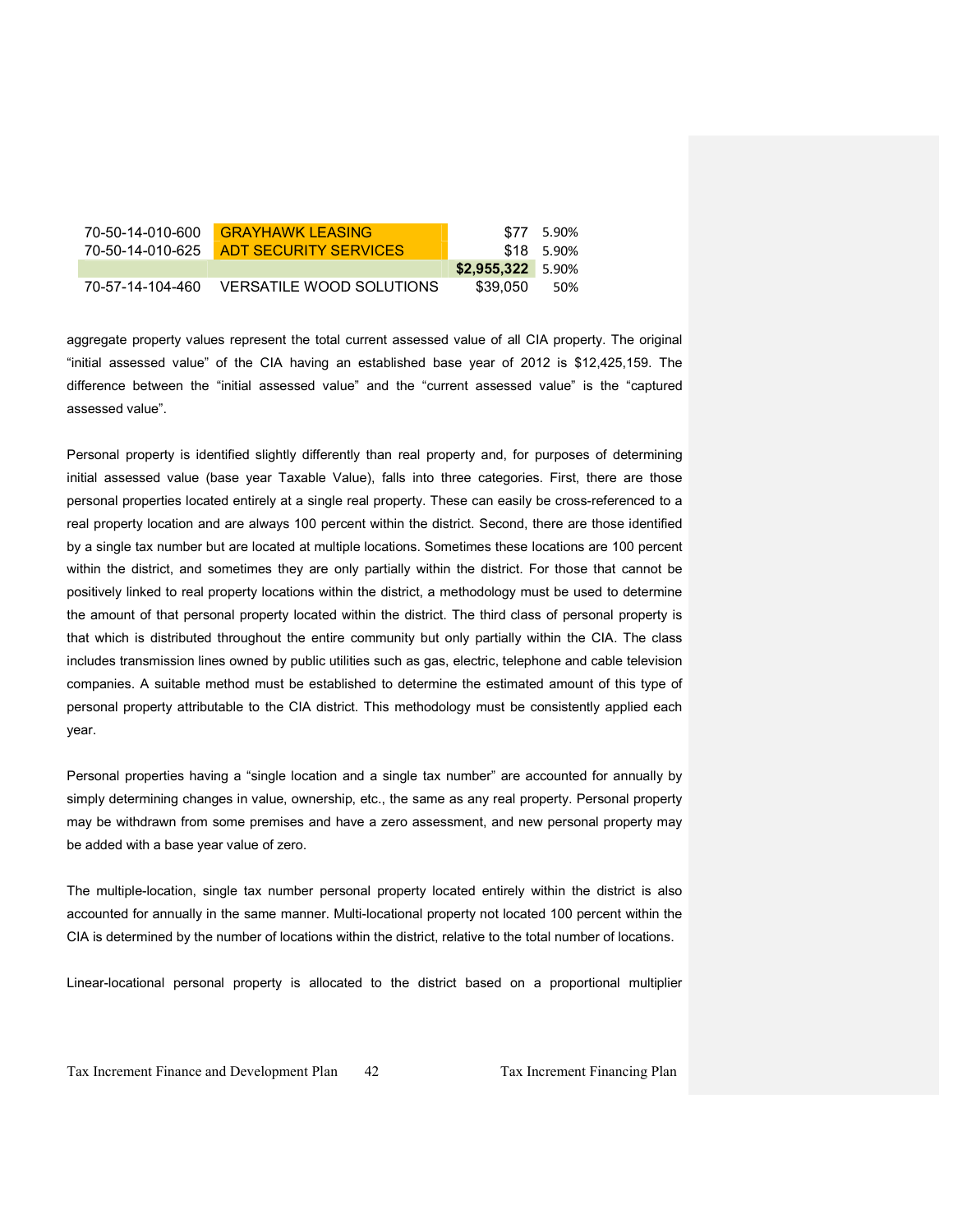determined by the mean of these three factors:

- 1. The number of real property parcels in the CIA district relative to the number of parcels in the Township (139/2449) = 5.7 percent.
- 2. The total real property SEV of the CIA district relative to the total real property SEV of the Township (\$9,430,787/\$121,533,466) = 7.8 percent.
- 3. The number of acres in the development area compared to the area of the Township  $(875/21,365) = 4.1$  percent

The result of this analysis is that the CIA represents approximately 5.9 percent of the total Township. Therefore, the amount of taxable value to be used in the case of the linear personal property designations will be 5.9 percent of current total taxable value. The following is a listing of multiple and linear personal properties by type and their respective base year Taxable Value.

| Table 6                                      |                                   |            |                |                |                     |  |
|----------------------------------------------|-----------------------------------|------------|----------------|----------------|---------------------|--|
| <b>Multiple and Linear Personal Property</b> |                                   |            |                |                |                     |  |
| <b>Type</b>                                  | <b>Tax Number</b><br><b>Name</b>  |            | <b>Taxable</b> | <b>Percent</b> | Current             |  |
|                                              |                                   |            | Value          | within CIA     | Taxable             |  |
|                                              |                                   |            |                |                | <b>Value in CIA</b> |  |
| I inear                                      | <b>Consumers Energy</b>           | 14-000-100 | \$1,721,200    | 5.9            | \$101,551           |  |
| I inear                                      | <b>Consumers Energy</b>           | 14-000-150 | \$736,100      | 5.9            | \$43,430            |  |
| I inear                                      | <b>ANR Pipeline</b>               | 14-000-250 | \$69,200       | 5.9            | \$4,083             |  |
| Linear                                       | <b>Consumers Energy</b>           | 14-000-500 | \$900          | 5.9            | \$53                |  |
| I inear                                      | Marathon Ashland<br>Pipe Line LLC | 14-000-800 | \$65,300       | 5.9            | \$3,853             |  |
| Linear                                       | Marathon Ashland<br>Pipe Line LLC | 14-000-850 | \$88,700       | 5.9            | \$5,233             |  |
| I inear                                      | Michigan Gas Utilities            | 14-000-900 | \$297,100      | 5.9            | \$17,529            |  |
| Linear                                       | Michigan Gas Utilities            | 14-000-950 | \$434,400      | 5.9            | \$25,630            |  |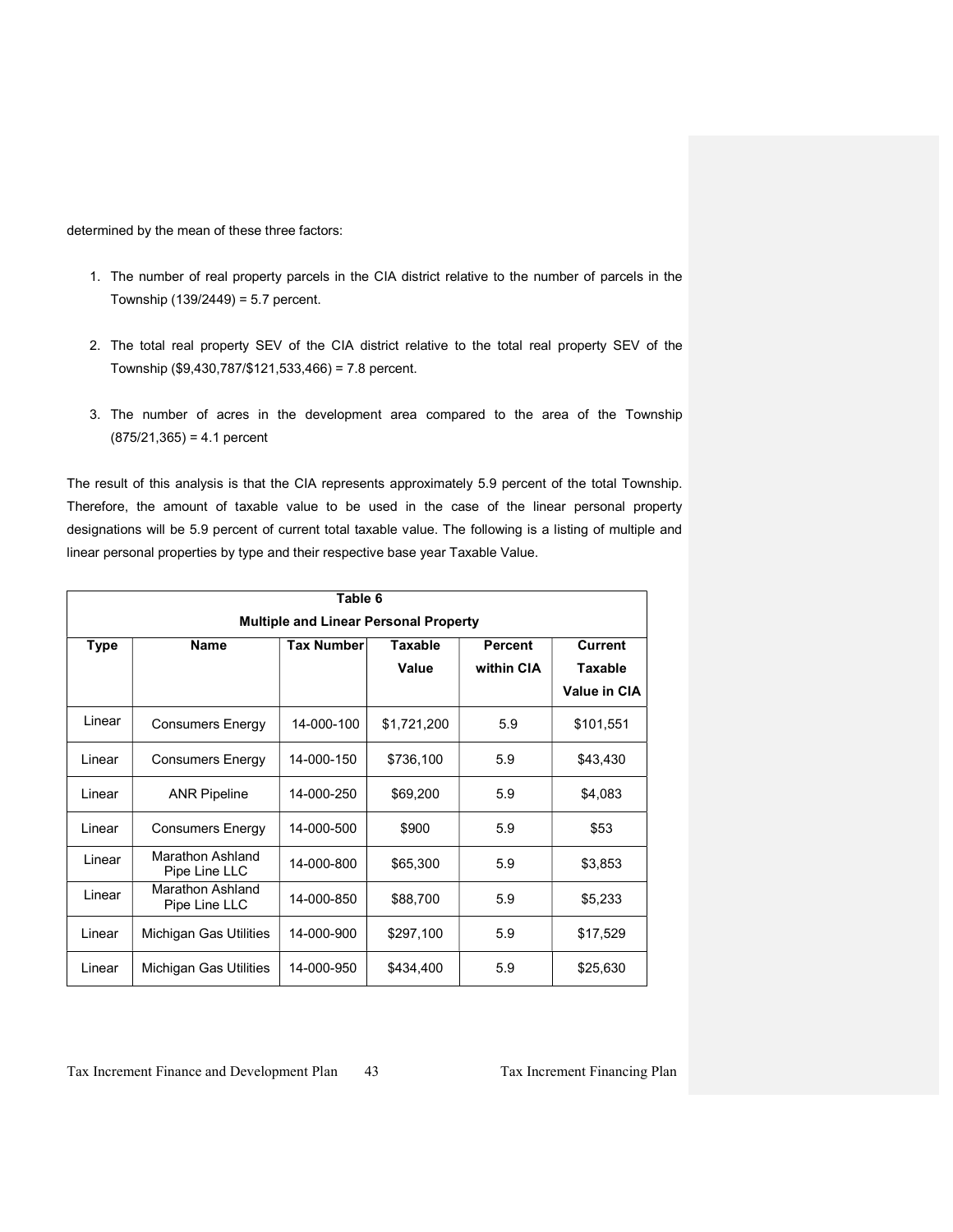| Linear   | Charter<br>Communications  | 14-002-800 | \$125,000 | 5.9 | \$7,375 |
|----------|----------------------------|------------|-----------|-----|---------|
| Multiple | Coca-Cola                  | 14-005-600 | \$3,900   | 5.9 | \$230   |
| Multiple | Waste Management           | 14-007-200 | \$100     | 5.9 | \$6     |
| Multiple | DirecTV I I C              | 14-007-900 | \$7,500   | 5.9 | \$443   |
| Multiple | <b>METC Property Tax</b>   | 14-008-175 | \$49,300  | 5.9 | \$2,909 |
| Multiple | Dish Network               | 14-008-275 | \$12,200  | 5.9 | \$720   |
| Multiple | <b>Pitney Bowes</b>        | 14-009-025 | \$700     | 5.9 | \$41    |
| Multiple | <b>Republic Services</b>   | 14-009-625 | \$8,400   | 5.9 | \$496   |
| Multiple | Safety Kleen               | 14-009-750 | \$200     | 5.9 | \$12    |
| Multiple | Gordon Food Service        | 14-009-925 | \$300     | 5.9 | \$18    |
| Multiple | Wildblue<br>Communications | 14-010-575 | \$300     | 5.9 | \$18    |
| Multiple | Grayhawk Leasing           | 14-010-600 | \$1,300   | 5.9 | \$77    |
| Multiple | <b>ADT Security</b>        | 14-010-625 | \$300     | 5.9 | \$18    |

Table 7 contains information regarding the current taxing jurisdictions from whose millage tax increment revenues are produced. The total millage is for the entire tax year. A portion of the levy may be collected in the summer or winter tax collection period. The tax increment revenue that is produced is a function of the CIA captured assessed value and the millage rate. However, the less of a percentage of each taxing jurisdictions total Taxable Value within the CIA the less of an impact Tax Increment Financing will have.

| <b>TABLE 7</b><br>2011 Millage Rates and Assessed (Taxable) Values |                |        |               |                  |          |
|--------------------------------------------------------------------|----------------|--------|---------------|------------------|----------|
| <b>Taxing Jurisdictions</b><br><b>Millage Rate</b>                 |                |        | 2012 Value    | <b>CIA Value</b> | % in CIA |
|                                                                    | Operating      | 0.8991 | \$128,338,510 | \$12,425,159     | 9.68     |
| Crockery Township                                                  | Fire Op.       | 0.6903 |               |                  |          |
|                                                                    | Fire Dept.     | 0.6903 |               |                  |          |
|                                                                    | <b>Brining</b> | 0.3300 |               |                  |          |

Tax Increment Finance and Development Plan 44 Tax Increment Financing Plan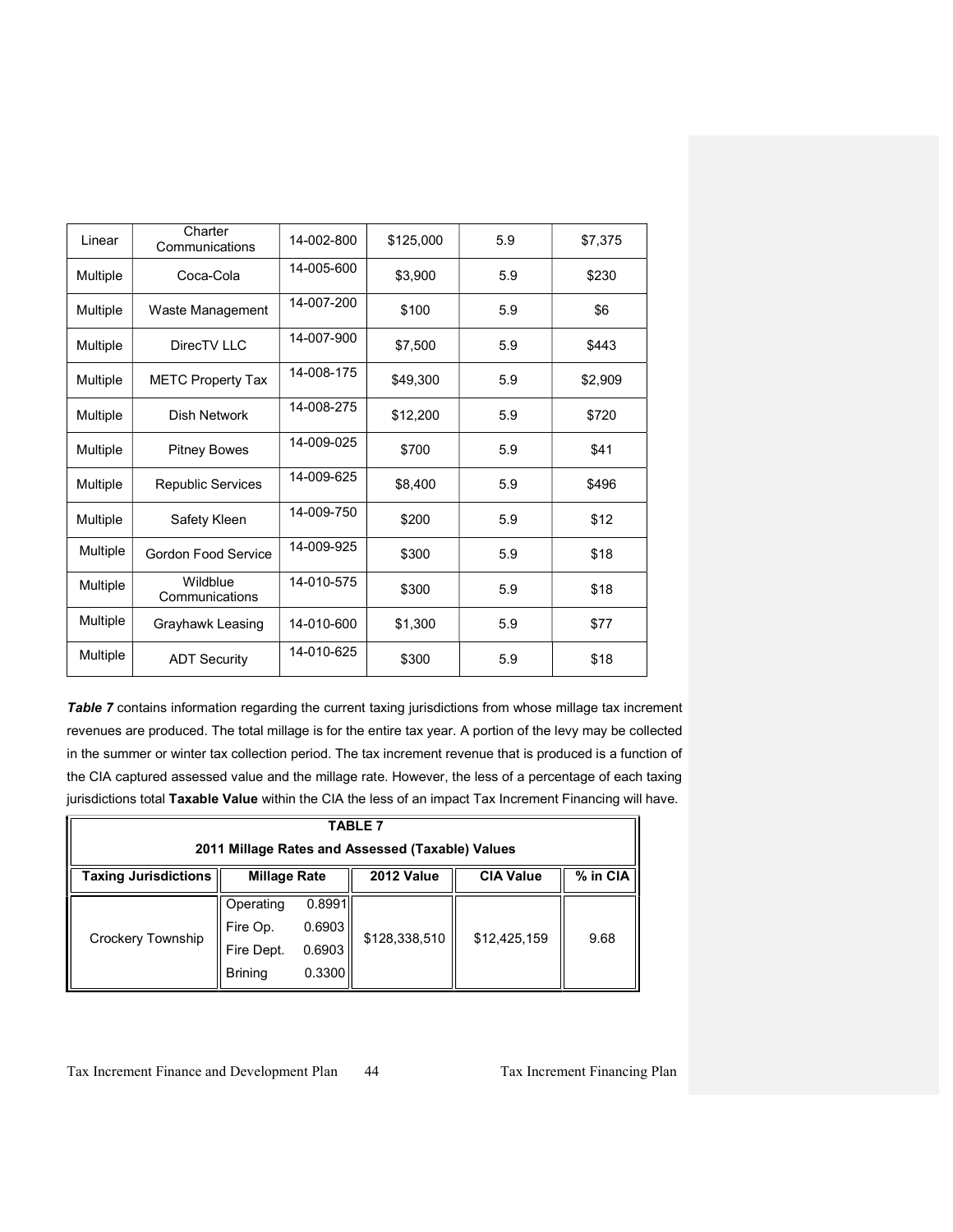|               | Bld. Repair 0.2500 |        |                          |              |      |
|---------------|--------------------|--------|--------------------------|--------------|------|
|               | Operating          | 3.6000 |                          |              |      |
| Ottawa County | 911                |        | 0.4400   \$9,316,153,677 | \$12,425,159 | 0.13 |
|               | Parks              | 0.3165 |                          |              |      |
| <b>TOTAL</b>  | 7.2162             |        |                          |              |      |

### The Tax Increment Procedure

The theory of Tax Increment Financing is that investment in public improvements of an area within the municipality will result in greater tax revenues from that area than would otherwise occur if no special development were undertaken. Therefore, it is important to earmark a portion of the resulting increased tax revenues for paying the cost of providing public improvements in that area. A Tax Increment Financing and Development Plan may earmark all or any portion of the tax increment revenues for use in paying the cost of the Development Plan. The plan must be adopted by the local legislative body following consultation with the taxing units involved and a public hearing as required by statute. The essence of the Tax Increment Financing procedure is as follows:

#### Implementing Public Improvements

The public makes an investment in public improvements and also potentially in facilities to be leased or sold to private owners for the purpose of stimulating private investment in a specific development district. The investment must be made in response to a declining business climate and tax base that the public wishes to protect and develop.

#### Issuing Bonds

Bonds may be issued to finance the improvements. This is not mandatory, as tax increments received may be used in any manner the Authority desires, provided those uses are described in this Plan. Should increments be sufficient to warrant the selling of bonds, these bonds are retired in a manner prescribed by the authority.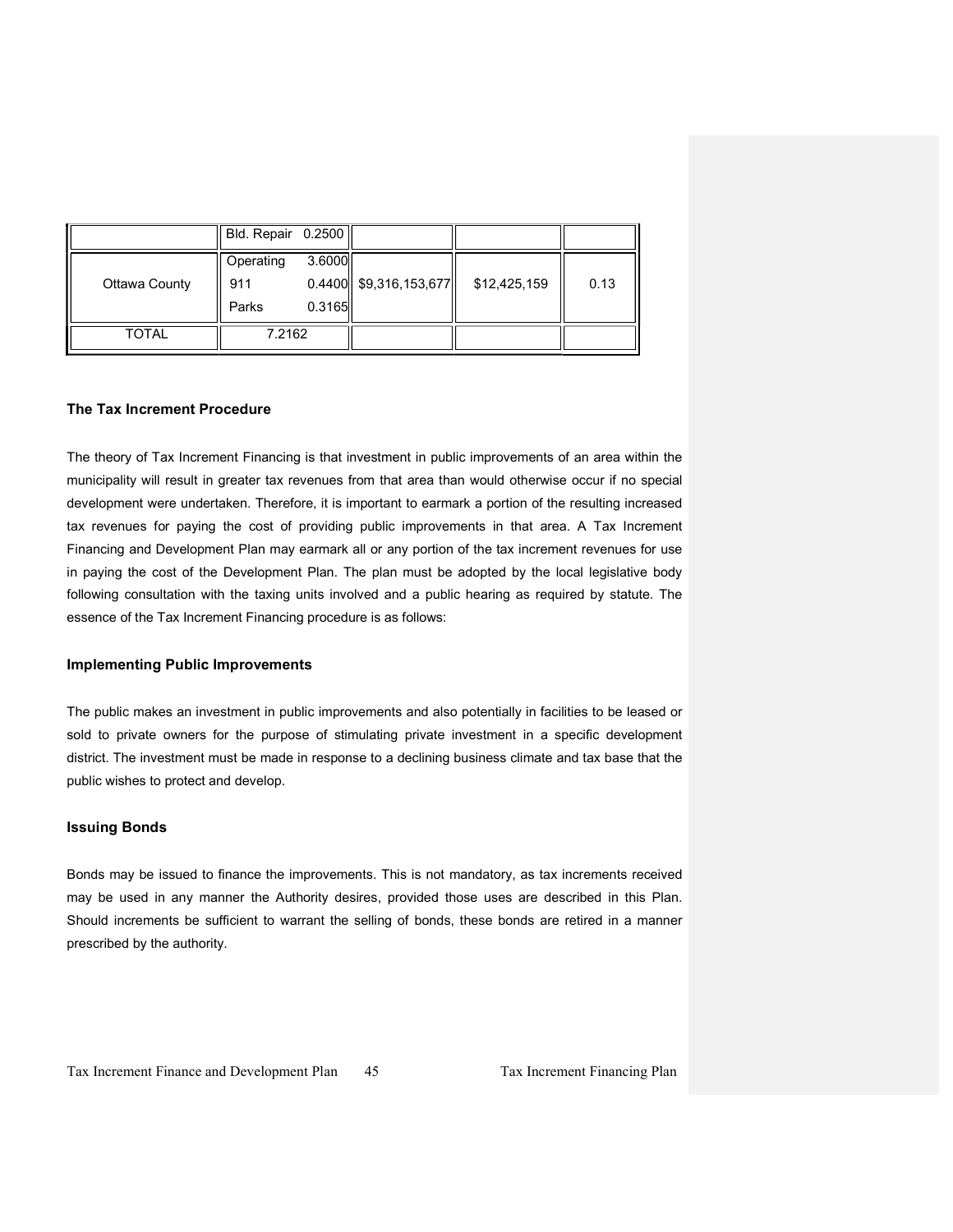#### Captured Assessed Value

The Captured Assessed Value (CAV) is determined at the end of each year of the Plan and is equal to the difference between the initial assessed value and the current assessed value. The initial assessed values for CIA properties are from the 2012 tax roll. In future years, the initial assessed value base year may be from a more current year because of a property split, new personal property, etc., but will be added at a zero value. Taxes generated from the subsequent growth in the tax base of the development district are retained and utilized by the authority.

#### Taxing Jurisdiction Agreements

Tax increment revenues for the CIA result from the application of the general tax rates of the incorporated municipality and all other political subdivisions levying taxes in the development area to the CAV.

Since the Plan may provide for the use of part or the entire CAV, the CIA may enter into agreements with each of the taxing units to share a portion of the CAV of the district. At this time, the Authority has determined that it will use all of the CAV for the purpose of undertaking projects and paying the principal and interest on any outstanding bond issues. The Authority reserves the right to enter into tax sharing agreements with affected tax jurisdictions from time-to-time without amending this Plan.

Should the Township vote extra millage for specific projects (for example, street building and repair or additional fire or police protection), such increased millage will also be included in the CAV.

#### Release of Captured Assessed Value

When the specified development and Tax Increment Financing plan is accomplished, the CAV is released and the taxing units receive all the taxes levied on them from that point on.

#### Justification for Tax Increment Financing

Since only the growth in tax base (the CAV) in the development district is used to finance the Development Plan, the taxing units continue to receive their full tax levy on the initial assessed value of property in the development area. In addition, any taxes generated by the CAV beyond the amount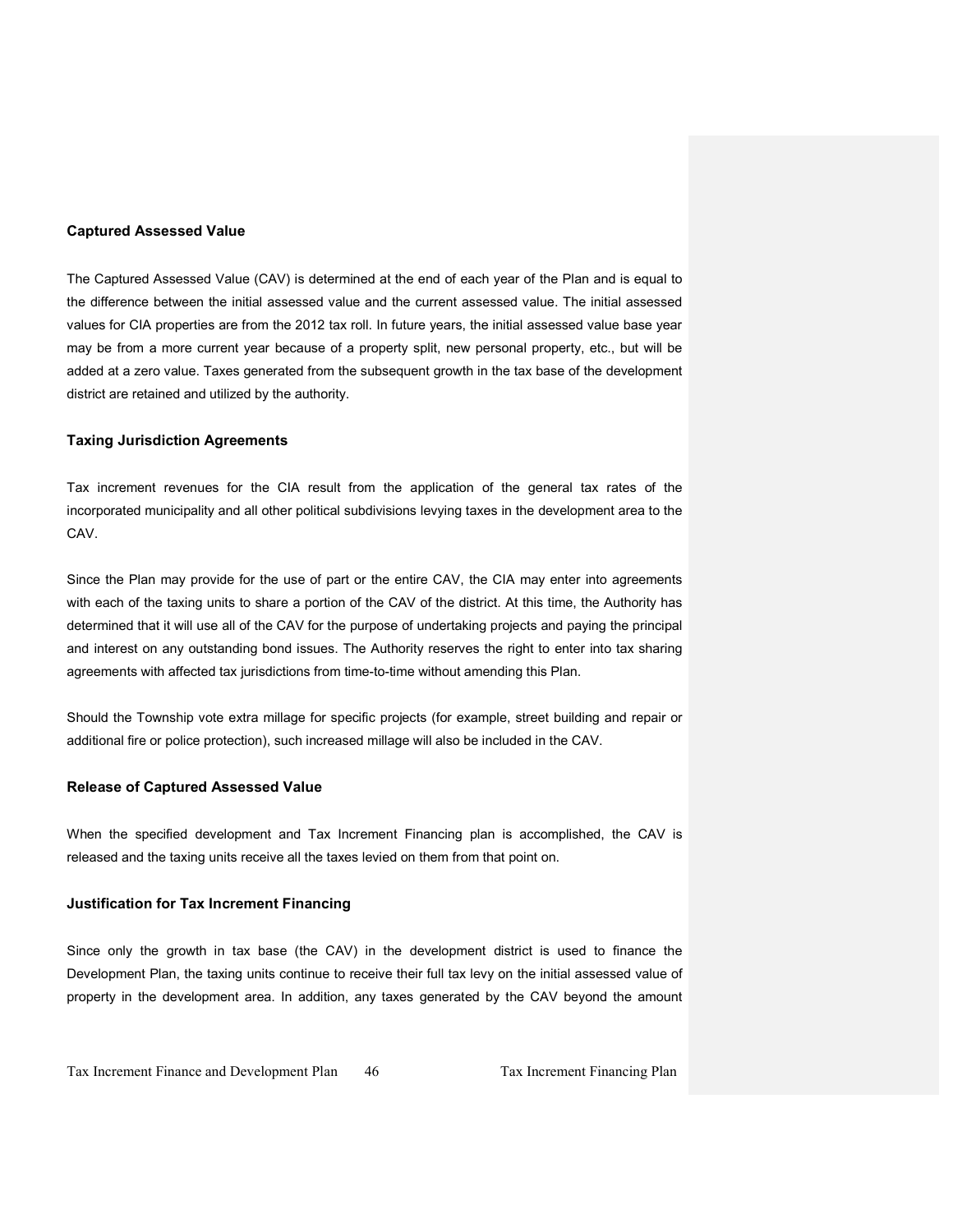required by the Development Plan are returned to the taxing units each year.

The justification of the Tax Increment Financing procedure is based on the expectation that all or a portion of the CAV that is created, following implementation of a Corridor Improvement Plan, would not have occurred without the stimulation of the public investment involved in the Plan implementation; and, therefore, the short-term investment made by the taxing units in foregoing part of the growth in tax revenues is repaid by the long-term benefit of substantially greater taxes realized from a significantly stronger tax base.

#### Preparation of Tax Increment Work Sheets

Each year, within 30 days of the date that the state finally equalizes SEV (the fourth Monday in May), the Township or the CIA shall prepare the 'Tax Increment Work Sheet.' The Tax Increment Work Sheet shall be prepared in a manner similar to Table 5. It shall include a complete listing of all properties within the development area (real, personal, and facilities exemptions). The Tax Increment Work Sheet shall include the following required information:

- Identification of type of property (real, personal, etc.)
- Property code and/or tax identification number
- Last name of owner of record
- Initial assessed (base year) Taxable Value for each property and totals for all property within the district
- Current year Taxable Value amount totals for assessed values of the district
- Total millage being levied by all taxing jurisdictions
- Total CAV for all property in the district
- Tax revenue from the CAV
- Amount of current taxes due each tax assessing unit and distributed to each based on the total initial assessed values of the district
- Amount of current taxes due the CIA based on total CAV's
- Data deemed necessary for the accounting and reporting of CIA taxes

The Township treasurer shall provide information on the taxes paid on the abated property and the ad valorem millage rate so that the current assessed value can be determined. The initial assessed value of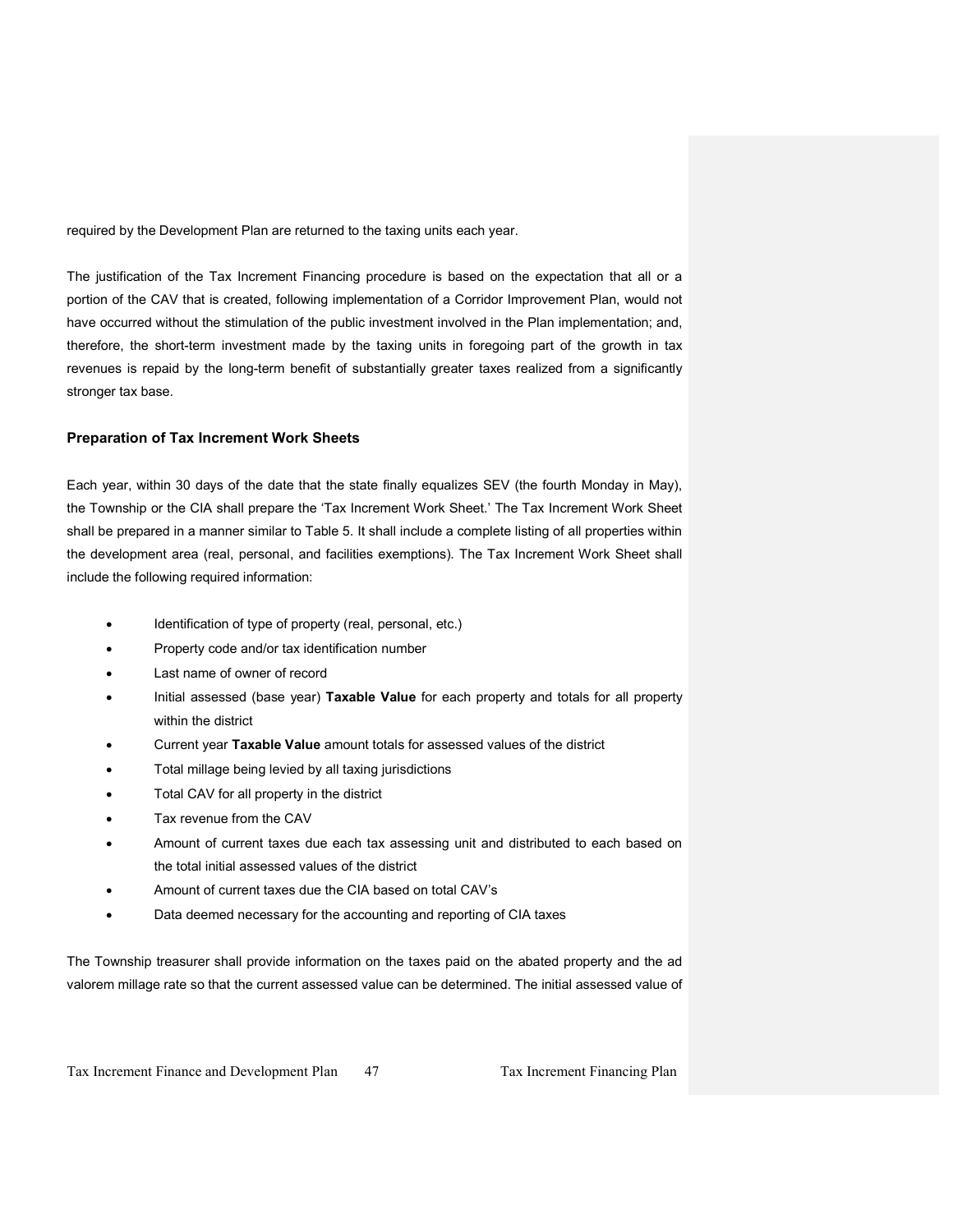all abated property is being determined accurately by dividing the dollar amount of specific taxes paid by the ad valorem millage rate.

A summary of the Tax Increment Work Sheet called the "Taxing Jurisdiction Report" shall be prepared for the appropriate taxing jurisdictions. It shall list each taxing jurisdiction in which the development area is located, the Taxable Value of all real and personal property in the development area, the current millage rates of each taxing jurisdiction on both real and personal property, the special tax rolls prepared for property for which facilities exemption certificates have been awarded, and the amount of tax revenue derived by each taxing jurisdiction from ad valorem taxes on the property in the development area.

The Township treasurer shall transmit copies of the Taxing Jurisdiction Report, together with a notice that the report has been prepared in accordance with the Tax Increment Financing Plan contained in the Development Plan pursuant to Act 280, Public Acts of 2005, as amended, to the township and county treasurers, the CIA, and each taxing jurisdiction.

#### Establishment of Project Fund/Approval of Depository

The treasurer of the CIA shall establish a depository that shall be kept in a bank or banks or other financial institution or institutions, approved by the Board of Directors of the Authority, to be designated the "Corridor Improvement Authority Fund". All monies received by the CIA pursuant to the Development Plan shall be deposited in the fund. All monies in that fund and earnings thereon shall be used only in accordance with the Development Plan, the Authority's bylaws, and related municipal ordinances and resolutions.

#### Payment of Tax Increments to Corridor Improvement Authority

The tax-collecting treasurer will distribute all current tax collections to the tax assessing units until they are paid in full for their levy based on the initial assessed values. Distribution of tax collections from captured values commences to the treasurer of the CIA on the same date or dates and in the same way that taxes are remitted to each of the taxing units. Since each dollar collected from the development area contains the proceeds of the tax on the initial and captured assessed values, the amounts should, therefore, be distributed pro rata (captured assessed value divided by the current assessed value; initial assessed value divided by current assessed value) for each dollar collected.

Tax Increment Finance and Development Plan 48 Tax Increment Financing Plan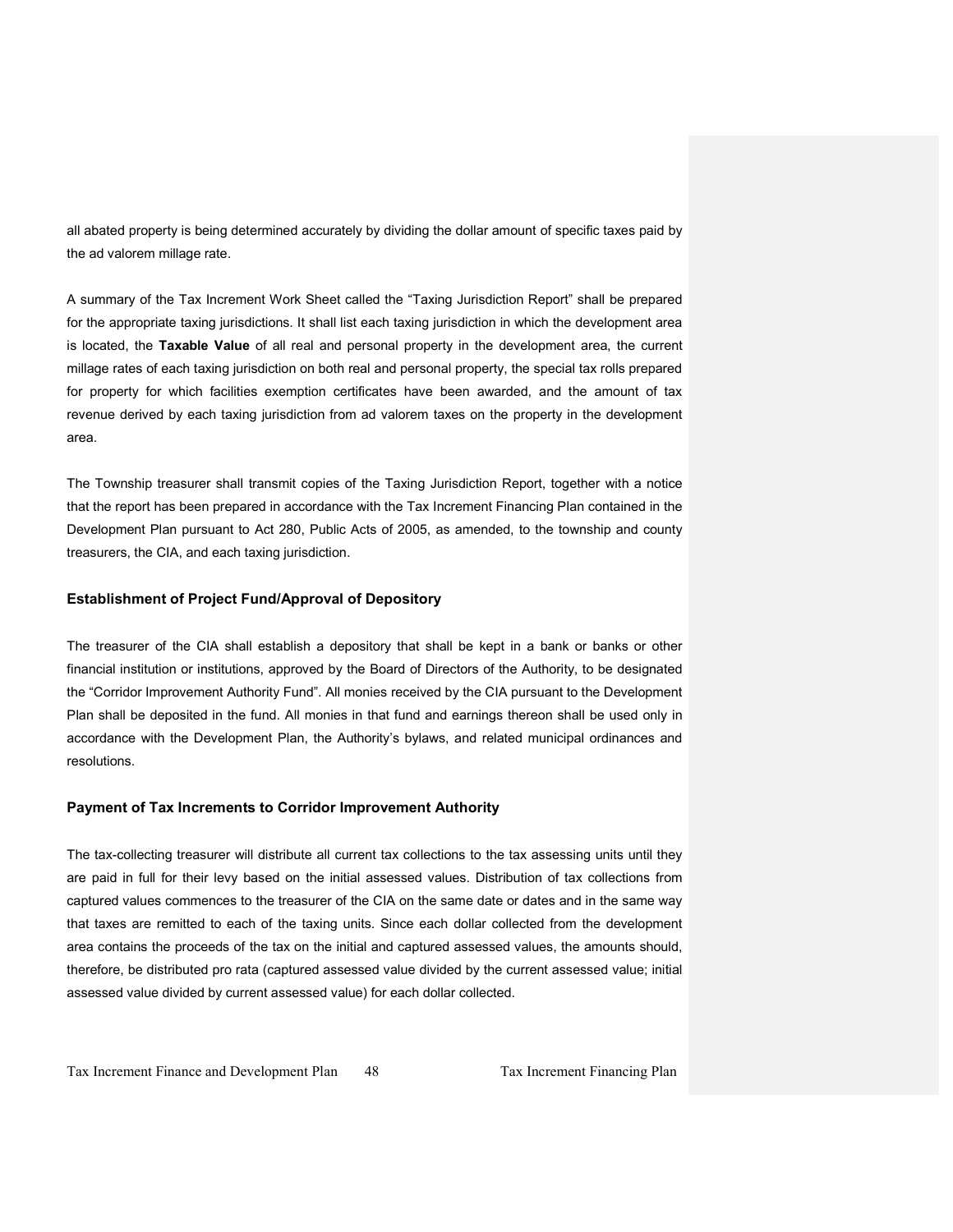Provisions of Section 43(3) of the Property Tax Act (MCL 211.43(3)) apply to the distribution of all taxes, including taxes collected within the CIA district. This section specifies that tax collections on hand must be distributed within 10 business days of the 1st and 15th of each month.

#### Use of Revenue for Bond Payments

The CIA commits and pledges all tax increment revenue to the retirement of debt in cooperation with the municipality or other entity allowed by law to assist the CIA in debt financing. All tax increment revenue is obligated for the purposes identified in this Plan. In the event that the CIA finances projects and/or activities with bonds, the payment of principal and interest on those bonds shall be its first priority.

#### Maximum Amount of Bonded Indebtedness to Be Incurred

The Authority intends to finance, in whole or in part, the projects identified in the Development Plan through the issuance of bonds. The bonds may be issued by the Authority, the Township, or by other authorized public entities on behalf of the Authority. In any event, the Authority intends to use tax increment revenues to pay, directly or indirectly, the debt service on bonds issued to pay the costs of the improvements described in the Development Plan.

Future bond issues may be necessary to implement the proposed projects and activities during the term of the Plan. The cost estimates provided in sections of the Development Plan entitled "Proposed Improvements" and "Project Development Summary" do not include the cost of interest should they require bonding in order to complete. All bonding methods (i.e., revenue, general obligation, and tax increment) that might be employed are subject to the provisions of Act 280. All revenues of the CIA are committed to repaying the principal and interest on all bonds issued, on a first priority basis. All CIA projects and activities could benefit from the sale and use of bond proceeds. The proposed repayment schedule for these bonds has been calculated by using 80 percent of the total revenue available to the CIA on an annual basis. The maximum amount of bonded indebtedness over the life of the Plan is not expected to exceed \$2,500,000.

In the event the CIA, either itself or through the Township, is obligated to repay all or part of future bond issues, the cumulative maximum indebtedness each year on one or more such issues will not exceed the total principal and interest amounts required to retire bonds in the amount of \$2,500,000.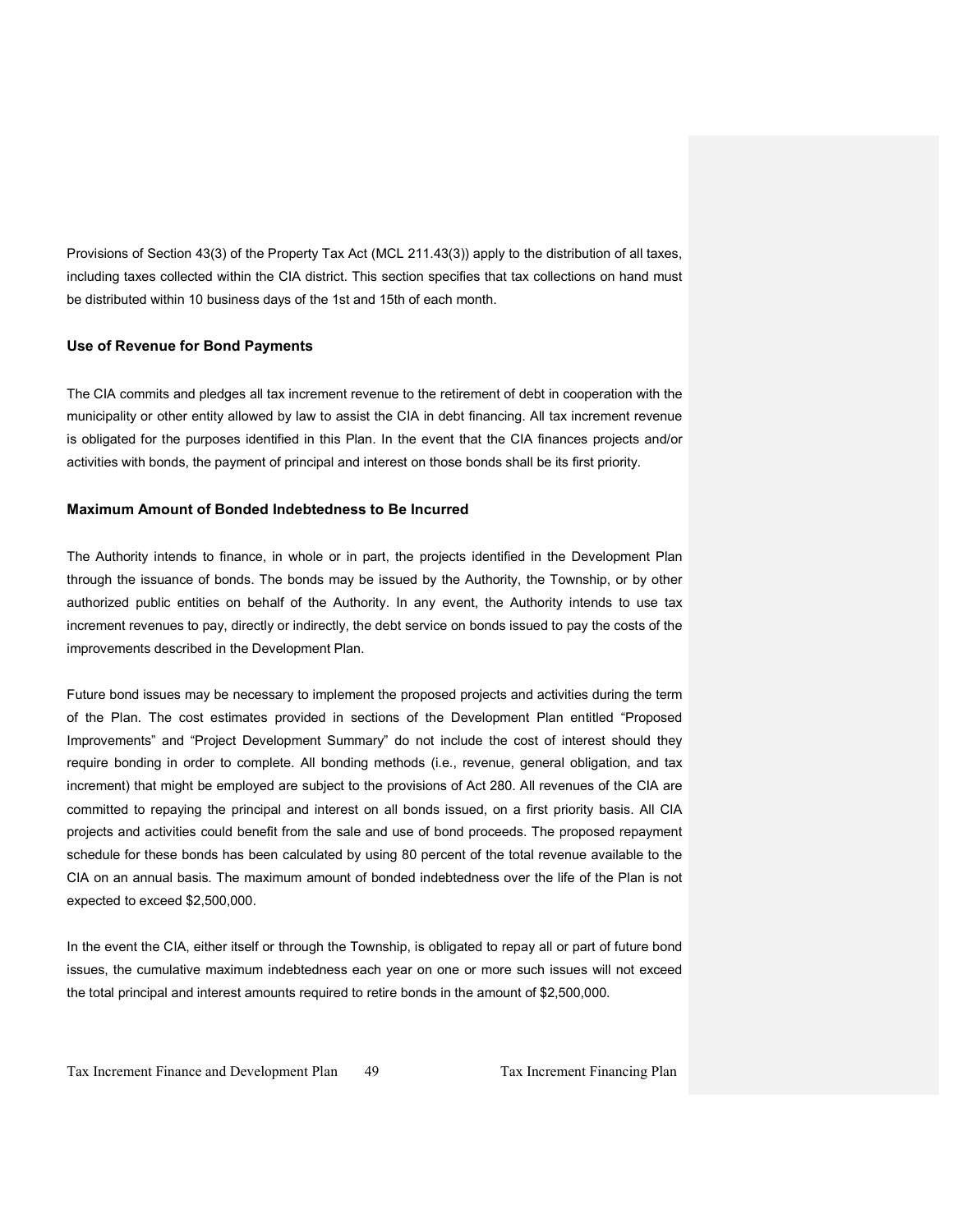#### Duration of the Program

The duration of the Tax Increment Financing and Development Plan shall be 20 years from the December 31st following the date the municipality adopts this Plan and will expire on December 31, 2033, or until the following two conditions have been met:

1. The purposes for which the Development Plan was established have been accomplished.

2. The principal and interest on any outstanding bonds issued have been paid or funds sufficient to make payment have been segregated.

The termination date does not prevent the CIA from receiving all tax increments it is entitled to receive from taxes levied on December 1.

In accordance with Act 280, the Authority reserves the right to amend this Plan to add new improvement projects, extend the duration of the Plan, or for other lawful purposes. Any amendments to the Plan shall be approved by the Authority and the Township Board in accordance with the requirements of Act 280.

#### Estimated Impact of Tax Increment Financing on the Taxing Jurisdictions

Tax increment financing, while being one of the most effective tools for the Township to fund necessary improvements, is no different from other public development programs; in that, along with the benefits gained, there are certain costs to be incurred. These costs are the temporary reallocation of tax revenues from the CAV in the development district. It is important to note that the impact on the revenues of the affected taxing jurisdictions occurs on the increase in value and does not affect the current operating budget of any of the respective jurisdictions. The impact of these revenue reallocations on each taxing jurisdiction will be proportional to the ratio of the millage rate and the total taxable value of the respective jurisdiction. The smaller the percentage of each taxing jurisdictions total taxable value within the CIA the less of an impact tax increment financing will have, since the tax increment revenue that is produced is a function of the CIA captured assessed value and the millage rate.

In order to predict the impact of tax increment financing on each of the respective taxing jurisdictions,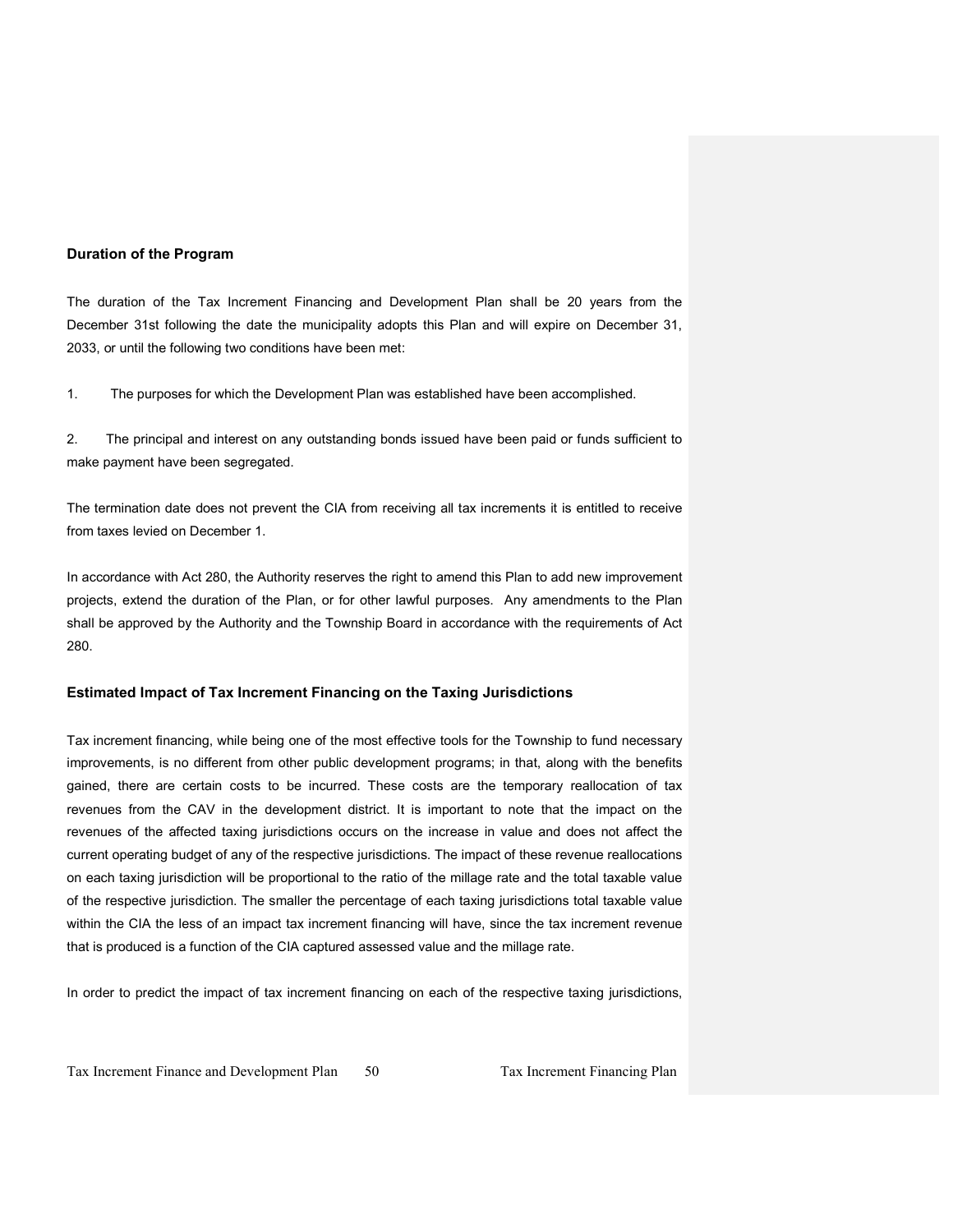two critical pieces of information are required:

1. The first is the amount of private investment that is expected to occur in the development district in the form of new construction, expansion, renovation, or the addition of personal property. In the short term, this type of investment information is somewhat available although it is limited and not firmly committed. In the long term, this information becomes much more speculative and, therefore, much less reliable. This Plan has projected growth at a modest rate as explained below.

2. The second piece of information that is needed is the rate of increase in the taxable value of each taxing jurisdiction. Varying rates of increase in taxable value have been historically exhibited by each taxing jurisdiction. However, a trend is evident from analyzing the history of the taxing jurisdictions taxable value that they are increasing at an increasing rate. This may be attributable to a variety of conditions; but most obvious, perhaps, is the trend of increasing property values linked to a relatively stationary inflation rate.

The average annual increase in taxable value for all taxing jurisdictions has been 4.2 percent in past years. This increase is based on historical data, as portrayed in Table 8, and is due to new property investment and inflation. Annual taxable value growth for Crockery Township was 4.68 percent from 2000 to 2012. Table 8 illustrates the taxable value increases over the past 12 years for the affected taxing jurisdictions levying taxes within the CIA.

| <b>TABLE 8</b>                                                |              |                                     |                                   |  |  |
|---------------------------------------------------------------|--------------|-------------------------------------|-----------------------------------|--|--|
| <b>Taxing Jurisdiction Taxable Value Histories (12 years)</b> |              |                                     |                                   |  |  |
| <b>Taxing Jurisdictions</b>                                   | 2000         | 2012                                | Average Annual Increase (Percent) |  |  |
| Crockery Township                                             | \$17,630,150 | 57,530,423                          | 18.86                             |  |  |
| Ottawa County                                                 |              | \$6,252,928,817 10,261,010,969 5.34 |                                   |  |  |
| Average Annual Increase 12.10                                 |              |                                     |                                   |  |  |

In order to predict future increases in Taxable Value, two assumptions have to be made. First, it is assumed that there is a lag time involved between the current investment climate and reportable Taxable Value increases. Second, the average annual percentage increase is expected to be less than it has been in the past few years. To make projections as realistic as possible, a proposed annual increase of 2.00 percent has been used for predicting the future growth of the taxing jurisdictions.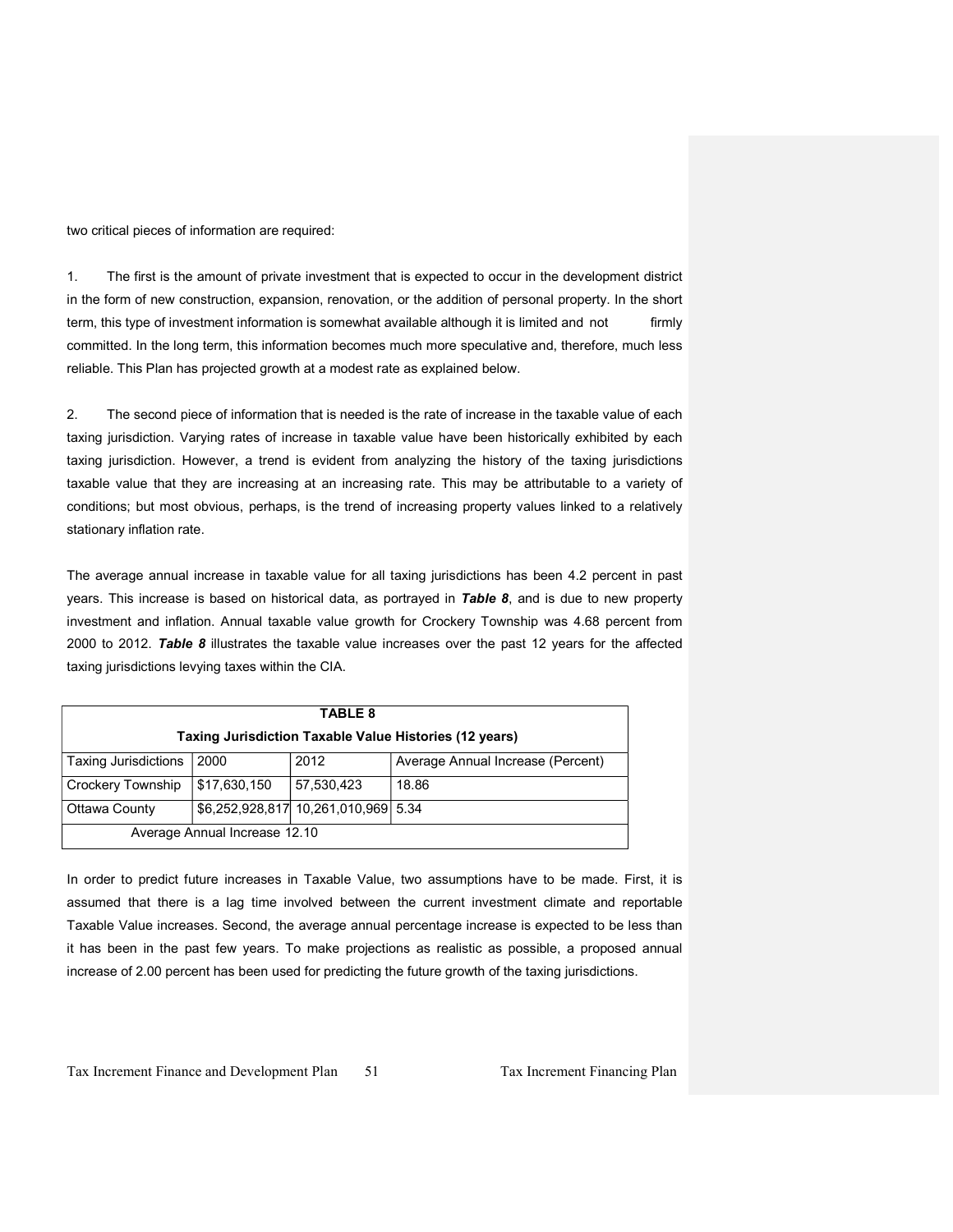#### Ottawa County Impact

The impact to each respective taxing jurisdiction is proportional to the millage/taxable value ratio of that jurisdiction. As this ratio increases, the impact on the taxing jurisdiction decreases. In the case of Ottawa County, the ratio is very high; therefore, the impact to the county is very low, in fact (less than 2.00 percent in any given year).

#### Crockery Township Impact

The Township will have the highest percentage of CAV within the CIA compared to its total taxable value and, as such, will experience the greatest impact. The reduction in future increases is as high as 18.19 percent in the year 2015, but slowly declines to approximately 17.85 percent by the end of the Plan period.

#### General Impact

There are certain factors that are constant for all of the impact analyses. Real property increases are expected to increase at a decreasing rate. A reduction of 10 percent per year has been calculated into the revenue projections.

Another factor that is held constant in these impact statements is the rate of increase in the taxable value of each taxing jurisdiction. An average was established based on the average increases of each jurisdiction over the past 10 years to yield these projections.

# Statement as to Whether Plan Provides for the Use of Part or All of the Captured Assessed Value

The initial assessed value of the development area is \$12,425,159. The base year from which this is taken is generally 2012 or that value attributable to all of the real, personal, and tax-abated property located within the district on December 31, 2011. Tables 4 and 5 provides a computer listing of all the properties and related assessed valuation within the district. It should be noted that the calculation of assessed value for abated property is done in accordance with the formula spelled out in Act 280. The estimated annual CAV and, subsequently, the tax increment revenues (as projected in Appendix 1) are based on assumptions about growth based on historical rates and pending new development projects

Tax Increment Finance and Development Plan 52 Tax Increment Financing Plan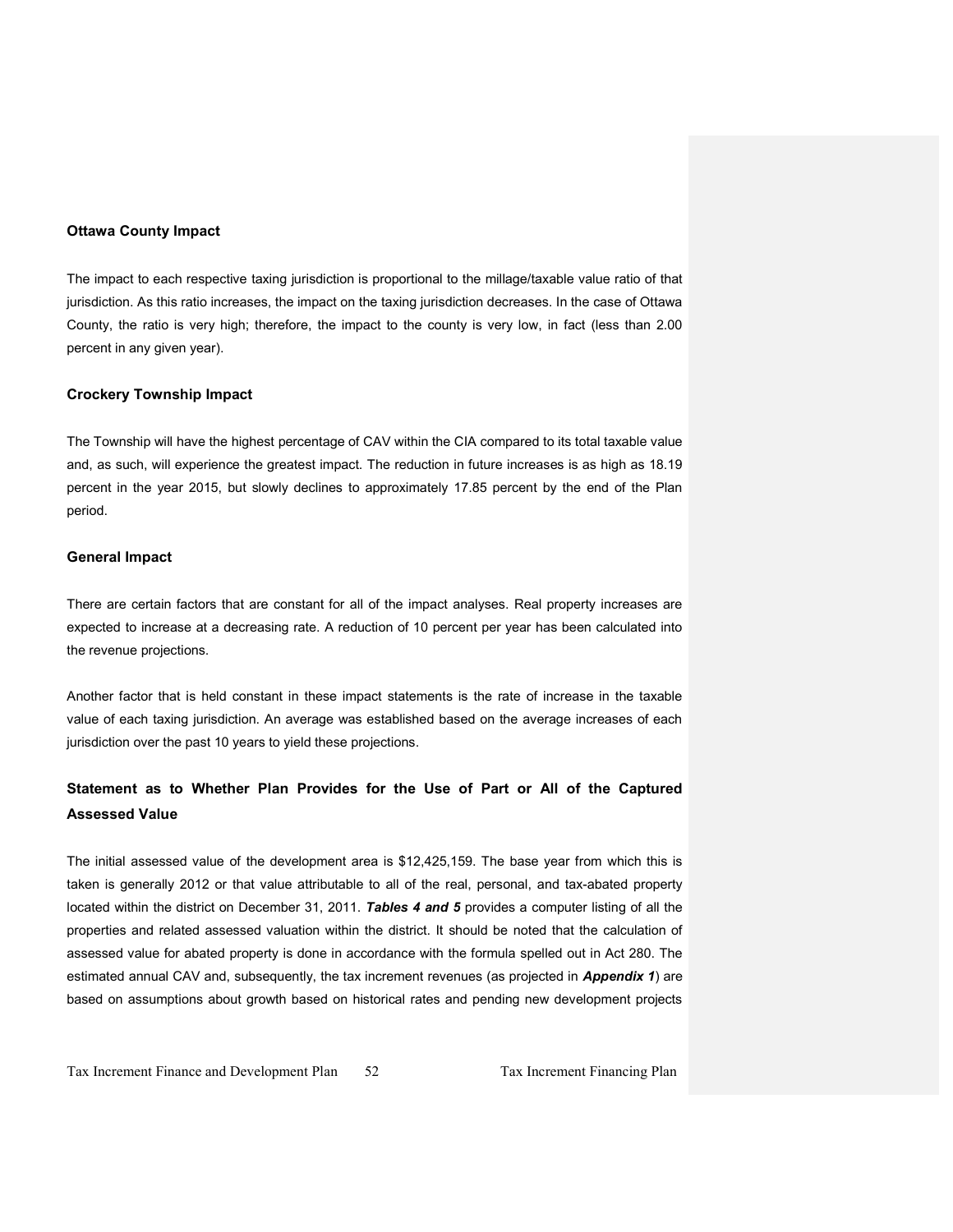for which the Authority has ample prior knowledge. Altogether, development projects are expected to provide over \$10,000,000 in total property increases (captured assessed value).

No new specific private development projects are proposed within the next three years. However, small renovation projects are possible.

In addition, there is one other known source of future captured assessed values in the form of expiring tax abatement. Versatile Wood Solutions will have a personal industrial facilities exemption certificate expiring in the next few years. These values will be returned to the ad valorem roll at their full value totaling nearly \$40,000.

However, the climate for continued investment within the CIA, per se, appears to be limited. It may be unrealistic to justify a long-term projection at 4 or 5 percent per year. Therefore, in order to continue to be cautious about future growth, a figure starting out at 3.00 percent in 2013 has been used. This is half of the actual growth rate for all CIA property over the Past 10 years. By now, this has been fairly well substantiated as a reasonable increase for this year. For 2014, a growth factor of 4.0 percent has been used, which is subsequently reduced by 10 percent per year, declining to just 2.0 percent in 2024, and remaining fixed at that rate for the remainder of the Plan. This is an important assumption based on several factors affecting future growth within the CIA, such as:

- Much of the available land within the CIA is awkwardly developed or difficult to develop.
- Property values are holding steady or increasing at a slower rate than in the past.
- No known developments other than those already identified are proposed within the CIA.

The Revenue Generation Schedule (see Appendix 1) reflects a reasonable projection of revenue over the life of this Plan based on the growth rate already experienced. However, annual tax increment revenues may increase or decrease over time due to changing conditions, such as:

- Additional investment within the development area not currently anticipated.
- Effects of inflation, deflation, interest rates, etc., on existing property values and new development projects.

Tax Increment Finance and Development Plan 53 Tax Increment Financing Plan